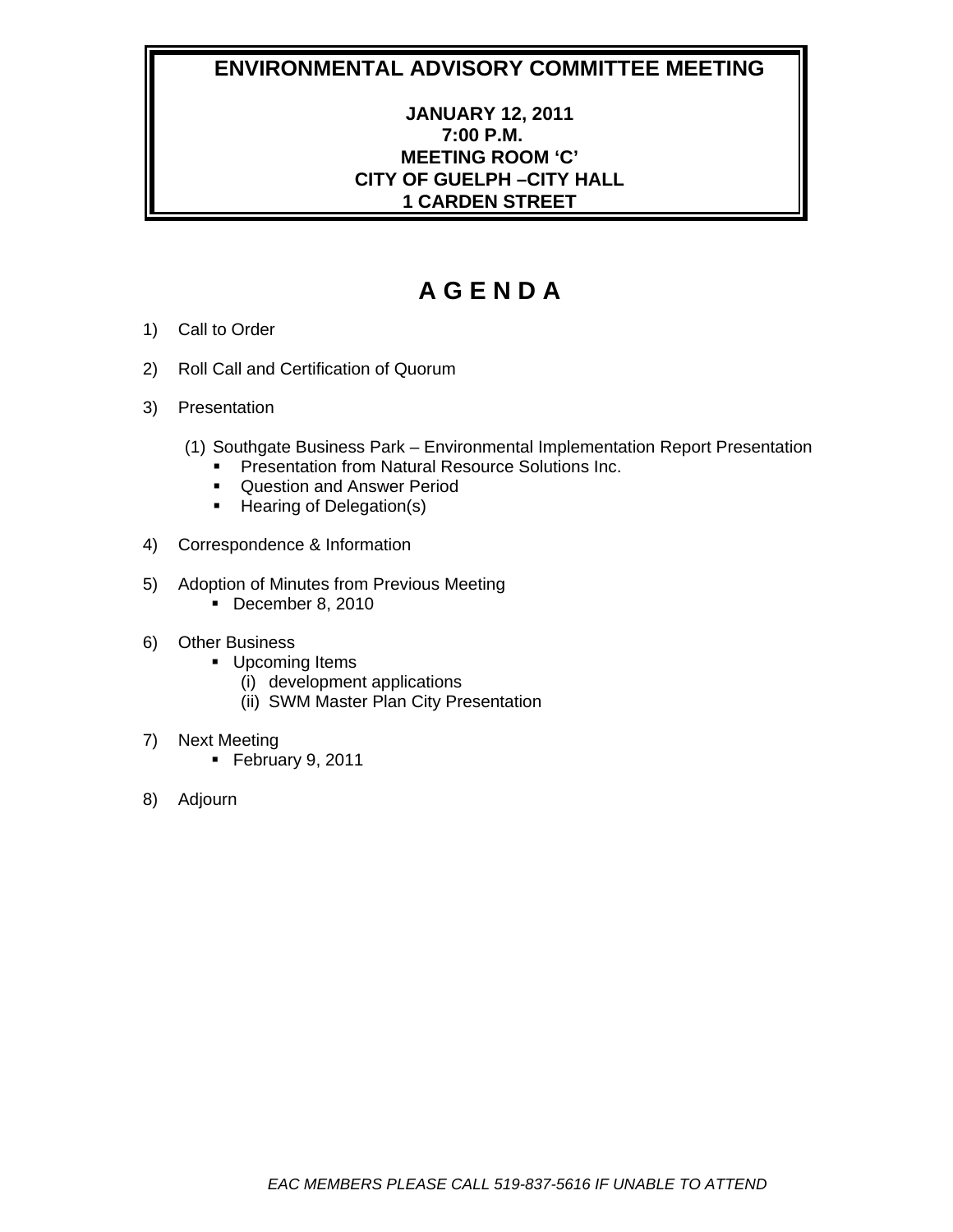# **ENVIRONMENTAL ADVISORY COMMITTEE WEDNESDAY, JANUARY 12, 2011 AT 7:00 P.M.**

# **COUNCIL COMMITTEE ROOM C MINUTES**

| <b>Present:</b> | P. Smith (Chair)<br>J. Tivy<br>C. Parent<br>L. McDonell<br>M. Gillen | G. Najcler<br>J. Suke<br><b>B.</b> Mungall<br>G. Drewitt |
|-----------------|----------------------------------------------------------------------|----------------------------------------------------------|
| <b>Regrets:</b> |                                                                      |                                                          |
| Staff:          | J. McEachren, V. Laur, S. Hannah                                     |                                                          |

**External Groups**: Astrid Clos, Astrid J. Clos Planning Tara Brenton, Natural Resource Solutions Inc. David Stephenson, Natural Resource Solutions Inc. Leslie Marlowe, Industrial Guelph Equities Sandy Anderson, Anderson Geologic Ltd. John Perks, IBI Group

### **1. Presentation: Southgate Business Park – Environmental Implementation Report**

J. McEachren, Environmental Planner with the City of Guelph, informed the Committee that the presentation from Natural Resource Solutions Inc. in regards to the Southgate Business Park – Environmental Implementation Report is for information only. No decision will be made at this meeting.

Astrid Clos, from Astrid J. Clos Planning, provided a brief overview on the planning process to date and was available to respond to questions of the Environmental Advisory Committee.

David Stephenson, from Natural Resource Solutions Inc. advised that the Southgate Business Park – Environmental Implementation Report has a fair amount of amended material and reviewed the Table of Contents with the Committee. Using the Table of Contents as a guide, David Stephenson, along with Tara Brenton, Sandy Anderson and John Perks, provided an overview of items/topics detailed in the Environmental Implementation Report.

### **1.0 Introduction**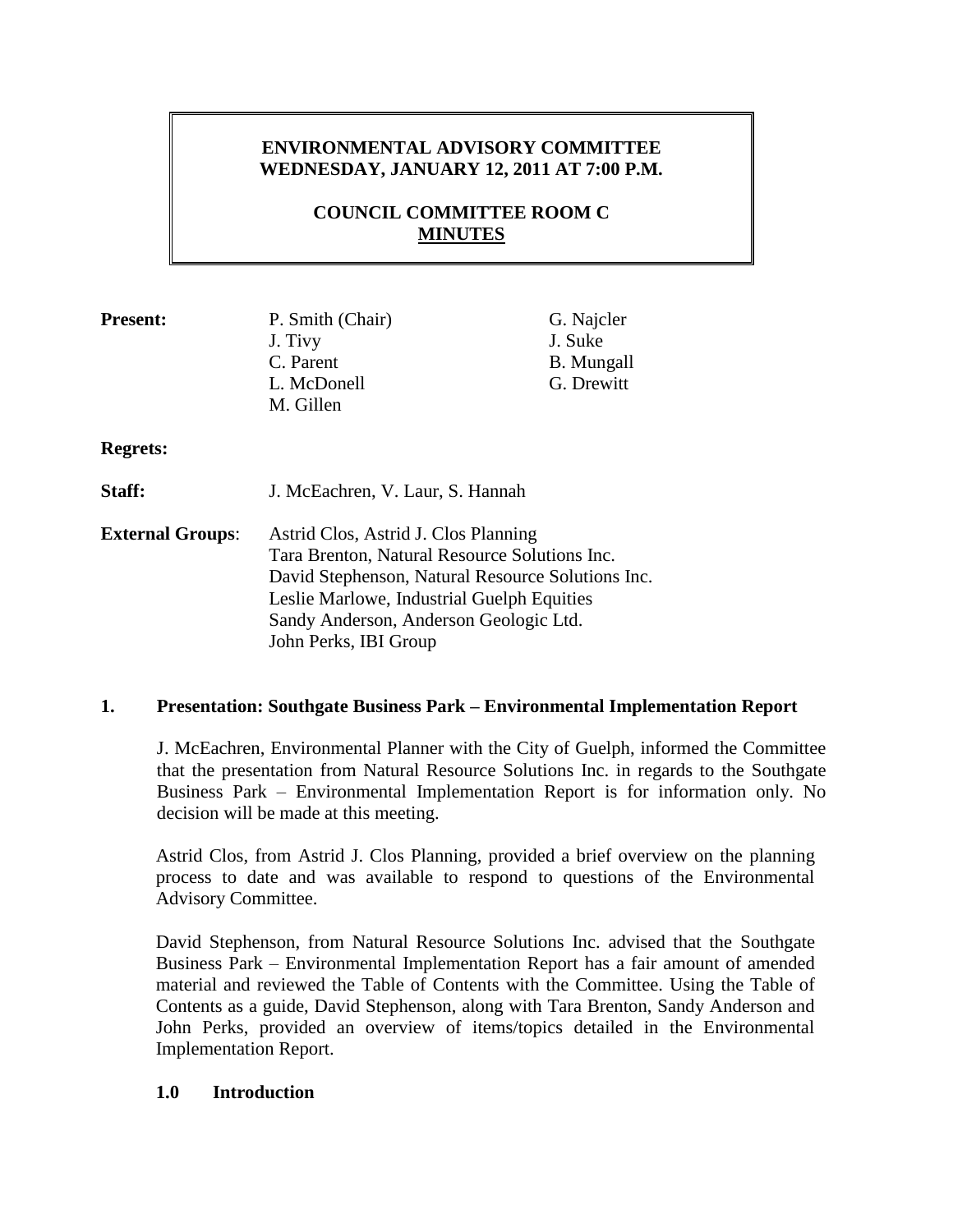## **2.0 Fresh Sugar Maple Woodland Assessment**

### **3.0 Street Tree Planting**

### **4.0 Buffer Design and Restoration Plantings**

Includes:

- $\bullet$ Detailed naturalized wildlife corridor (30 metre wide)
- Planting around the stormwater management pond
- Berm located along Maltby Road and other restoration  $\bullet$

## **5.0 Tree Inventory and Preservation Plan**

Includes:

- Tree Inventory Plan and summary of findings  $\bullet$
- Over 1000 trees were inventoried  $\bullet$
- $\bullet$ Tree conservation and tree planning plan

# **6.0 Pedestrian and Open Space Trail System**

Includes:

- Bike route  $\bullet$
- Recommended locations for trail signage
- Trail mitigation measures
- Outlines the pedestrian trail and ultimately the City of Guelph will take over ownership of the trail

Bill Mungall enquired as to whether or not there was a possibility of one or two distinct trail outlook locations that could be provided as a direct point for people to view the wetland complex.

# **7.0 Property Demarcation**

Includes:

Provided map with recommended property demarcation  $\bullet$ 

### **8.0 Ecological Connectivity and Wildlife Movement**

Includes:

- Naturalized wildlife corridor connecting Woodlot Block 8 and Open Space  $\bullet$ Block 5
- Wildlife culverts beneath Road A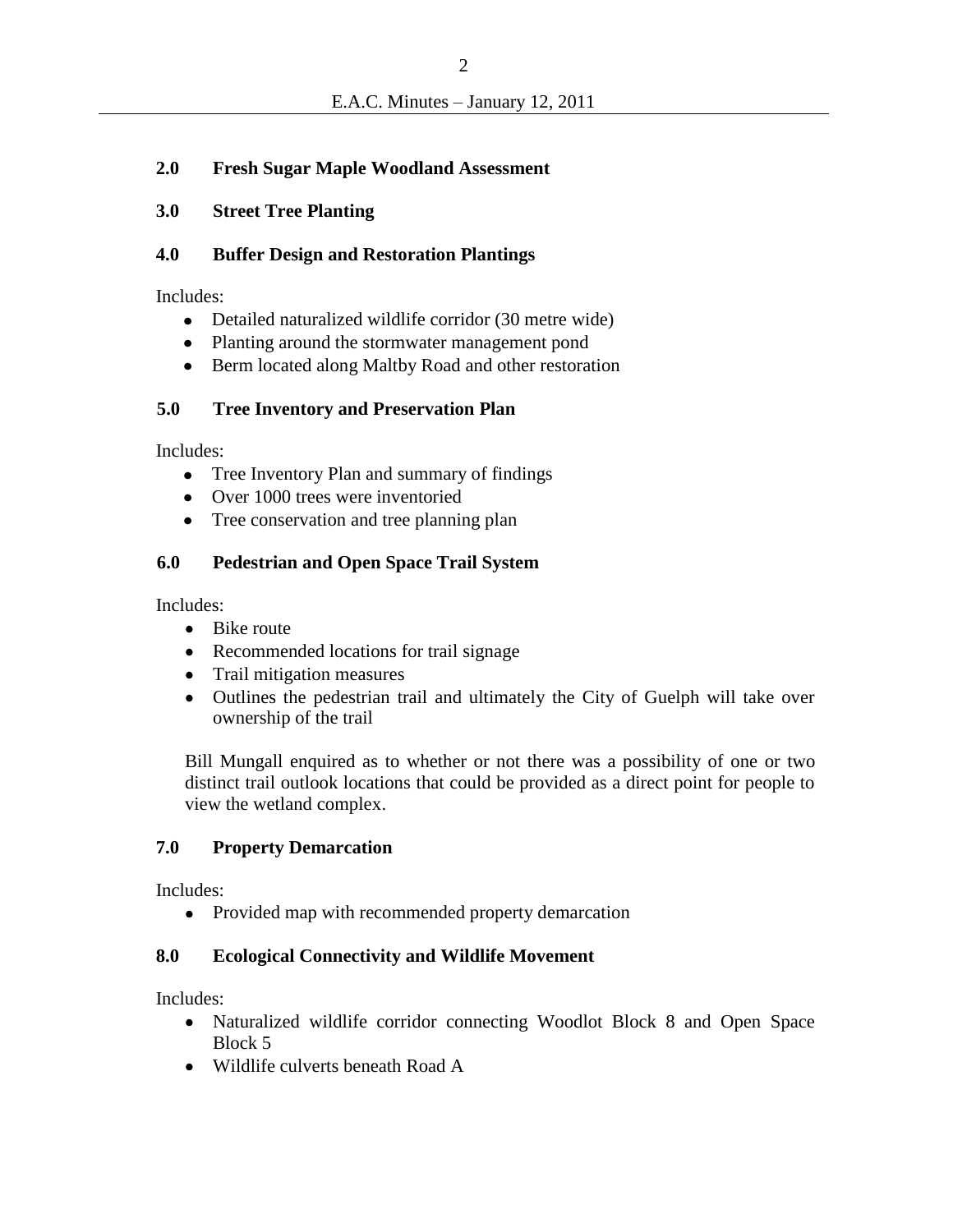### **9.0 Hydrogeology**

Includes:

- $\bullet$ Overview of Hydrogeological Assessment
- Discussion of development conditions  $\bullet$
- Executive Summary on Appendix 9 of the document  $\bullet$

It was noted that the groundwater runs N/E to S/W across the property.

## **10.0 Stormwater Management**

Includes:

- Proposed stormwater management monitoring program  $\bullet$
- Oil/grit separator monitoring
- Wetland /wet pond monitoring

# **11.0 Servicing Overview**

Includes:

- Servicing grading overview
- Sanitary servicing  $\bullet$
- **Utilities**  $\bullet$

It was noted utilities and Hydro are serviced along Southgate.

# **12.0 Pre-Construction (Baseline) Monitoring Program**

Includes:

- Hydrogeological
- Biological  $\bullet$
- Detailed Salamander Monitoring Study  $\bullet$

# **13.0 Comprehensive Monitoring Program**

Includes:

- Ongoing monitoring of biological and hydrogeological components  $\bullet$
- Post-construction monitoring

It was noted monitoring can occur up to 75% built out up to 2 years.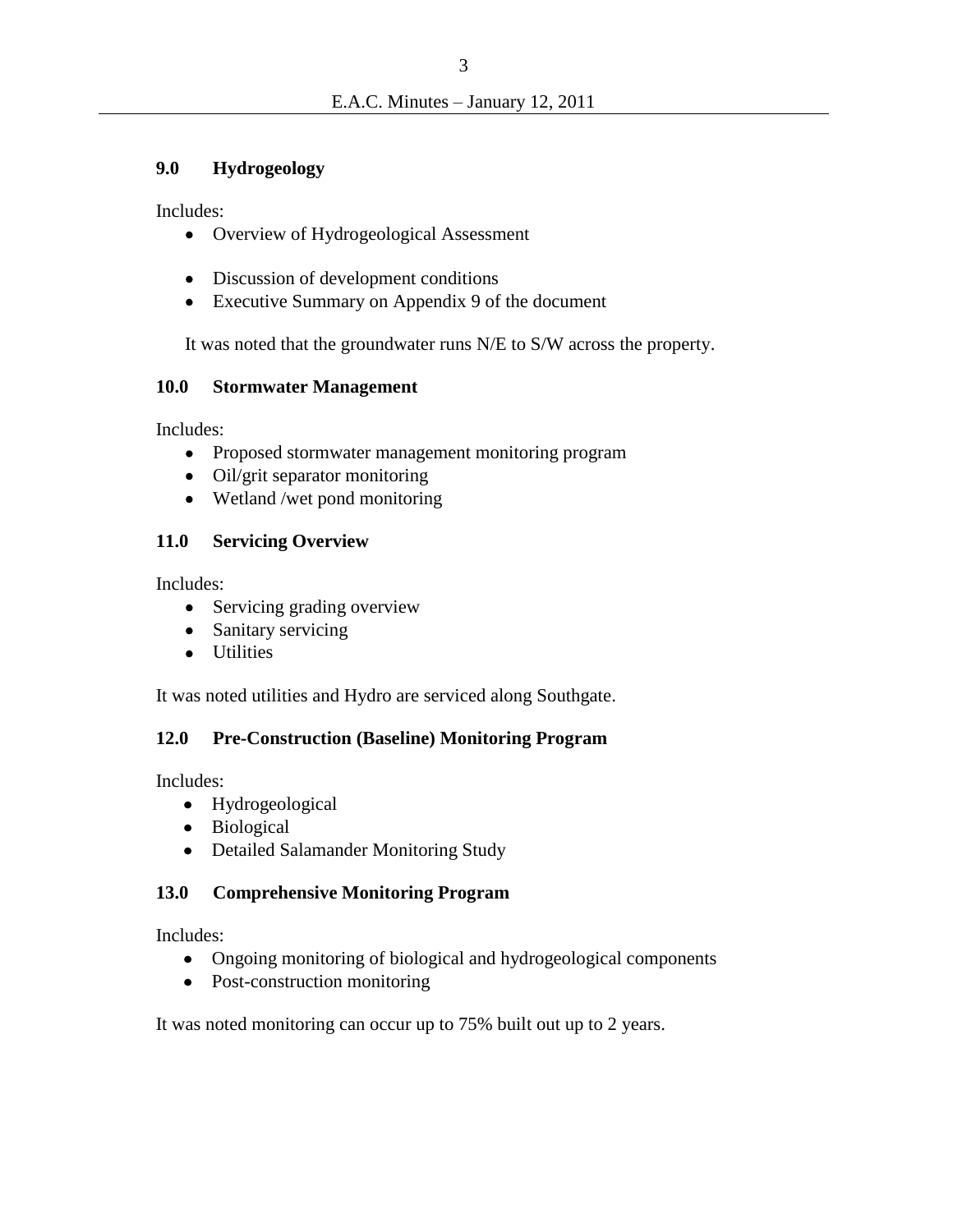#### **14.0 Site Plan Recommendations**

Includes:

 $\bullet$ Recommended Site Plan Checklist

General discussion took place and it was noted that the Environmental Advisory Committee will review the document in more detail and set up a site visit to the property for the Committee. Dates for the site visit will be sometime in the next month. Jessica will advise the Consultants of the date.

The floor was opened to delegations.

#### *Delegation:*

Charles Cecile on behalf of the Guelph Field Naturalists provided the following comments on Southgate Business Park – Environmental Implementation Report:

- Identifying Hazard Trees The Guelph Field Naturalists wish to be a part of the  $\bullet$ stewardship of the woodlot.
- Concerned about the trail on the south edge  $\bullet$
- Concerned about the size of the linkage (only 30 meters) proposes a wider linkage  $\bullet$ i.e. 100 meters
- Concerned about the design of the linkages  $\bullet$
- The EIR needs to specify linkage
- Leave some open areas and meadows

### *Delegation:*

Paul Rice, on behalf of the Maltby Road Residents Committee made note of the following questions to be addressed by the Consultant:

- $\bullet$ Given that the recharge of all wetlands is dependent upon retaining the surface flow of precipitation to the wetlands (two partially dependant and the remainder 100% dependant) and groundwater recharge is to be accomplished through constructed infiltration ponds/galleries show are both these functions going to be maintained during site development and until the individual properties are fully developed?
- As site development proceeds, will the graded areas be immediately seeded by the  $\bullet$ developer?
- For Phases 1 and 2, will site construction access be from the currently existing Southgate Road and existing temporary road access from Crawley Road only?
- Why were the majority of wetlands and habitat to the east of the property, with the exception of a small area to the north-east, excluded from the amphibian survey?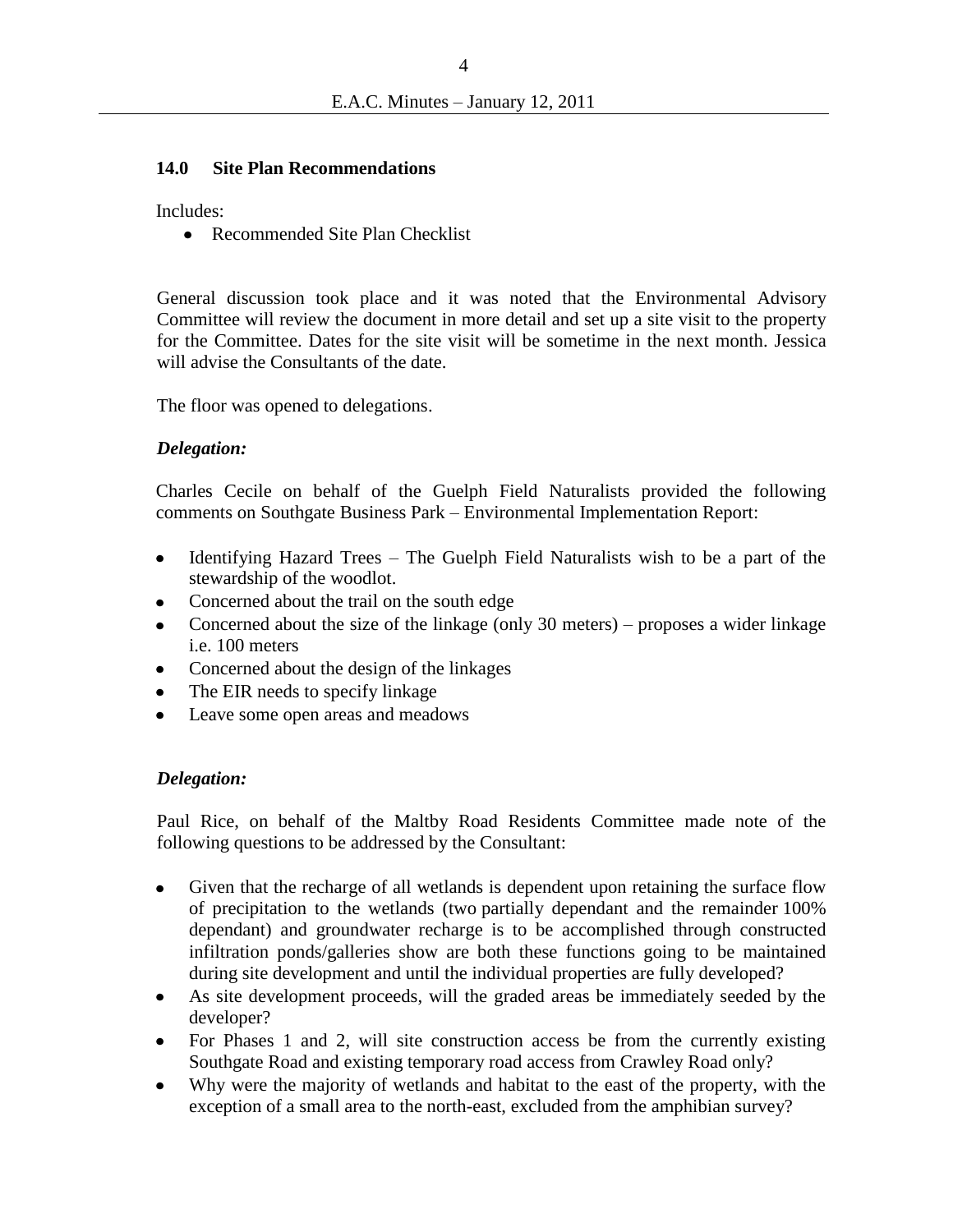- Does the exclusion of the above lands result in an understatement of the importance  $\bullet$ of all habitats between the wetlands on the property and those off the property to the east and south?
- Besides the two amphibian culverts along the driveway to Block 1, what provisions  $\bullet$ are proposed to maintain the extensive amphibian migration movement across Block 1 (Map Appendix 8, sub Appendix I)?
- Is the design of the amphibian culverts consistent with the most recent  $\bullet$ recommendations of the biologists at MNR and are those designs identical to those proposed for Maltby Road?

Does the landscape design along Maltby Road, between the municipal SWM and the driveway to Block 1 fully satisfy Draft Plan of approval condition l) by incorporating the existing hill and landform that gradually rises from west to east along Maltby Road, taking into account the required buffer and the various setback requirements for parking lots and buildings?

- Under condition k) of the EIR terms of reference, how many private wells were  $\bullet$ inventoried, how many were sampled, and how many were in the shallow vs. deep aquifer, and what are the locations of these wells?
- Were the test results of the private wells shared with the property owners?
- If recharge and water quality targets are not met, who is the accountable agency and  $\bullet$ who enforces corrective action?

### **2. Correspondence and Information**

Jessica to follow up on posting general information about the Committee and their  $\bullet$ overall credentials.

### **3. Other Business:**

- Upcoming Items:
	- o Development Applications
		- Southgate Jessica to co-ordinate a site visit
	- o Stormwater Management Master Plan City Presentation
		- Colin Baker, Environmental Engineer with the City of Guelph will make a presentation to the Committee, possibly in February.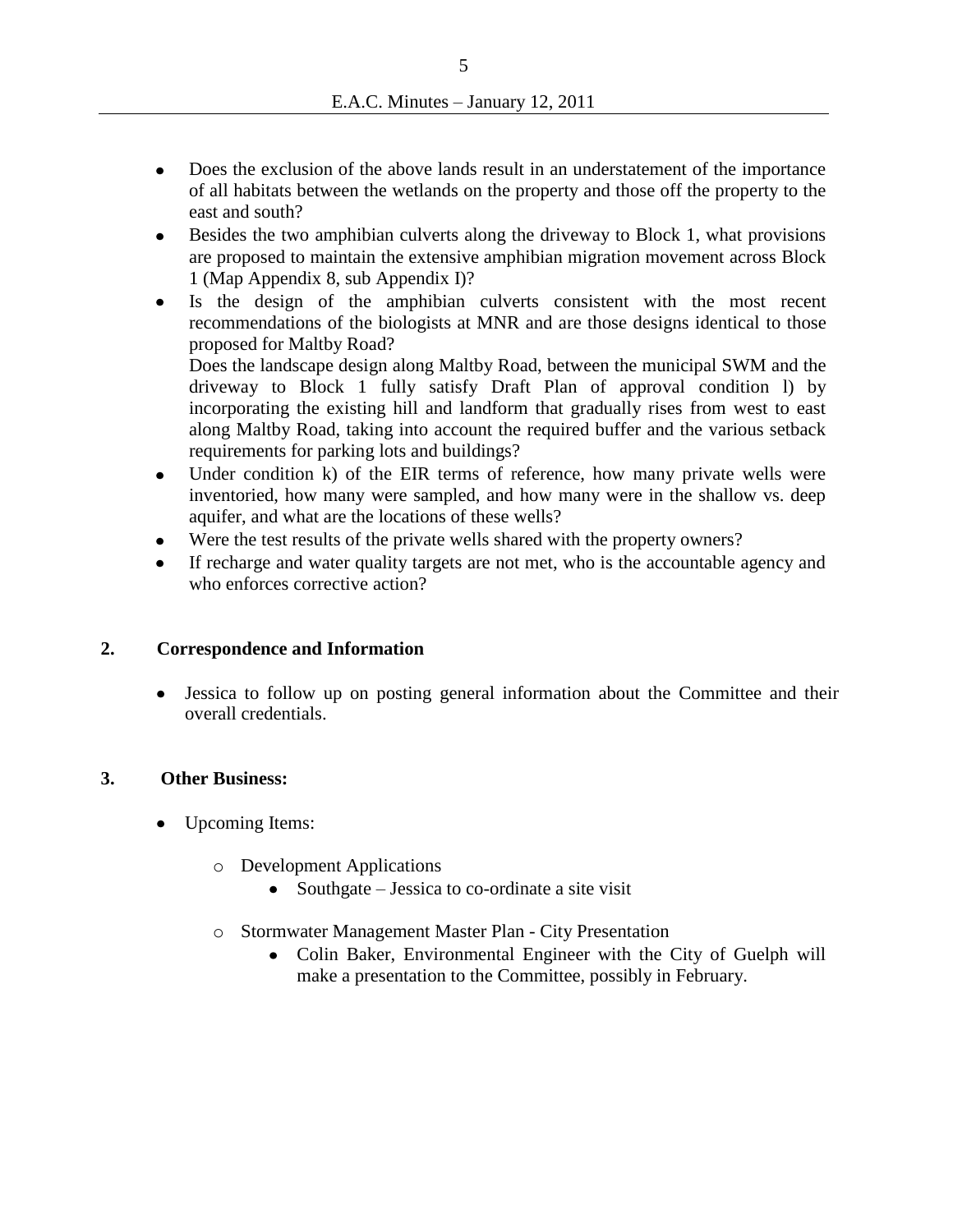# **4. Approval of Minutes from December 08, 2010**

Moved by B. Mungall and seconded by C. Parent –

"To accept the minutes as printed."

**Motion Carried -Unanimous-**

### **5. Next Meeting**

Next meeting will be February 09, 2011.

The meeting was adjourned at 10:15 p.m.

**CHAIRMAN**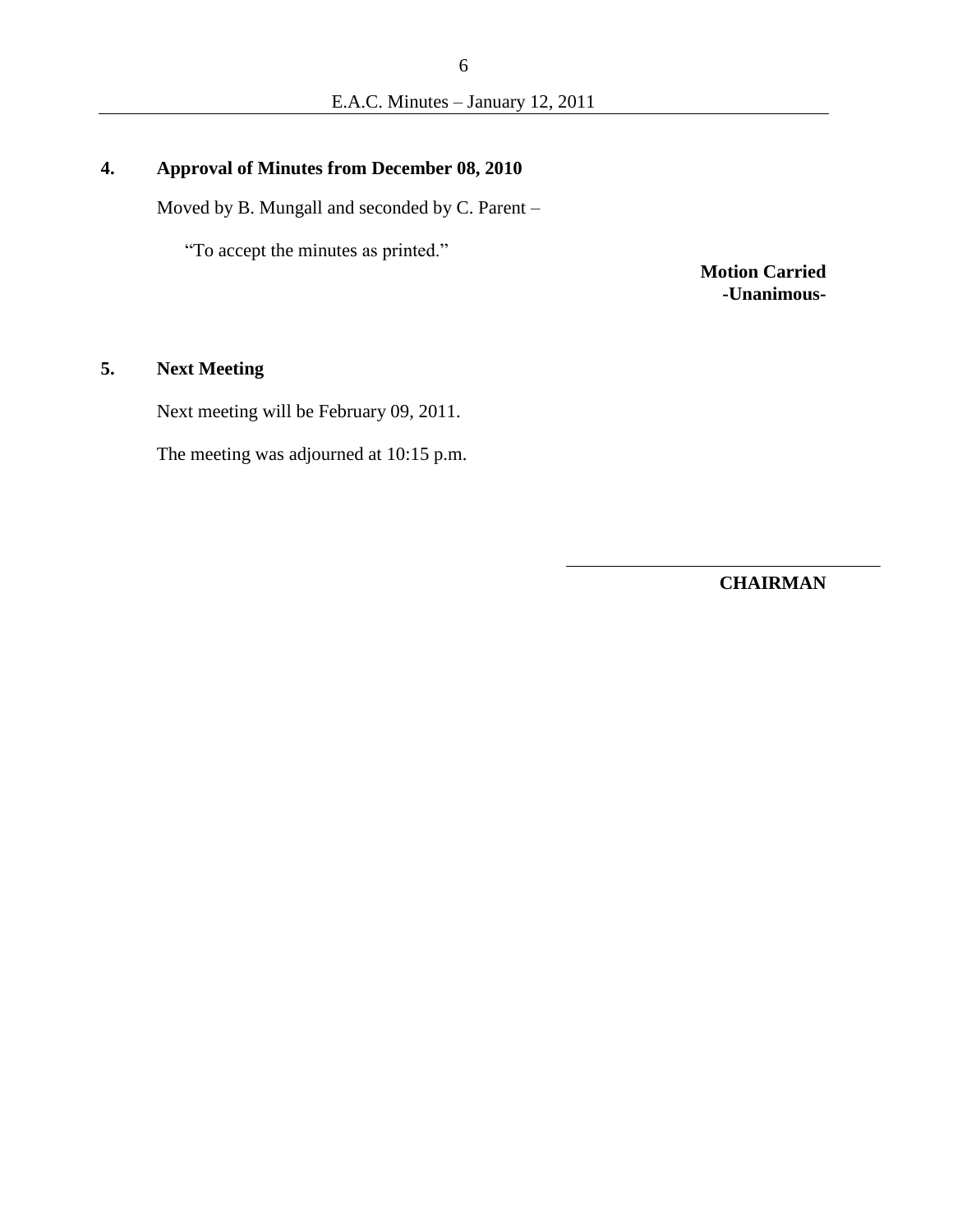# **FEBRUARY 9, 2011 7:00 P.M. MEETING ROOM 'C' CITY OF GUELPH –CITY HALL 1 CARDEN STREET**

- 1) Call to Order
- 2) Roll Call and Certification of Quorum
- 3) Presentation
	- (1) City of Guelph Stormwater Management Master Plan
		- **Presentation from Colin Baker (City of Guelph Environmental Engineer) &** Rob Scheckenberger (Engineer with AECOM)
		- **Question and Answer Period**
- 4) Correspondence & Information
- 5) Adoption of Minutes from Previous Meeting
	- **January 12, 2010**
- 6) Other Business
	- **Upcoming Items** 
		- (i) development applications
		- (ii) York Trunk Sewer EA
- 7) Next Meeting
	- **March 9, 2011**
- 8) Adjourn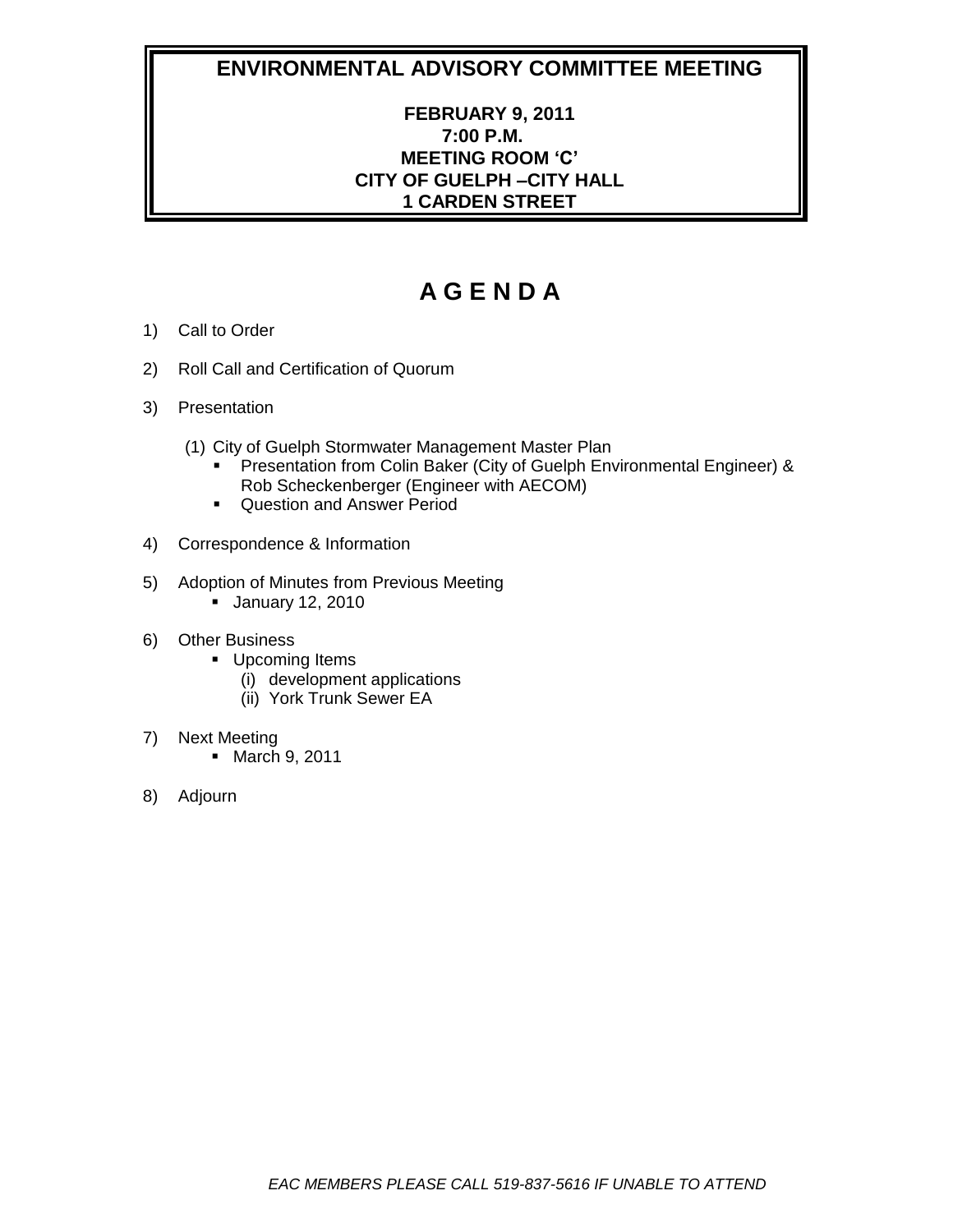# **ENVIRONMENTAL ADVISORY COMMITTEE WEDNESDAY, FEBRUARY 09, 2011 AT 7:00 P.M.**

# **COUNCIL COMMITTEE ROOM C MINUTES**

| <b>Present:</b> | P. Smith (Chair)<br>J. Tivy<br>C. Parent<br>G. Drewitt | G. Najcler<br>J. Suke<br><b>B.</b> Mungall |
|-----------------|--------------------------------------------------------|--------------------------------------------|
| <b>Regrets:</b> | M. Gillen, L. McDonell                                 |                                            |

**Staff:** J. McEachren, V. Laur, C. Baker

**External Groups**:

### **1. Presentation: City of Guelph Stormwater Management Master Plan**

C. Baker, Environmental Engineer with the City of Guelph, gave a brief introduction and update on work completed to date on the City of Guelph Stormwater Management Master Plan.

Ron Scheckenberger, Engineer with AMEC, gave a PowerPoint presentation to the Environmental Advisory Committee and was available to respond to questions.

Some highlights noted from the presentation include:

Presentation Outline:

- 1. Introduction
- 2. Study Process- Status Overview
- 3. Next Steps
- 4. Discussion

Primary Deliverables:

- **Priority-based Capital Programs** 
	- Quantity (flooding)
	- Quality (surface water)
- **Stormwater Quality Management Plan**
- Updated Stormwater Management Policy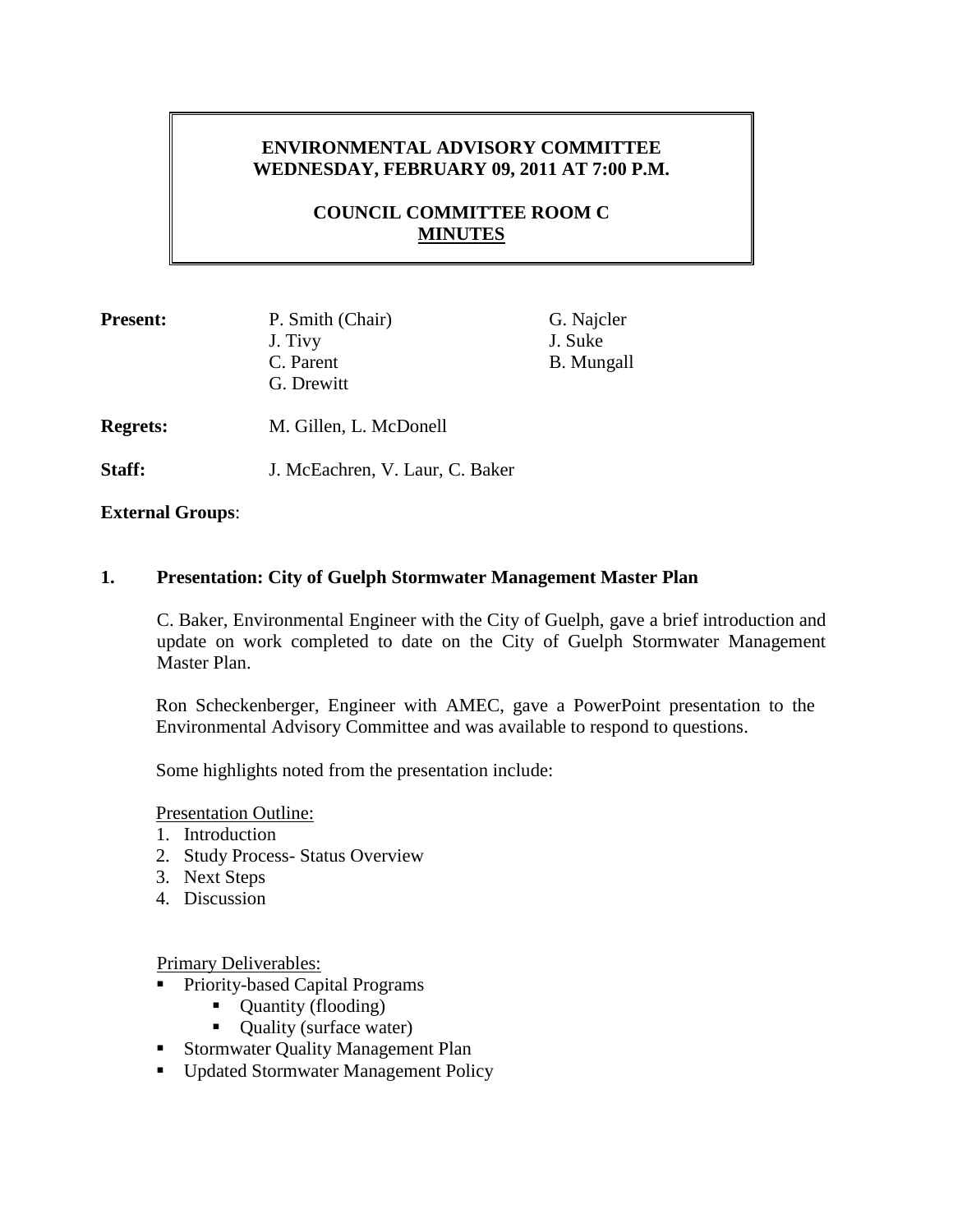Study Phases:

- Phase 1 Study Area Profile
- Phase 2 Define Goals and Objectives
- Phase 3 Storm Sewer System and Water Quality Models
- Phase 4 Alternative Evaluation
- **Phase 5** Preferred Stormwater Management Strategy
- Phase 6 Public Consultation
- Phase 7 Implementation Plan
- **Phase 8 Stormwater Management Master Plan Report**

#### Next Steps:

- **IDED** Input from EAC on material presented today
- Adjustments and finalizing assessment and upgrade recommendations as well as prioritization
- Finalizing alternatives
- $\blacksquare$  PIC No. 2 (February 24, 2011)
- Completion of Draft Study late Spring, 2011

Ron Scheckenberger advised that a copy of the presentation will be made available to the Environmental Advisory Committee for information.

General discussion took place and B. Mungall suggested the consultant produce a water quantity map.

### **2. Other Business:**

- Upcoming Items:
	- o Upcoming Development Applications
		- Southgate will be returning to the March EAC meeting  $\bullet$
		- 94 Maple EIS will be in front of the Committee for the April EAC meeting
	- o York Trunk Sewer EA
		- Colin Baker, Environmental Engineer with the City of Guelph, will bring forward to the April EAC meeting.
	- o New Chair
		- P. Smith advised that he will be leaving the Committee shortly and a new  $\bullet$ chair will need to be appointed.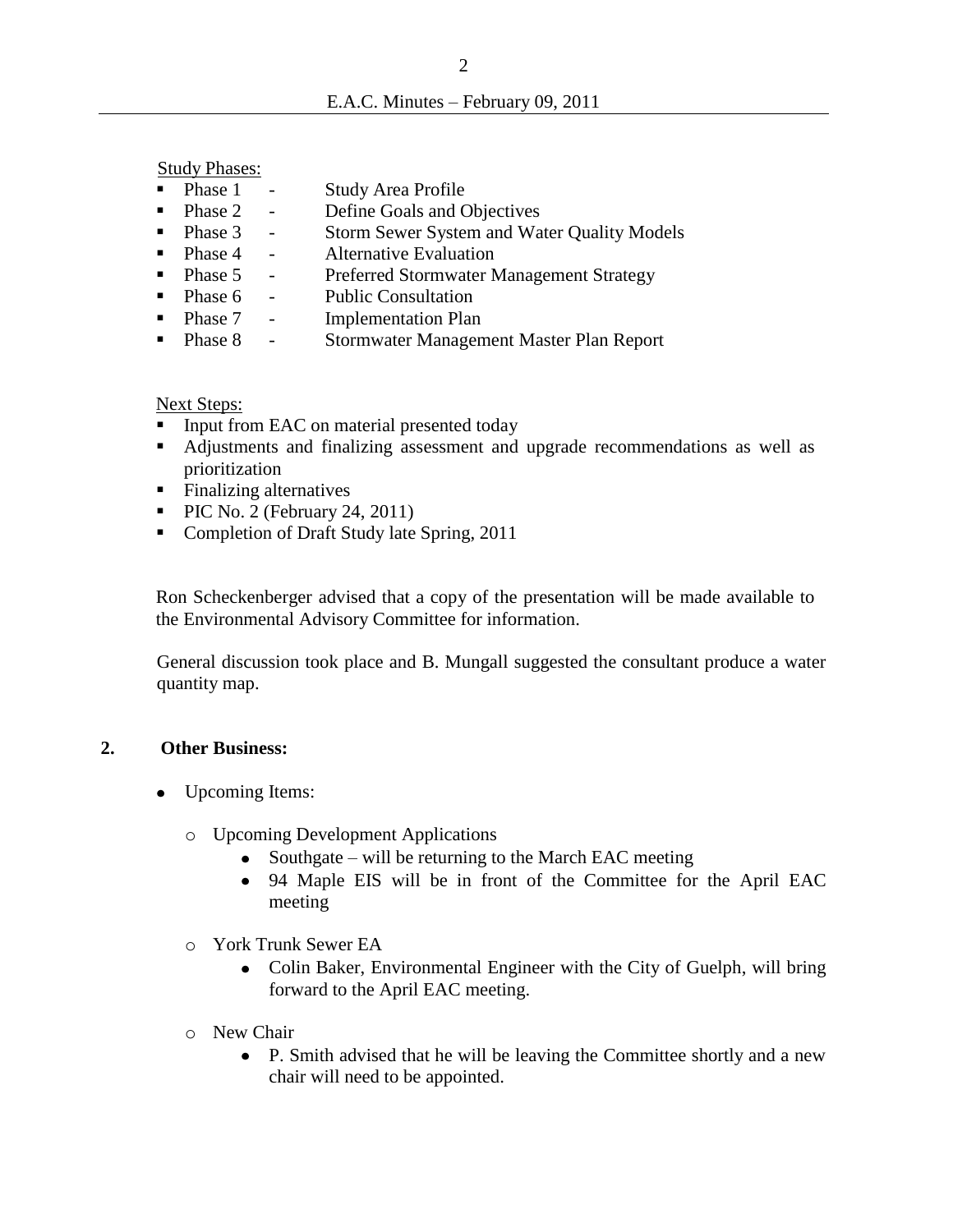Moved by J. Suke and seconded by B. Mungall –

"G. Drewitt to be Co-chair of the Environmental Advisory Committee."

**Motion Carried -Unanimous-**

### **3. Approval of Minutes from January 12, 2011**

Moved by G. Najcler and seconded by G. Drewitt –

"To accept the minutes as printed."

**Motion Carried -Unanimous-**

### **4. Next Meeting**

Next meeting will be March 09, 2011.

The meeting was adjourned at 9:10 p.m.

**CHAIRMAN**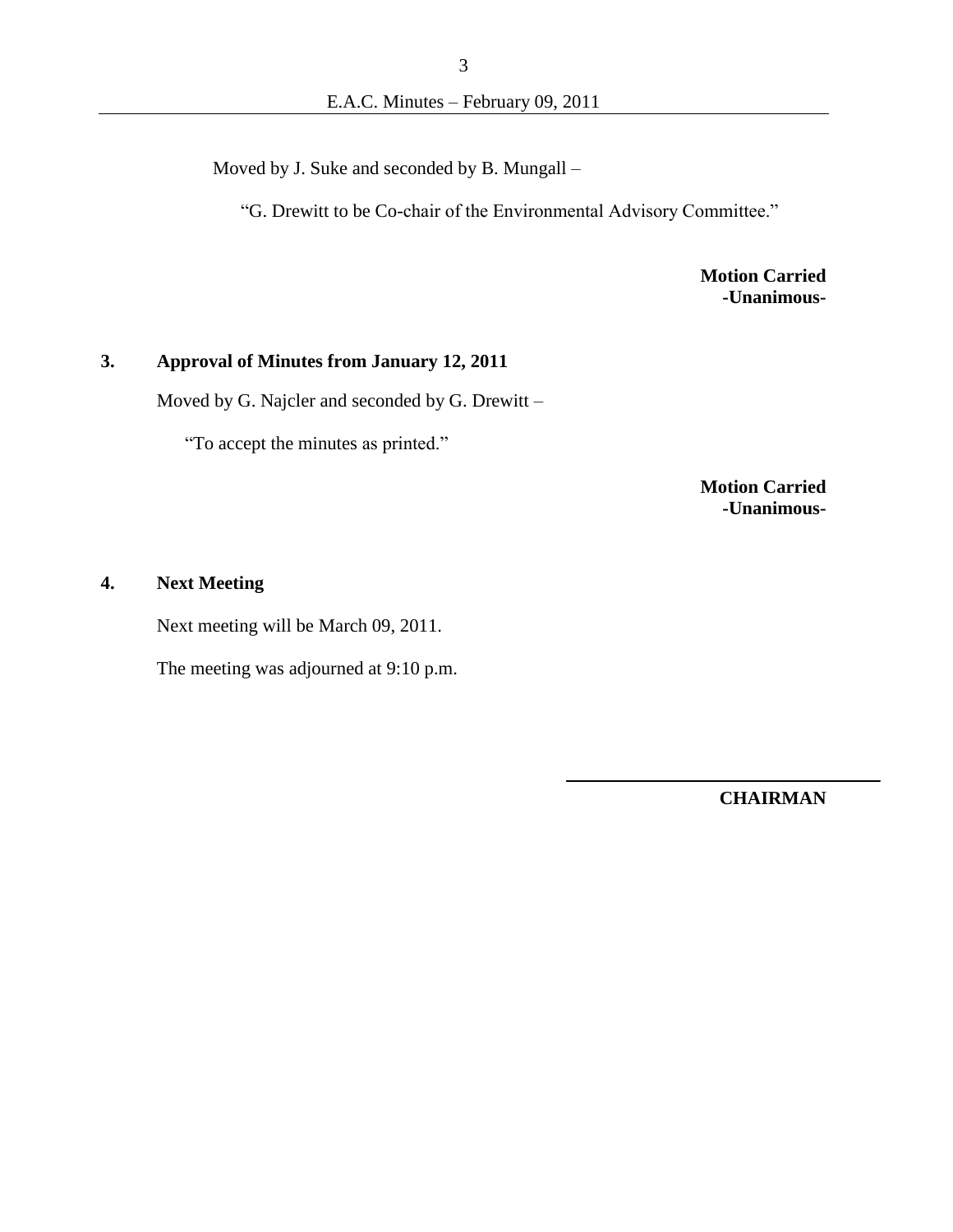# **MARCH 9, 2011 7:00 P.M. MEETING ROOM 'C' CITY OF GUELPH –CITY HALL 1 CARDEN STREET**

- 1) Call to Order
- 2) Roll Call and Certification of Quorum
- 3) Correspondence & Information
- 4) Adoption of Minutes from Previous Meeting February 9, 2011
- 5) Other Business
	- **Upcoming Items** 
		- (i) development applications
- 6) Next Meeting
	- April 13, 2011
- 7) Adjourn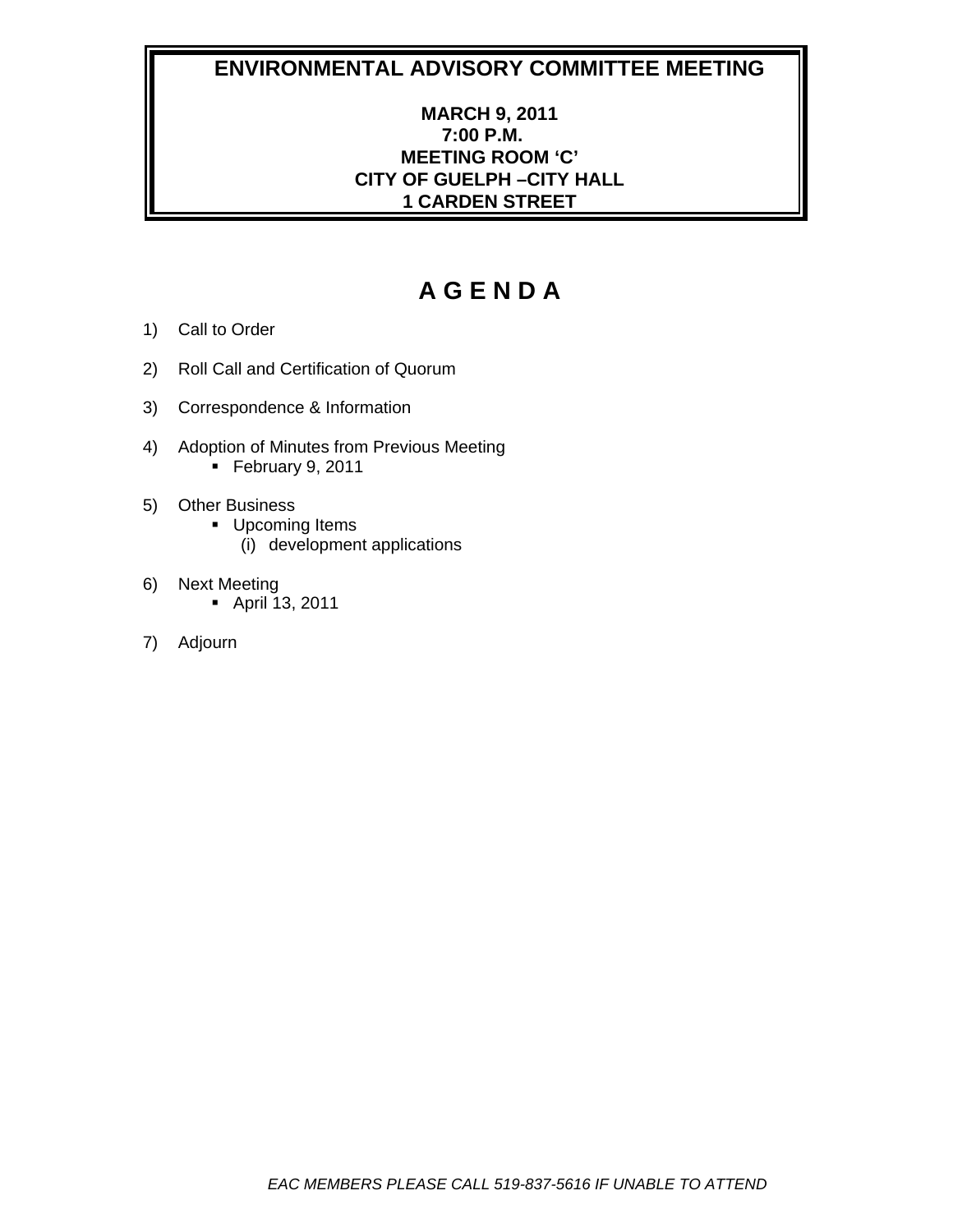# **ENVIRONMENTAL ADVISORY COMMITTEE WEDNESDAY, MARCH 09, 2011 AT 7:00 P.M.**

# **COUNCIL COMMITTEE ROOM C MINUTES**

| <b>Present:</b> | P. Smith (Chair)<br>J. Tivy<br>C. Parent<br>G. Drewitt | G. Najcler<br>M. Gillen<br><b>B.</b> Mungall<br>L. McDonell |
|-----------------|--------------------------------------------------------|-------------------------------------------------------------|
| <b>Regrets:</b> | J. Suke                                                |                                                             |
| Staff:          | J. McEachren, V. Laur, A. Hearne                       |                                                             |

### **External Groups**:

### **1. Presentation: Southgate Business Park – Environmental Implementation Report**

Item was deferred.

### **2. Other Business:**

- Upcoming Items:
	- o Upcoming Development Applications
		- 94 Maple EIS will be in front of the Committee for the April EAC meeting. J. McEachren will circulate EAC comments on the Terms of Reference to the committee.
	- o York Trunk Sewer EA
		- Colin Baker, Environmental Engineer with the City of Guelph, will bring forward to the April EAC meeting.

### **3. Approval of Minutes from February 09, 2011**

Moved by B. Mungall and seconded by J. Tivy –

"To accept the minutes as printed."

**Motion Carried -Unanimous-**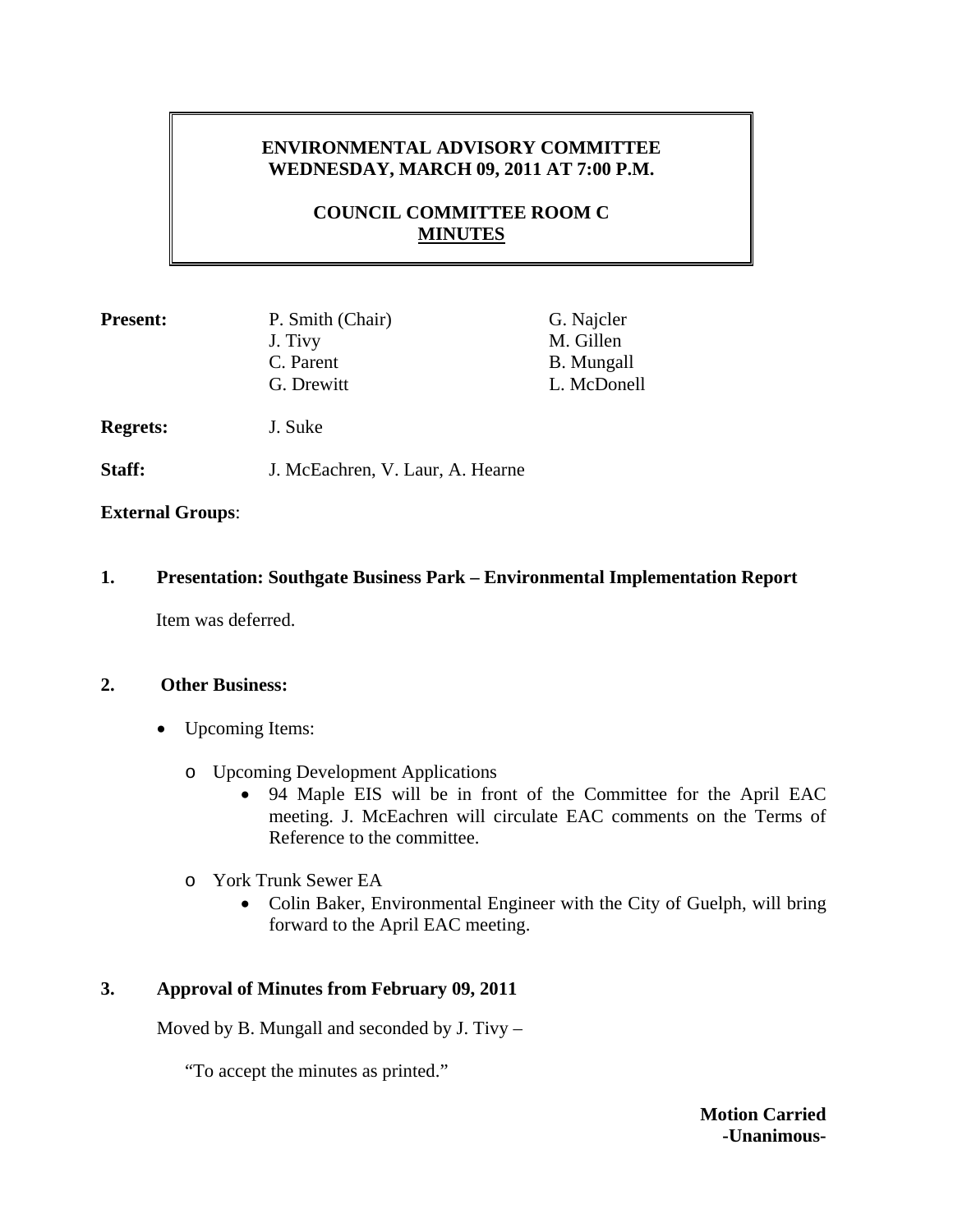# **4. Next Meeting**

Next meeting will be April 13, 2011.

The meeting was adjourned at 7:30 p.m.

**CHAIRMAN**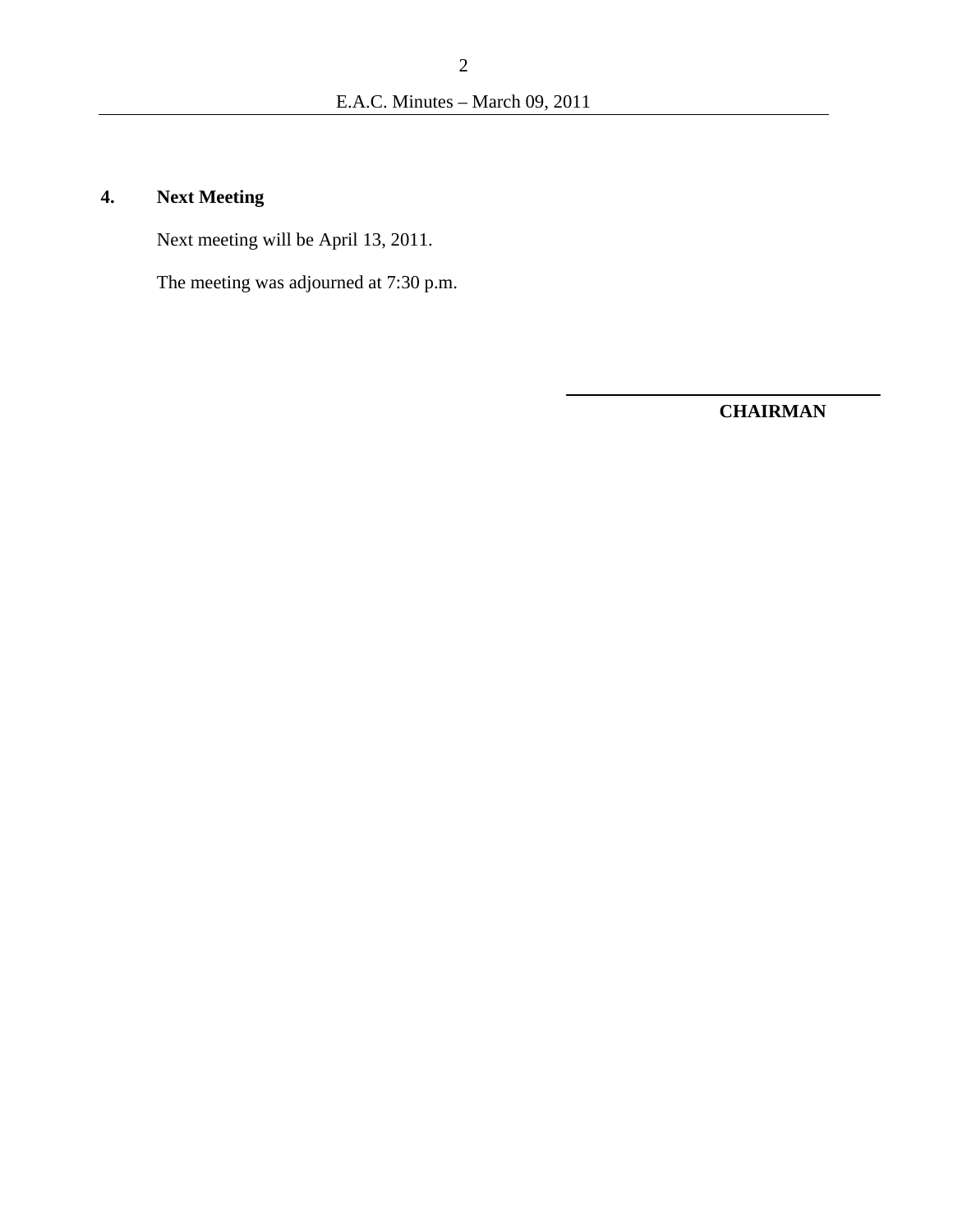# **APRIL 13, 2011 7:00 P.M. MEETING ROOM 'C' CITY OF GUELPH –CITY HALL 1 CARDEN STREET**

- 1) Call to Order
- 2) Roll Call and Certification of Quorum
- 3) Presentation
	- (1) 94 Maple St. Environmental Impact Study Presentation
		- **Presentation from Dance Environmental Inc.**
		- **Question and Answer Period**
		- Hearing of Delegation(s)
		- **-** Motion
	- (2) City of Guelph York Trunk Sewer
		- **Presentation from Colin Baker (City of Guelph Environmental Engineer) &** Jamie Witherspoon (Genivar)
		- **Question and Answer Period**
- 4) Correspondence & Information
- 5) Adoption of Minutes from Previous Meeting **March 9, 2011**
- 6) Other Business
	- **Upcoming Items** 
		- (i) development applications
- 7) Next Meeting
	- May 11, 2011
- 8) Adjourn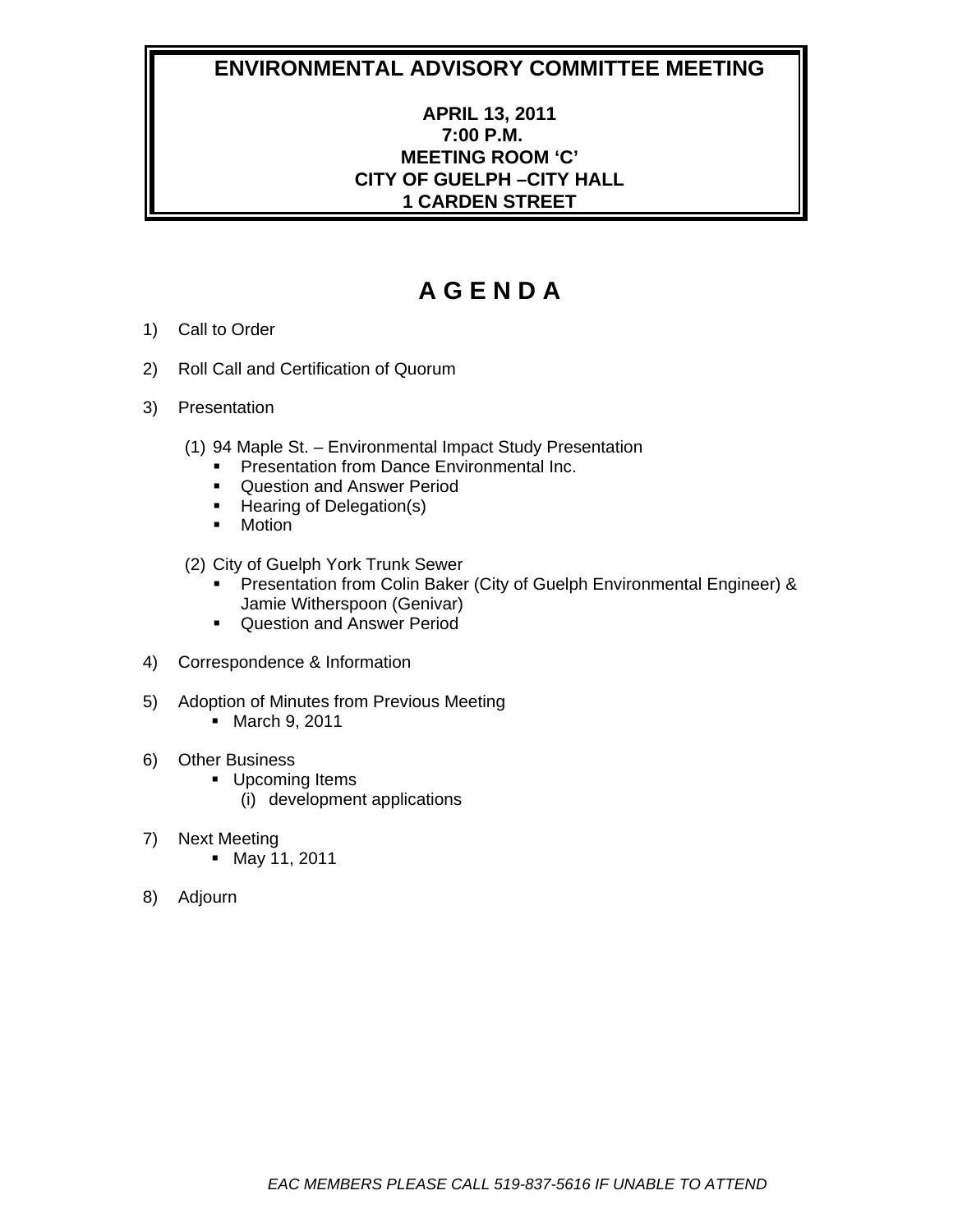# **ENVIRONMENTAL ADVISORY COMMITTEE WEDNESDAY, APRIL 13, 2011 AT 7:00 P.M.**

# **COUNCIL COMMITTEE ROOM C MINUTES**

| <b>Present:</b>         | G. Drewitt (Chair)<br>M. Gillen<br>C. Parent<br>J. Suke                                                                                                                                                                             | G. Najcler<br><b>B.</b> Mungall<br>L. McDonell |
|-------------------------|-------------------------------------------------------------------------------------------------------------------------------------------------------------------------------------------------------------------------------------|------------------------------------------------|
| <b>Regrets:</b>         | P. Smith, J. Tivy                                                                                                                                                                                                                   |                                                |
| <b>Staff:</b>           | J. McEachren, V. Laur, C. Baker                                                                                                                                                                                                     |                                                |
| <b>External Groups:</b> | Nancy Shoemaker, Black, Shoemaker, Robinson and Donaldson<br>Tanya Lonsdale, Braun Consulting Engineers Ltd.<br>Ken Dance, Dance Environmental Inc.<br>Curtis Wile, CK Design & Build<br>Katharine Phillips-Wile, CK Design & Build |                                                |

### **1. 94 Maple Street – Environmental Impact Study Presentation**

J. McEachren, Environmental Planner with the City of Guelph, provided a brief overview on the subject property and advised that the applicant is proposing to sever two lots and build a new home on each of the severed parcels.

Nancy Shoemaker, from Black, Shoemaker, Robinson and Donaldson introduced Ken Dance, Author of the EIS and Tanya Lonsdale, Project Engineer.

Ken Dance addressed the itemized comments of the Staff Report and Tanya Lonsdale spoke to the Engineering items.

General discussion took place and J. Suke requested if a calculation of fill could be provided to the Environmental Advisory Committee.

The floor was opened to delegations.

### *Delegation:*

Lisa Mactaggart, Resident of 70 Maple Street, provided the following comments/concerns on 94 Maple Street - Environmental Impact Study.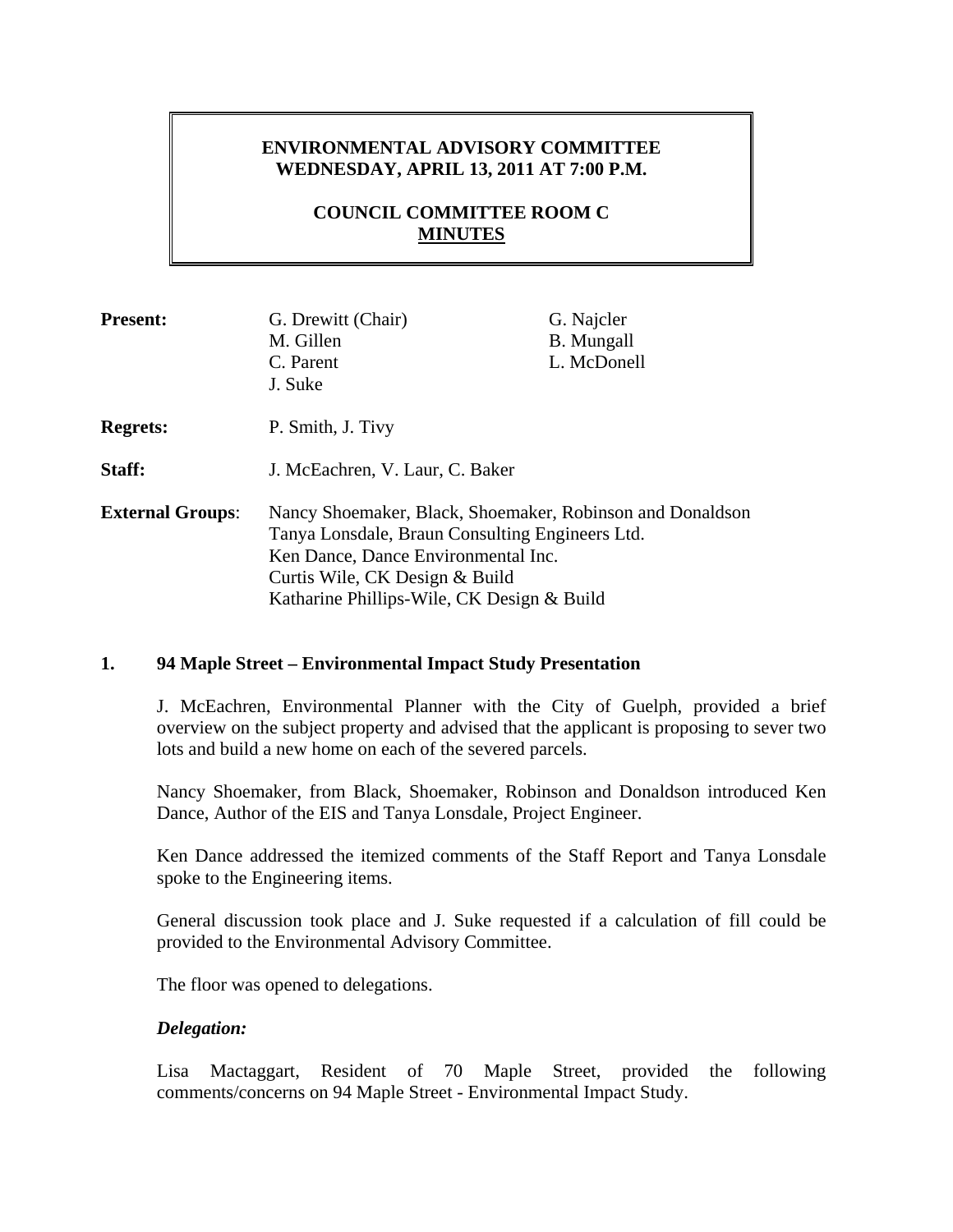- Concerned that the development doesn't balance economic, social and environmental concerns.
- Removal of trees, grading of slope and cooling effect.
- Lack of geotechnical conclusion.
- Lack of completeness and clarity on what is happening to surrounding trees.
- Impact of grading on her lot and the trees on it.
- Development will alter the appearance of the site from the street.
- Concerned about the butternut trees

### *Delegation:*

Judy Martin, concerned citizen, provided the following comments/concerns on 94 Maple Street - Environmental Impact Study:

- Concerned about the loss of trees and how that could impact locally significant bird species.
- Impacts on the butternut trees.
- Supports the deferral of the application.

### *Delegation:*

Daphne Wainman-Wood, Old University Neighbourhood Residents Association, noted that there are too many questions to be answered before approval should be given and supported the deferral of the application.

Moved by C. Parent and seconded by M. Gillen

"That the Environmental Advisory Committee defer the Environmental Impact Study prepared by Dance Environmental Inc until the next available meeting to give the Environmental Advisory Committee members sufficient time to consider staff comments, the clarification provided by the proponents and issues raised by the delegations, as well as meeting the following items listed in the staff comments:

- That the EIS identify the location and number of trees to be retained vs. removed;
- That compensation for the trees to be removed is more detailed;
- That tree protection fencing should be at least paige wire fencing with heavy duty sediment and erosion control fencing attached;
- That the exact location of the storm pipe be identified;
- That clarity be given as to how the tree inventory was completed;
- That a map demonstrating the location of the butternut setbacks and how they fall/are positioned on the subject property be provided;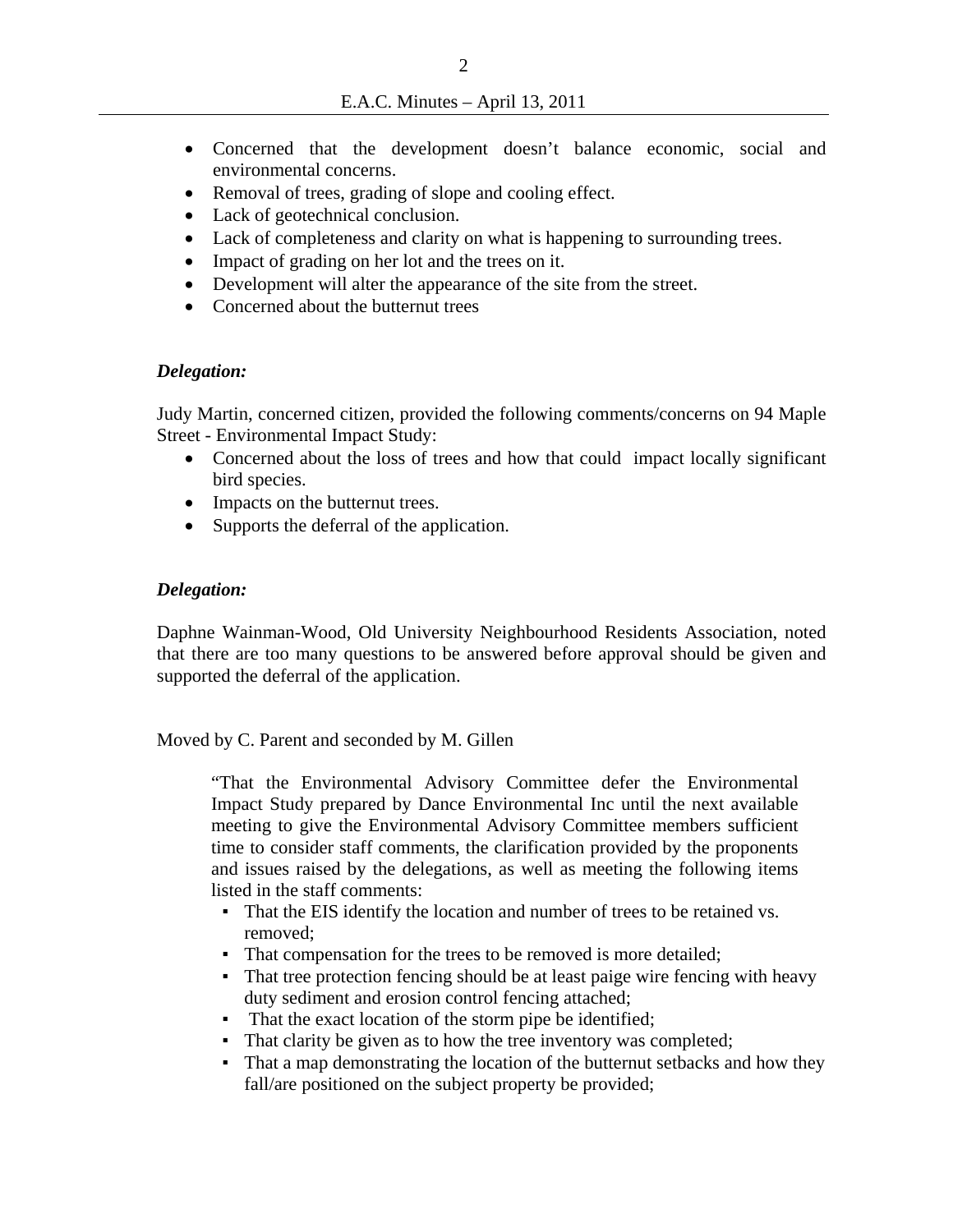E.A.C. Minutes – April 13, 2011

- The EIS states that development is "not expected to negatively impact the two butternut trees located on 27 Forest Hill Drive." This needs to be more definitive. The proposed development will not impact these species as they are Provincially Threatened species.
- That tree compensation be addressed and dealt with through the EIS;
- That details surrounding how trees identified for retention will appropriately be retained given the amount of fill required;
- That City Engineering concerns/requirements be addressed, and
- That the requests from EAC (August 12, 2009) be addressed:
	- a) Given the topography of the site, the degree of fill required to accommodate the development should be specified. The impact and extent of fill placement must be clearly outlined in the study report. Please provide existing contours (which were provided).
	- b) Findings from the geotechnical investigations should be incorporated into the EIS discussion,
	- c) Setbacks from the butternut trees must be clearly articulated through the text and mapping
	- d) Proposed stormwater management measures should be clearly articulated."

**Motion Carried Unanimous-**

### **2. Presentation: City of Guelph York Trunk Sewer**

C. Baker, Environmental Engineer with the City of Guelph and James Witherspoon, Project Manager from Genivar Consultants, gave a brief presentation on the York Trunk Sewer EA.

Some highlights noted from the presentation include:

Presentation Outline:

- 1. Class EA Process
- 2. Problem Identification
- 3. Project Alternatives
- 4. Evaluation Criteria
- 5. Additional Studies
- 6. Next Steps
- 7. Questions

Consultation:

- Public Information Centre No. 1
	- Held Tuesday, October 06, 2010 at City Hall
- Ongoing communication with GRCA, Parks Department, Water Department and Project Internal Steering Committee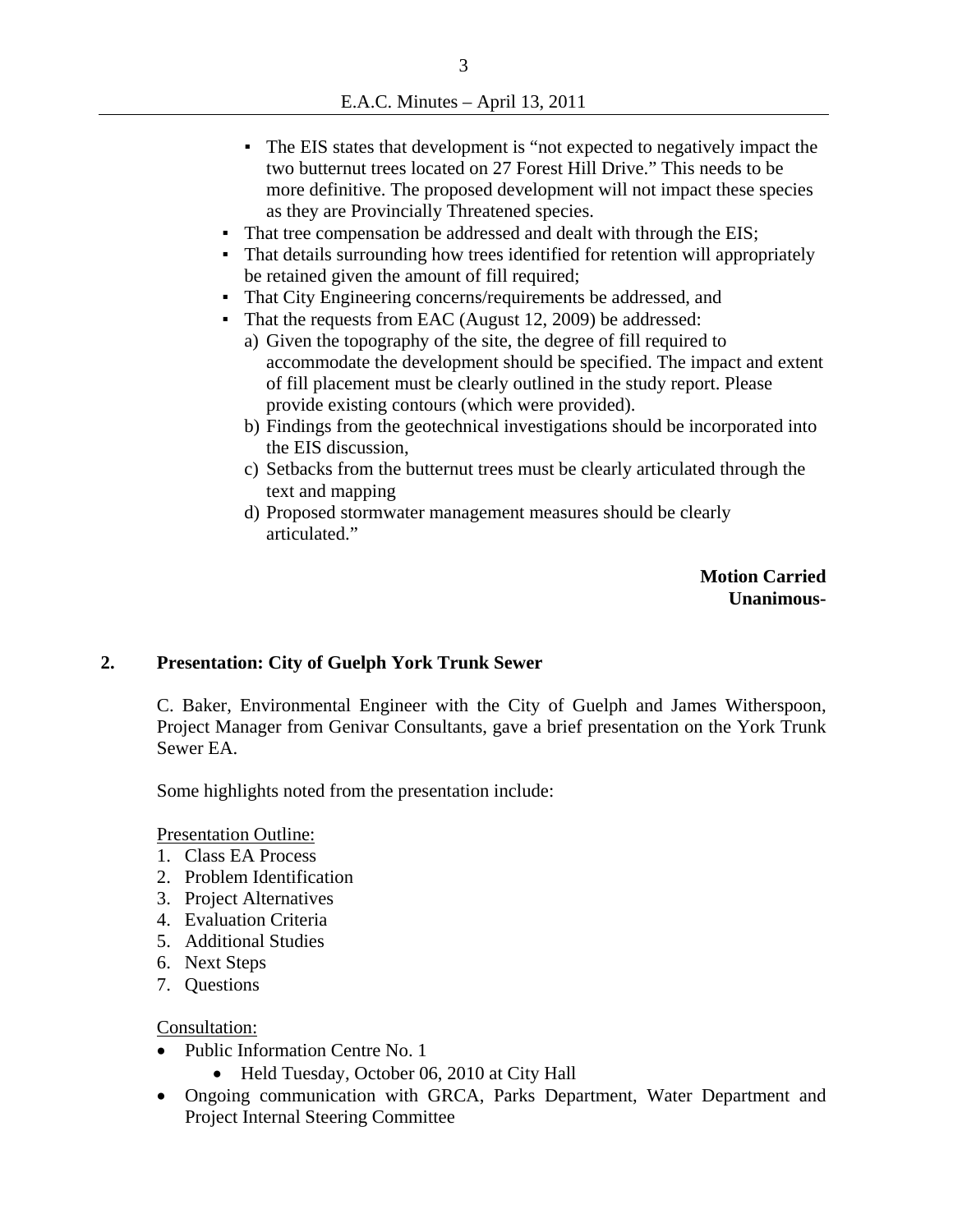- River Systems Advisory Committee Presentation March 16, 2011
- Environmental Advisory Committee Presentation April 13, 2011
- Public Information Centre No. 2 is planned for April

Next Steps:

- Finalization of Class EA Evaluation and Report
	- Spring Natural Heritage Investigation
- Final Public and Agency Consultation
- Implementation of the Preferred Solution Phased

The PowerPoint presentation will be made available to EAC members. Please forward any comments to Colin Baker.

### **3 Correspondence and Information:**

- Upcoming Items:
	- o Upcoming Development Applications
		- Grangehill Phase 7 EIR June Meeting
		- Terms of Reference for an EIS for 180 Gordon Street May Meeting
		- Terms of Reference for an EIS for 1077 Gordon Street May Meeting
- Dallan Council wants to come back to the Environmental Advisory Committee to review the corridor perspective. Jessica to send previous EAC Motion to members.
	- o Meeting date suggestion to review Dallan is April 27, 2011.
	- o Jessica to send confirmation of date to EAC Members.

### **4. Approval of Minutes from March 09, 2011**

Moved by M. Gillen and seconded by G. Najcler –

"To accept the minutes as printed."

**Motion Carried -Unanimous-**

### **5. Next Meeting**

Next meeting will be May 11, 2011.

The meeting was adjourned at 10:20 p.m.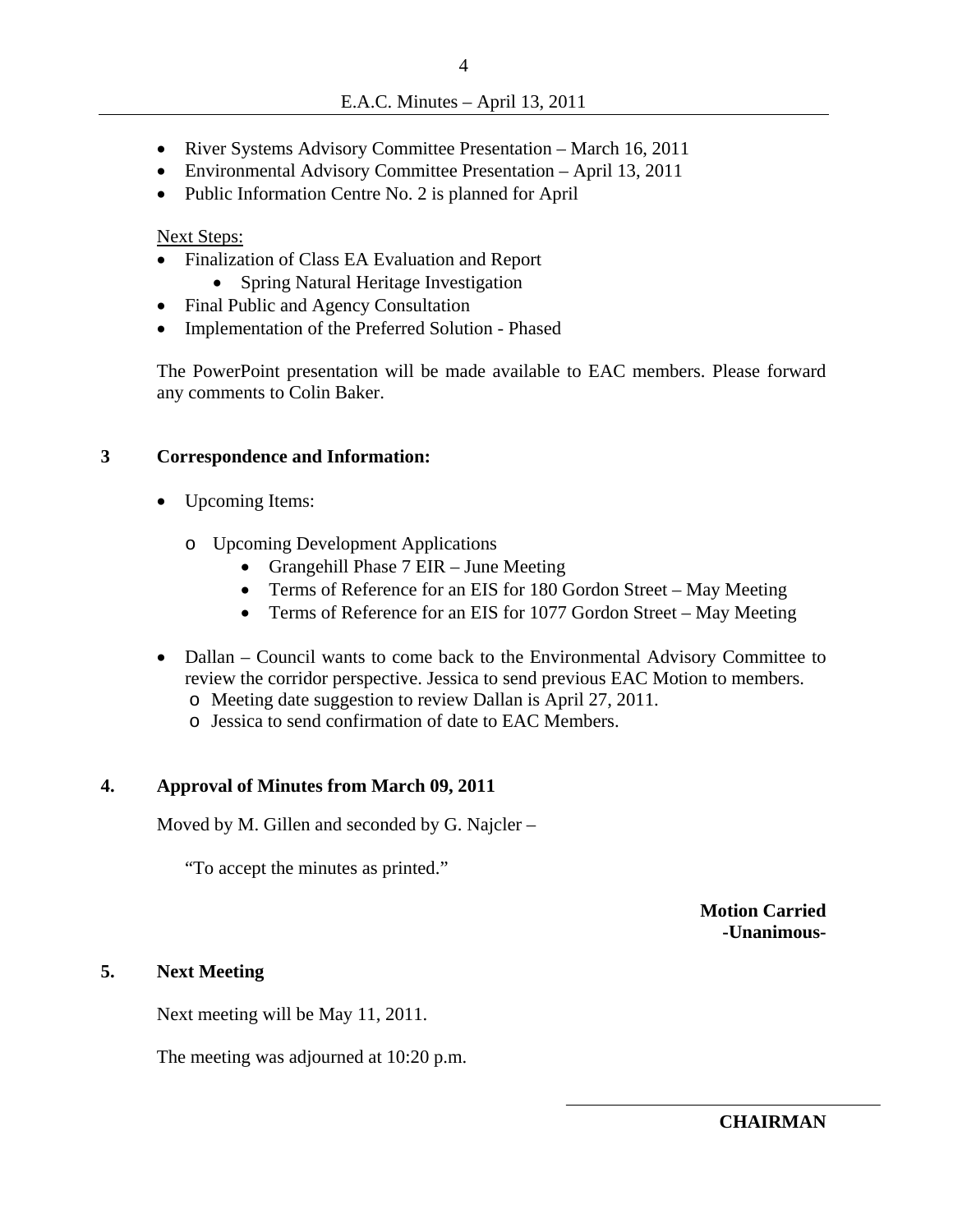### **APRIL 28, 2011 7:00 P.M. MEETING ROOM 'C' CITY OF GUELPH –CITY HALL 1 CARDEN STREET**

- 1) Call to Order
- 2) Roll Call and Certification of Quorum
- 3) Presentation
	- (1) Dallan Subdivision Council Resolution (April 4, 2011)
		- **Presentation from BSRD and Goulder.**
		- Hearing of Delegation(s)
		- **In Committee Discussion Motion**
- 4) Correspondence & Information
- 5) Other Business
- 6) Next Meeting May 11, 2011
- 7) Adjourn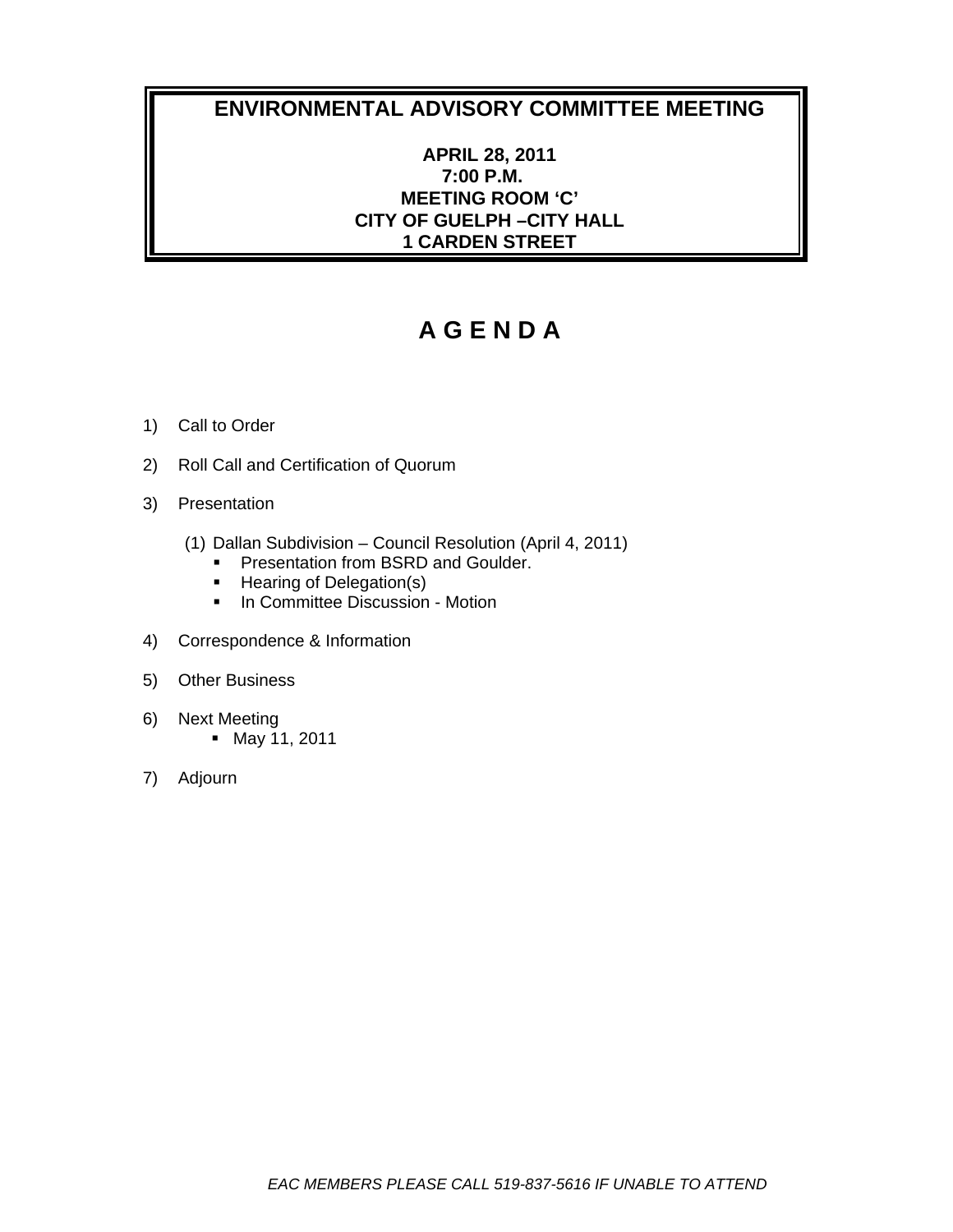# **MAY 11, 2011 7:00 P.M. MEETING ROOM 'C' CITY OF GUELPH –CITY HALL 1 CARDEN STREET**

- 1) Call to Order
- 2) Roll Call and Certification of Quorum
- 3) Presentation
	- (1) 180 Gordon St. Terms of Reference for a Scoped Environmental Impact Study
		- Presentation from MTE Consultants
		- Hearing of Delegation(s)
		- In Committee Discussion Motion
	- (2) 1077 Gordon St. Terms of Reference for a Scoped Environmental Impact Study
		- **•** Presentation from Aboud & Associates Inc.
		- Hearing of Delegation(s)
		- In Committee Discussion Motion
- 4) Correspondence & Information
- 5) Adoption of Minutes from Previous Meeting
	- April 13, 2011
- 6) Other Business
	- **Upcoming Items** 
		- (i) development applications
- 7) Next Meeting
	- **June 8, 2011**
- 8) Adjourn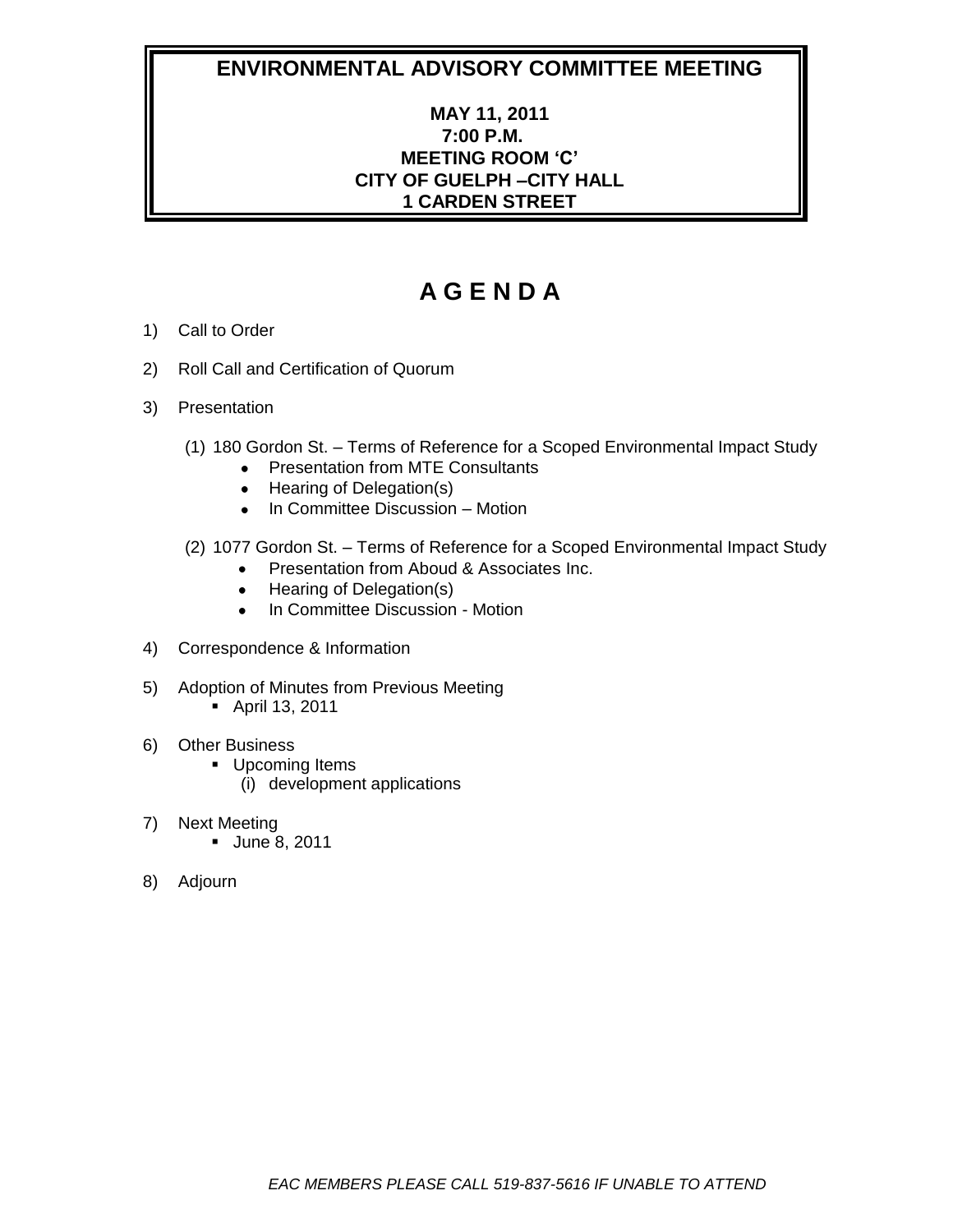# **ENVIRONMENTAL ADVISORY COMMITTEE WEDNESDAY, MAY 11, 2011 AT 7:00 P.M.**

# **COUNCIL COMMITTEE ROOM C MINUTES**

| <b>Present:</b>         | G. Drewitt (Chair)<br>M. Gillen<br>J. Suke                                                                                                                                                          | G. Najcler<br>J. Tivy<br>L. McDonell |
|-------------------------|-----------------------------------------------------------------------------------------------------------------------------------------------------------------------------------------------------|--------------------------------------|
| <b>Regrets:</b>         | B. Mungall, C. Parent                                                                                                                                                                               |                                      |
| Staff:                  | J. McEachren, V. Laur                                                                                                                                                                               |                                      |
| <b>External Groups:</b> | Barbara Hard, MTE Ecological Services<br>Glenn Anderson, Gamsby and Mannerow Limited<br>Helmuth Strobel, Coletara Development<br>Rob Aitken, Aboud & Associates<br>Steven Aboud, Aboud & Associates |                                      |

### **1. Presentation: 180 Gordon Street – Terms of Reference for a Scoped Environmental Impact Study**

J. McEachren, Environmental Planner with the City of Guelph, provided a brief overview on the subject property and advised the applicant is proposing a 12 unit townhouse development on the site.

B. Hard, from MTE Ecological Services, gave a brief presentation on the proposed Terms of Reference for a Scoped EIS for 180 Gordon Street and was available to respond to questions.

Presentation Outline

- $\bullet$  Site Description
- Background
- Fish Species noted by the GRCA to occur in the Speed River
- Existing Conditions
- Impact Assessment

Moved by J. Tivy and seconded by M. Gillen

"That the Environmental Advisory Committee support the Terms of Reference for a Environmental Impact Study prepared by MTE Consultants subject to the following: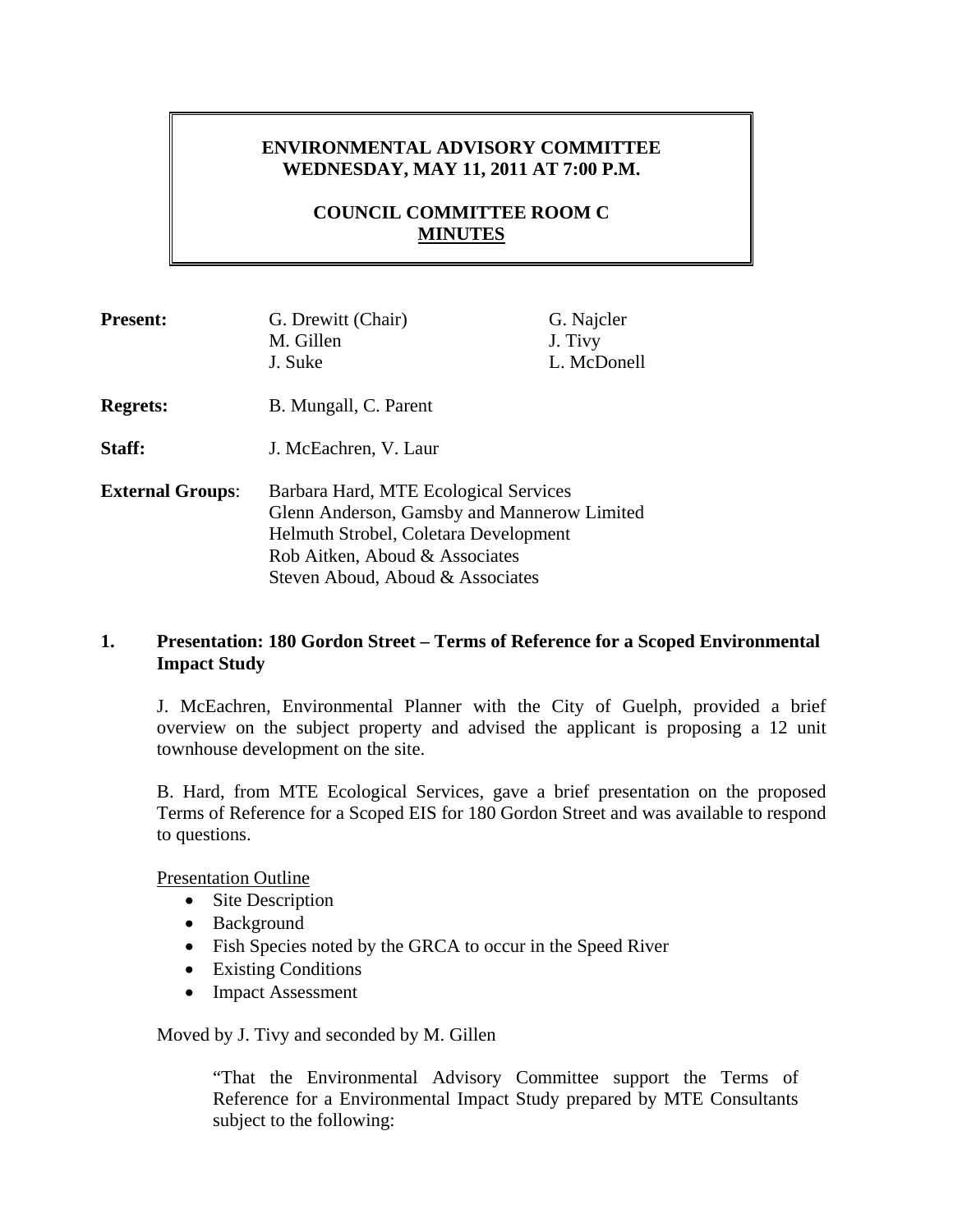- That the EIS clarify the quality and quantity control of the runoff entering the river should be detailed to demonstrate no negative impacts to the river system;
- That the EIS should outline appropriate methodology to be employed during the development process to ensure no negative impacts to the adjacent woodlot;
- That the EIS must clarify proposed riparian setbacks and how the setbacks are appropriate;
- That the EIS must clarify how the portions of the site within the floodplain will be addressed and mitigated through the development of the site;
- That the EIS identify any potential LID measures that can potentially be utilized on site, and
- That native species be utilized for landscaping/tree planting wherever feasible."

**Motion Carried Unanimous-**

### **2. Presentation: 1077 Gordon Street - Terms of Reference for a Scoped Environmental Impact Study**

J. McEachren, Environmental Planner with the City of Guelph, provided a brief overview on the subject property and advised the applicant is proposing three four-story apartment buildings on the subject lands.

 Steven Aboud, from Aboud & Associates, gave a brief presentation on the proposed Terms of Reference for a Scoped Environmental Impact Study for 1077 Gordon Street and spoke to the wetland boundary plan he distributed and the proposed method of study.

General discussion took place and the consultants were available to respond to questions from the Committee.

Moved by L. McDonell and seconded by J. Suke

"That the Environmental Advisory Committee support the Terms of Reference for a Environmental Impact Study prepared by Aboud & Associates Inc. subject to the following:

- That the EIS addresses all associated City policies (i.e. Guelph's OP, Natural Heritage Strategy, Hanlon Creek Sub watershed Study)
- That the EIS clarify the quality and quantity control for any runoff leaving the site to ensure no negative impacts to the wetland;
- That the EIS will need to address the wetland boundary location, proposed mitigation if need be and overall, ensure no negative impacts to the wetland complex;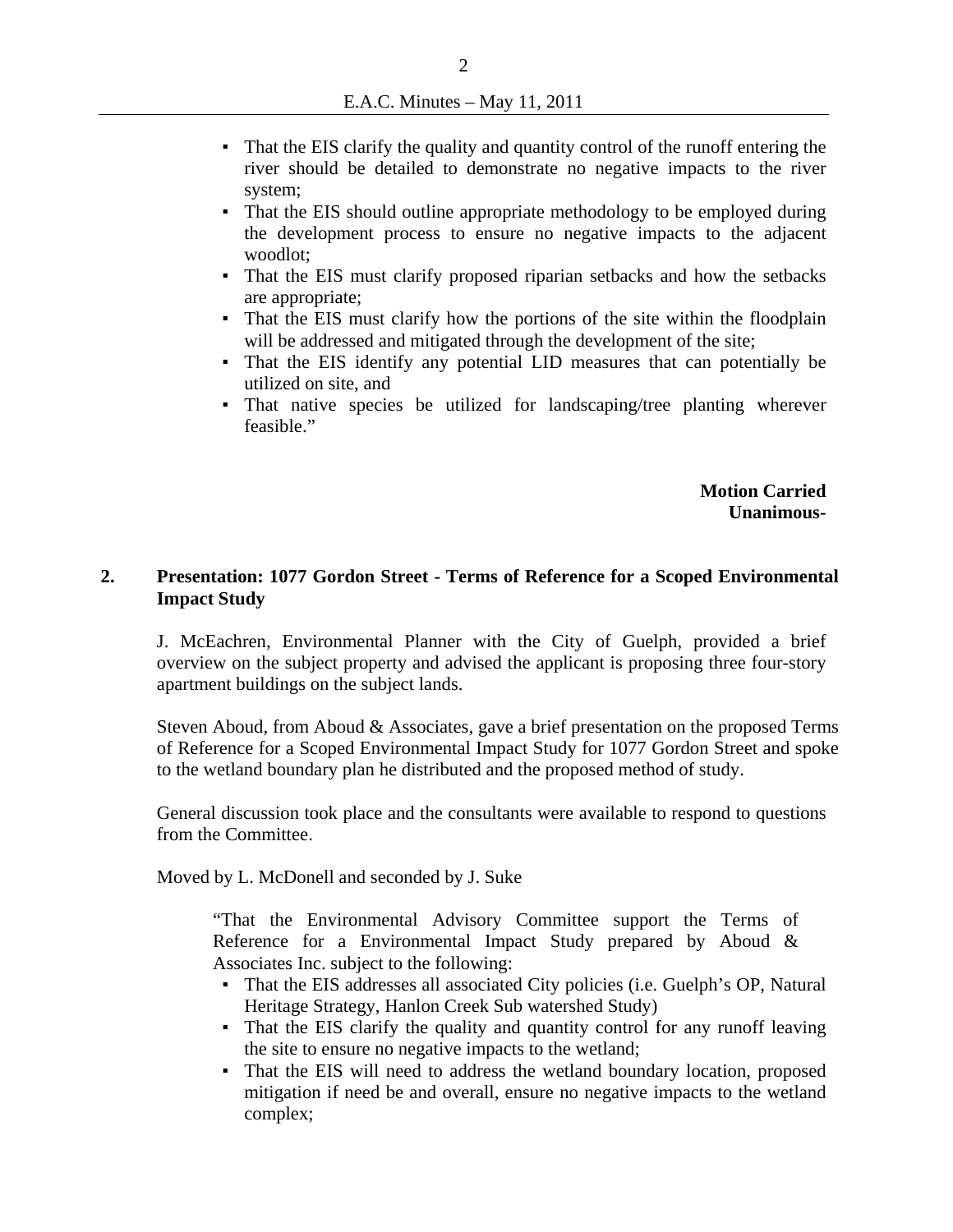- That the EIS identify any potential LID measures that can potentially be utilized on site;
- That native species be utilized for planting plans on site wherever feasible;
- That the EIS include information on construction monitoring, and mitigation (such as sediment and erosion control) to ensure no negative impacts occur to the wetland feature, and
- That groundwater levels are included in review of development constraint to demonstrate no negative impacts."

**Motion Carried Unanimous-**

### **3 Correspondence and Information:**

- Upcoming Items:
	- o Upcoming Development Applications
		- Downtown Secondary Plan (Draft form) David DeGroot to make a presentation at an upcoming meeting.

### **4. Approval of Minutes from April 13, 2011**

Moved by J. Tivy and seconded by G. Najcler –

"To accept the minutes as printed."

**Motion Carried -Unanimous-**

### **5. Next Meeting**

Next meeting will be June 08, 2011.

The meeting was adjourned at 8:10 p.m.

**CHAIRMAN**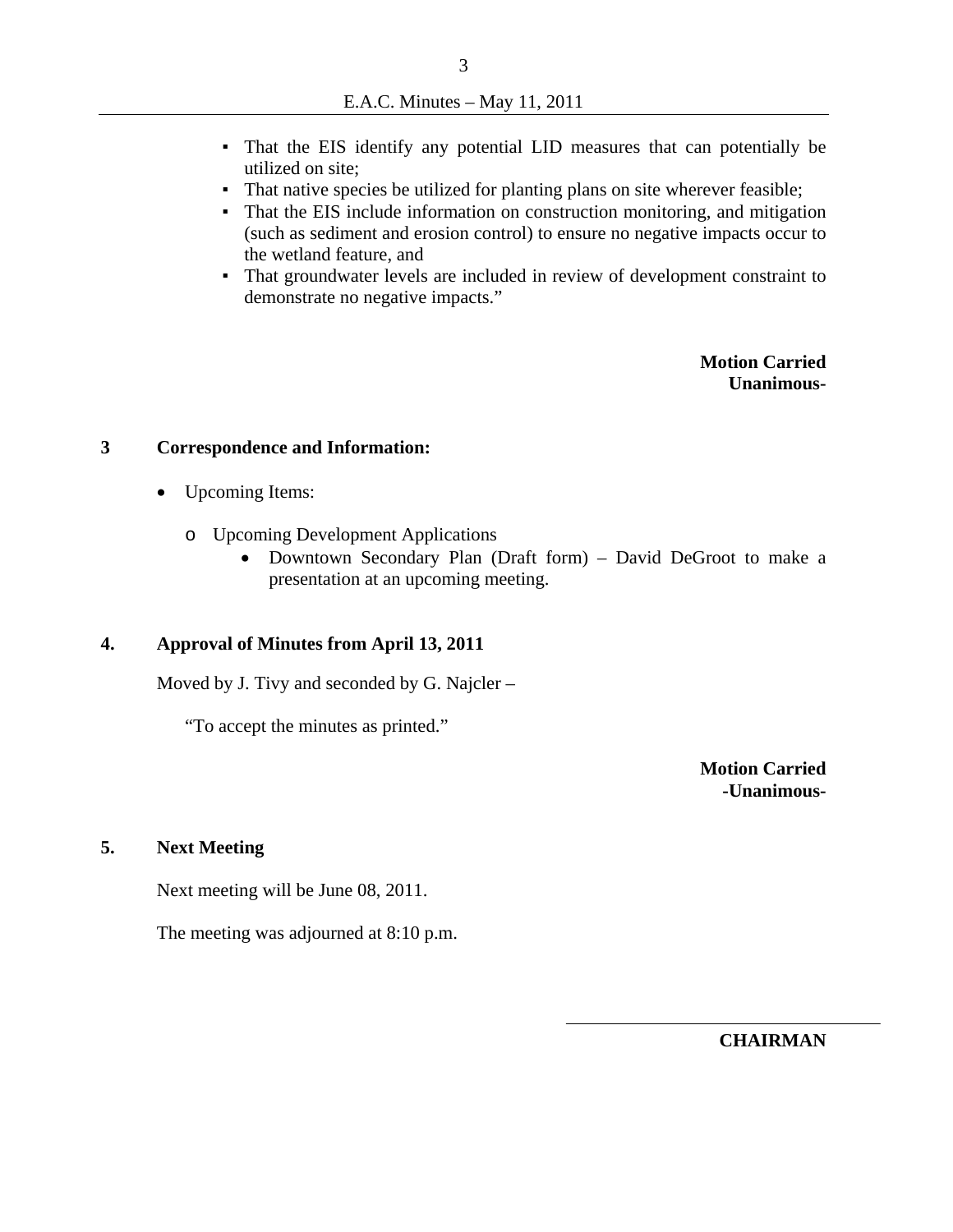# **JUNE 8, 2011 7:00 P.M. MEETING ROOM 'C' CITY OF GUELPH –CITY HALL 1 CARDEN STREET**

- 1) Call to Order
- 2) Roll Call and Certification of Quorum
- 3) Presentation
	- (1) 40 Wellington St. W Terms of Reference for a Scoped Environmental Impact **Study** 
		- Presentation from North-South Environmental Inc.
		- Hearing of Delegation(s)
		- In Committee Discussion Motion  $\bullet$
	- (2) City of Guelph Downtown Secondary Plan
		- $\bullet$ Presentation from by David deGroot, City of Guelph Urban Designer.
- 4) Correspondence & Information
- 5) Adoption of Minutes from Previous Meeting
	- May 11, 2011
- 6) Other Business
	- **Upcoming Items** (i) development applications
- 7) Next Meeting
	- July 13, 2011
- 8) Adjourn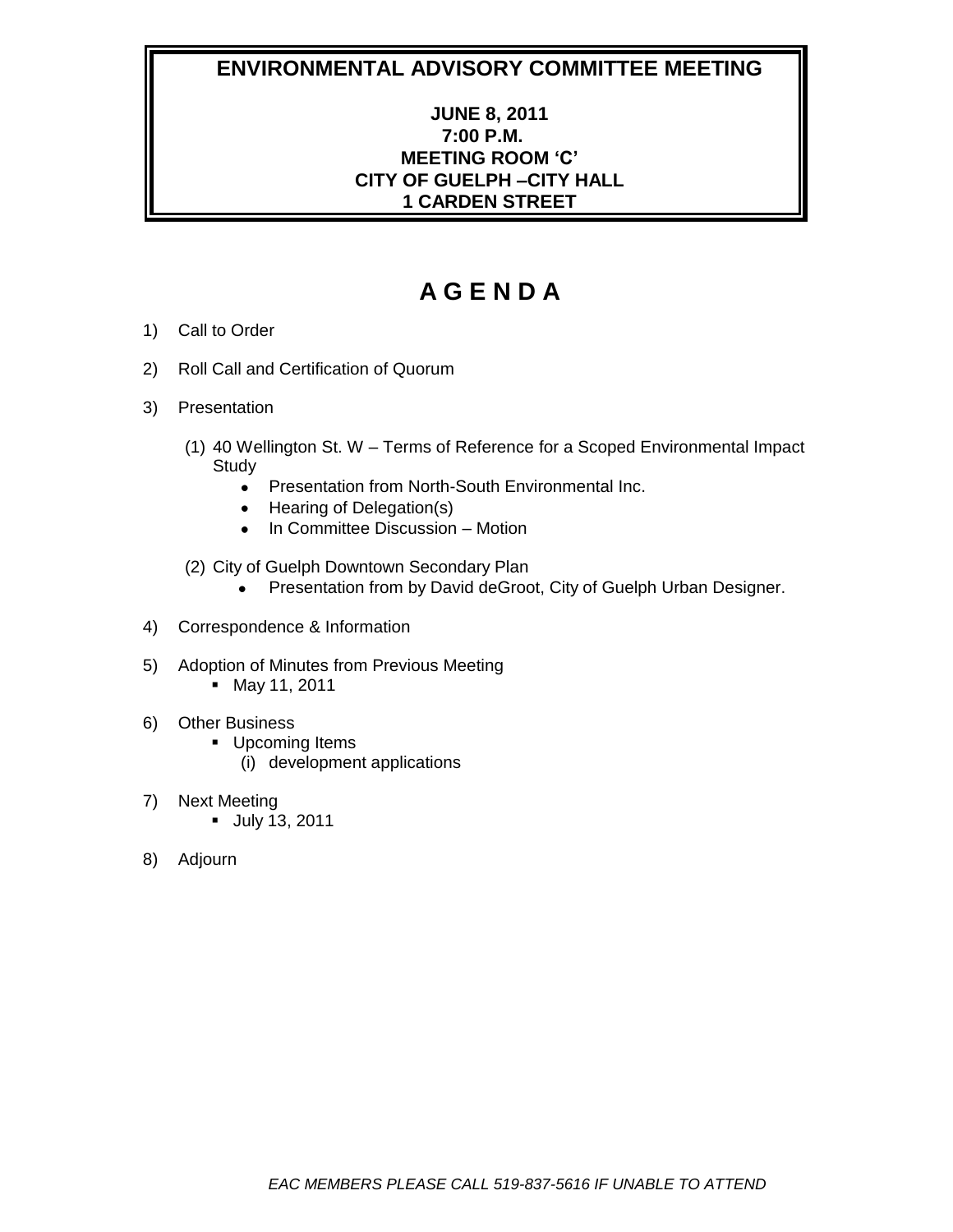# **ENVIRONMENTAL ADVISORY COMMITTEE WEDNESDAY, JUNE 08, 2011 AT 7:00 P.M.**

## **COUNCIL COMMITTEE ROOM C MINUTES**

| <b>Present:</b>         | G. Drewitt (Chair)<br><b>B.</b> Mungall<br>J. Suke | G. Najcler<br>C. Parent |
|-------------------------|----------------------------------------------------|-------------------------|
| <b>Regrets:</b>         | M. Gillen, J. Tivy, L. McDonell                    |                         |
| Staff:                  | J. McEachren, V. Laur, D. deGroot                  |                         |
| <b>External Groups:</b> | <b>Brent Tegler from North-South Environmental</b> |                         |

### **1. 40 Wellington Street West – Terms of Reference for a Scoped Environmental Impact Study**

J. McEachren, Environmental Planner with the City of Guelph, provided a brief overview on the subject property and advised the applicant is proposing commercial redevelopment on the site.

Brent Tegler from North-South Environmental, advised that the EIS will address the stormwater management items outlined in the City's comments.

General discussion took place and the following items were noted:

- The EIS consider and evaluate any opportunities to integrate the proposed development with adjacent open space.
- Forward to the River Systems Advisory Committee for review.

Moved by C. Parent and seconded by J. Suke

"That the Environmental Advisory Committee support the Terms of Reference for a Scoped Environmental Impact Study prepared by North-South Environmental subject to the following:

- That the EIS include a description and rationale for the development as well as a description of adjacent land uses;
- That the EIS clarify the quality and quantity control of the runoff entering the river and parkland;
- That the EIS must clarify how the floodplain will be addressed and mitigated through the development of the site;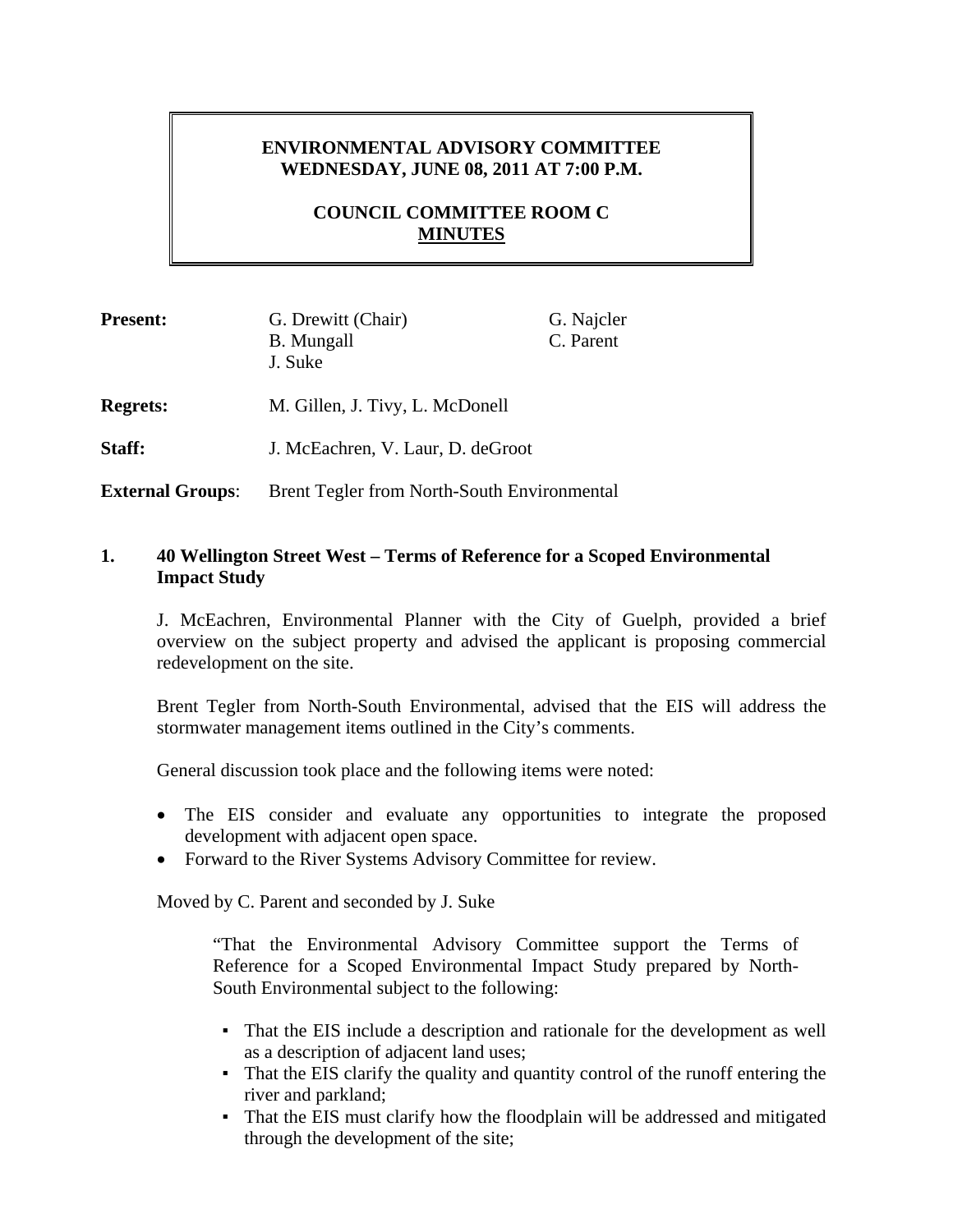- That the EIS identify any potential LID measures that can potentially be utilized on site;
- That native species be utilized for landscaping/tree planting wherever feasible; and
- That the EIS consider and evaluate any opportunities to integrate the proposed development with adjacent open space."

**Motion Carried Unanimous-**

### **2. City of Guelph Downtown Secondary Plan: Presentation from David deGroot, City of Guelph Urban Designer**

 D. DeGroot, Urban Designer with the City of Guelph, gave a presentation on the City of Guelph Downtown Secondary Plan.

Some highlights noted from the presentation include:

Presentation Outline:

- 1. Vision and Principles
- 2. Key Targets
- 3. Economic Development
	- $\blacksquare$  Key Drivers
	- Potential Catalysts
- 4. Mobility Network
- 5. Heritage Retention
- 6. Land Use and Built Form
- 7. Key implementation Tools and Initiatives
- 8. Working with the Ward Community
- 9. Questions

General discussion took place and D. DeGroot responded to questions from the Environmental Advisory Committee.

EAC members to submit comments to G. Drewitt to collate and submit to D. DeGroot.

### **3 Correspondence and Information:**

J. McEachren distributed the EIS for 180 Gordon Street.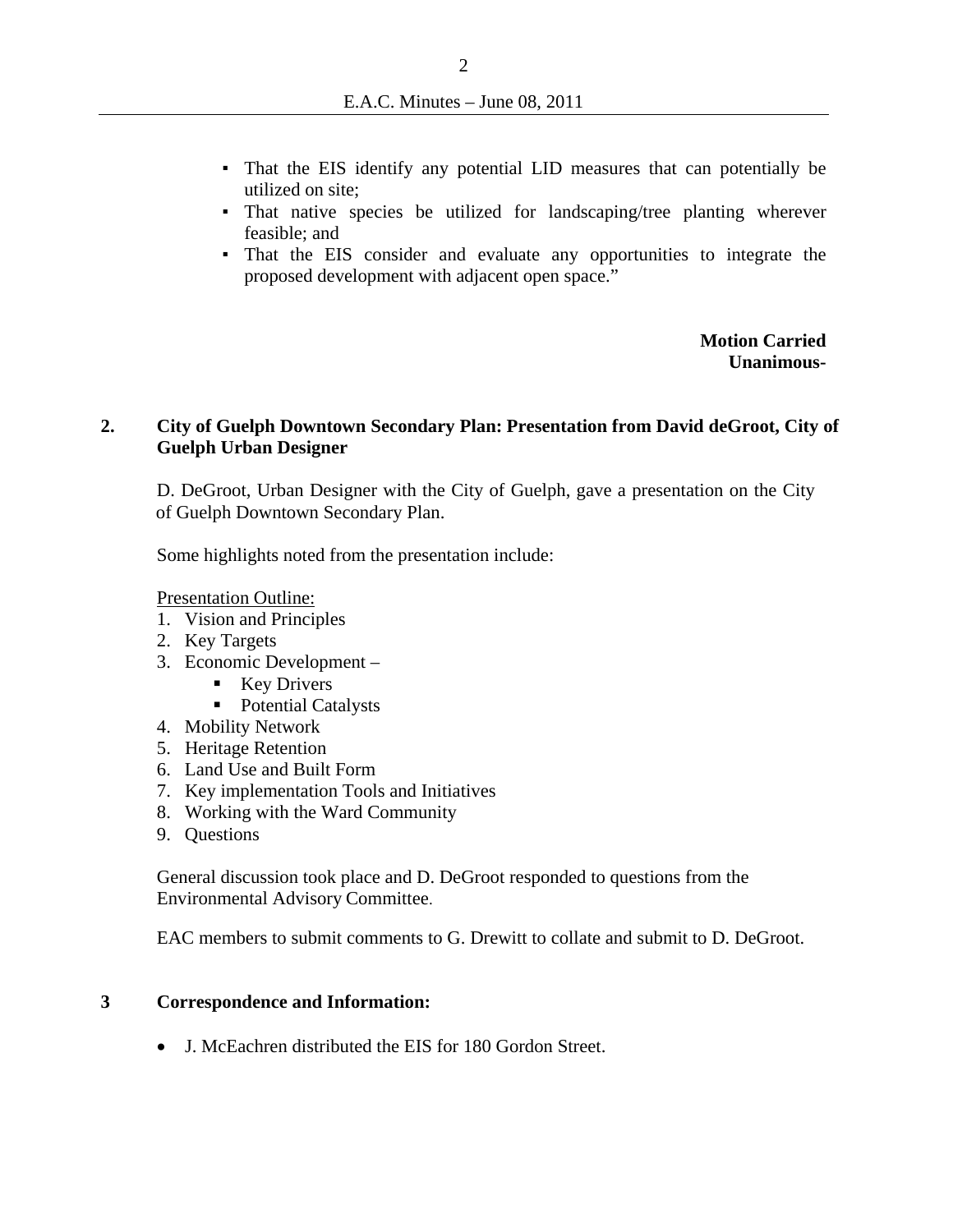# **4. Approval of Minutes from May 11, 2011**

Moved by J. Suke and seconded by G. Najcler –

"To accept the minutes as printed."

**Motion Carried -Unanimous-**

# **5. Next Meeting**

Next meeting will be August 10, 2011.

The meeting was adjourned at 8:10 p.m.

**CHAIRMAN**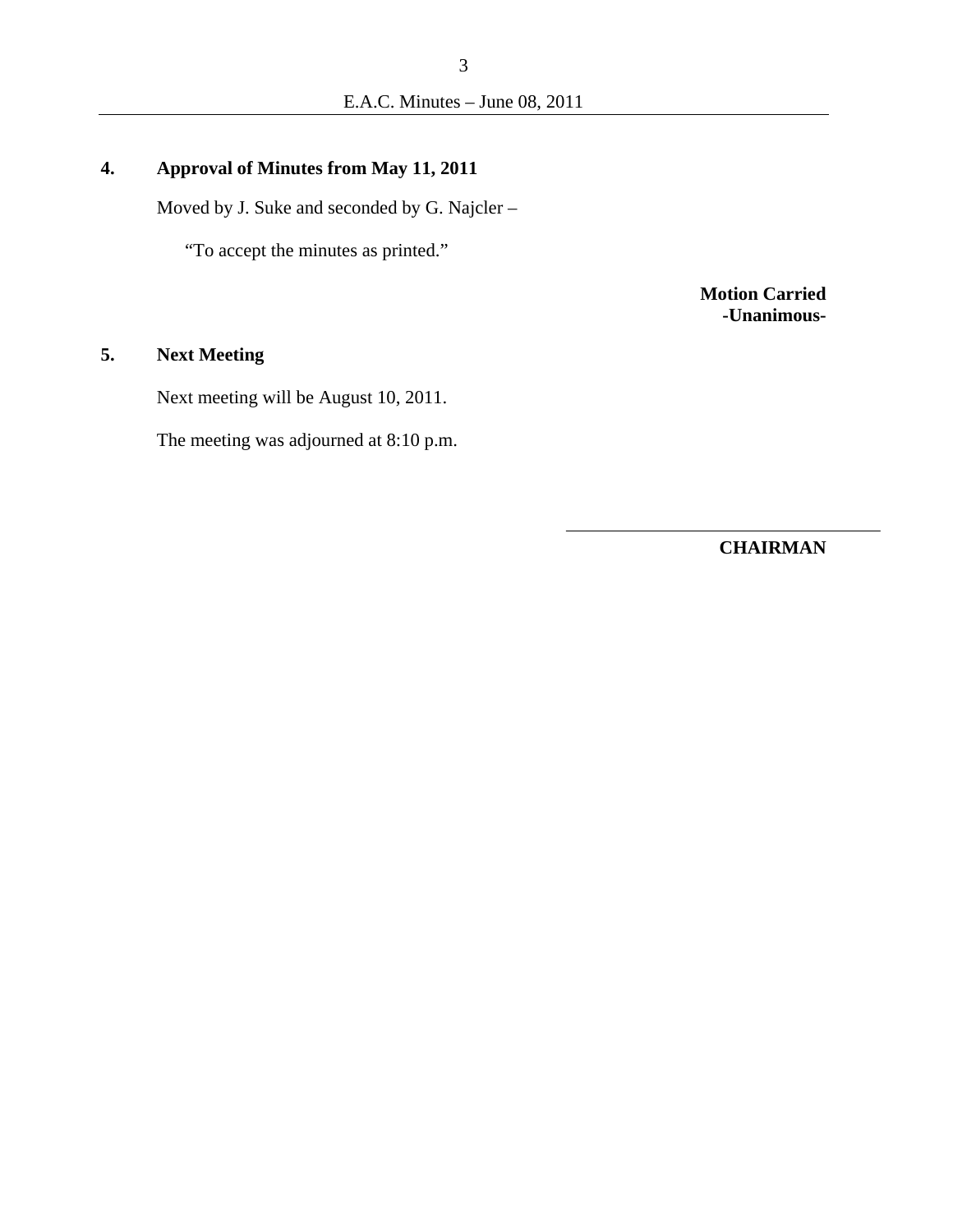# **AUGUST 10, 2011 7:00 P.M. MEETING ROOM 'C' CITY OF GUELPH –CITY HALL 1 CARDEN STREET**

- 1) Call to Order
- 2) Roll Call and Certification of Quorum
- 3) Presentation
	- (1) 180 Gordon St. –Scoped Environmental Impact Study
		- Presentation from MTE Consultants Inc.
		- Hearing of Delegation(s)
		- In Committee Discussion Motion
- 4) Correspondence & Information
- 5) Adoption of Minutes from Previous Meeting **June 8, 2011**
- 6) Other Business
	- **Upcoming Items** 
		- (i) development applications
- 7) Next Meeting
	- September 14, 2011
- 8) Adjourn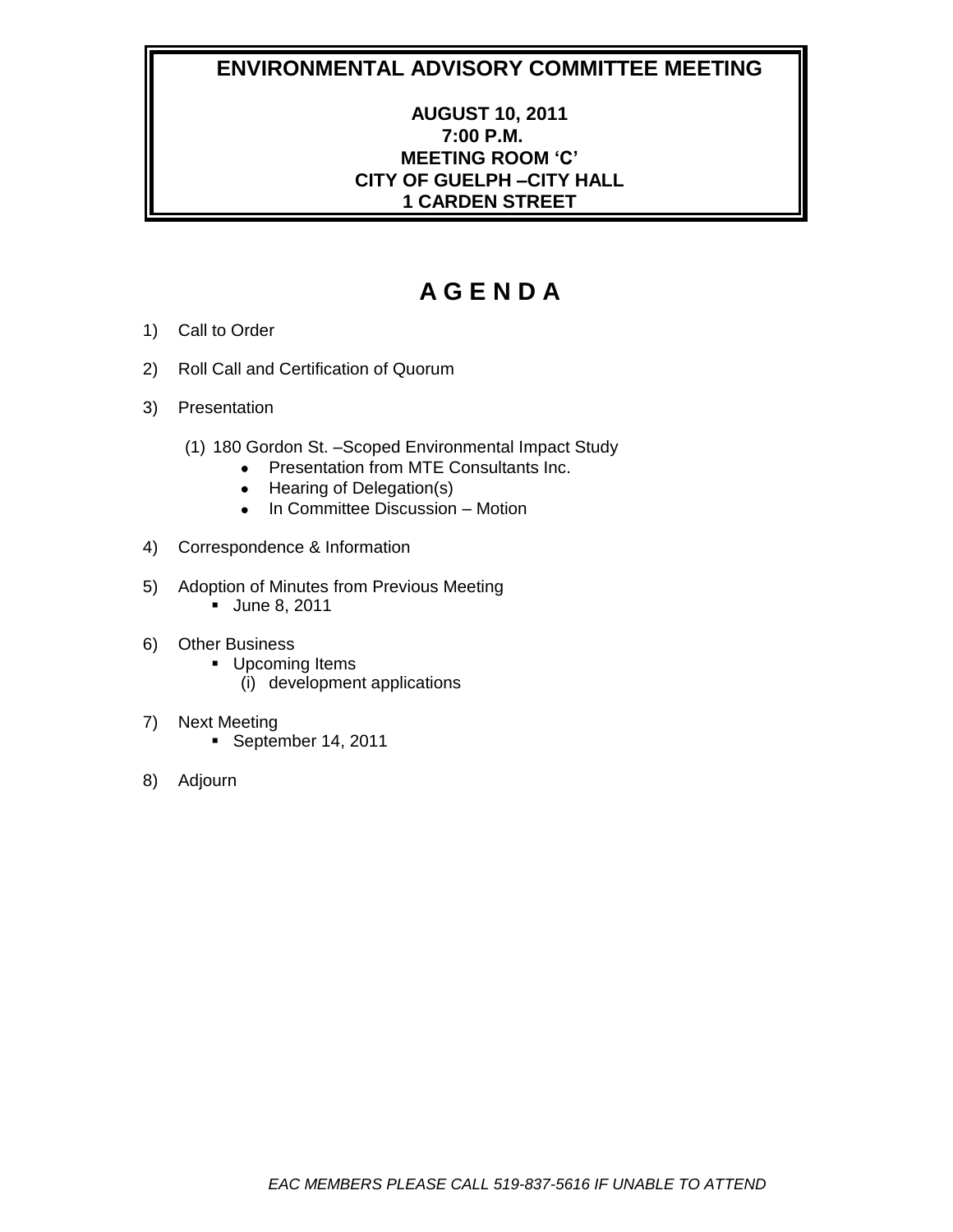# **ENVIRONMENTAL ADVISORY COMMITTEE WEDNESDAY, AUGUST 10, 2011 AT 7:00 P.M.**

# **COUNCIL COMMITTEE ROOM C MINUTES**

| <b>Present:</b>         | G. Drewitt (Chair)<br>C. Parent<br>J. Tivy                                | G. Najcler<br>L. McDonell |
|-------------------------|---------------------------------------------------------------------------|---------------------------|
| <b>Regrets:</b>         | B. Mungall, M. Gillen, J. Suke                                            |                           |
| Staff:                  | J. McEachren, V. Laur, R. Walters                                         |                           |
| <b>External Groups:</b> | Barbara Hard, MTE Consultants Inc.<br>Bernard Luttmer, Podium Development |                           |

### **1. 180 Gordon Street – Scoped Environmental Impact Study**

J. McEachren, Environmental Planner with the City of Guelph, provided a brief overview on the subject property and advised the applicant is proposing a 12 unit townhouse development on the site.

B. Hard, from MTE Consultants Inc., gave a brief presentation on the Scoped EIS for 180 Gordon Street and was available to respond to questions.

Presentation Outline

- Site Location/Description
- Background
- Existing Conditions
- Impact Assessment
- Proposed Development
- Mitigation Measures
- Landscaping and Monitoring
- Summary

J. McEachren advised that new homeowners within the City receive a copy of the City's Enviroguide which provides information on various aspects of the natural environment and how to protect them.

The floor was opened to delegations.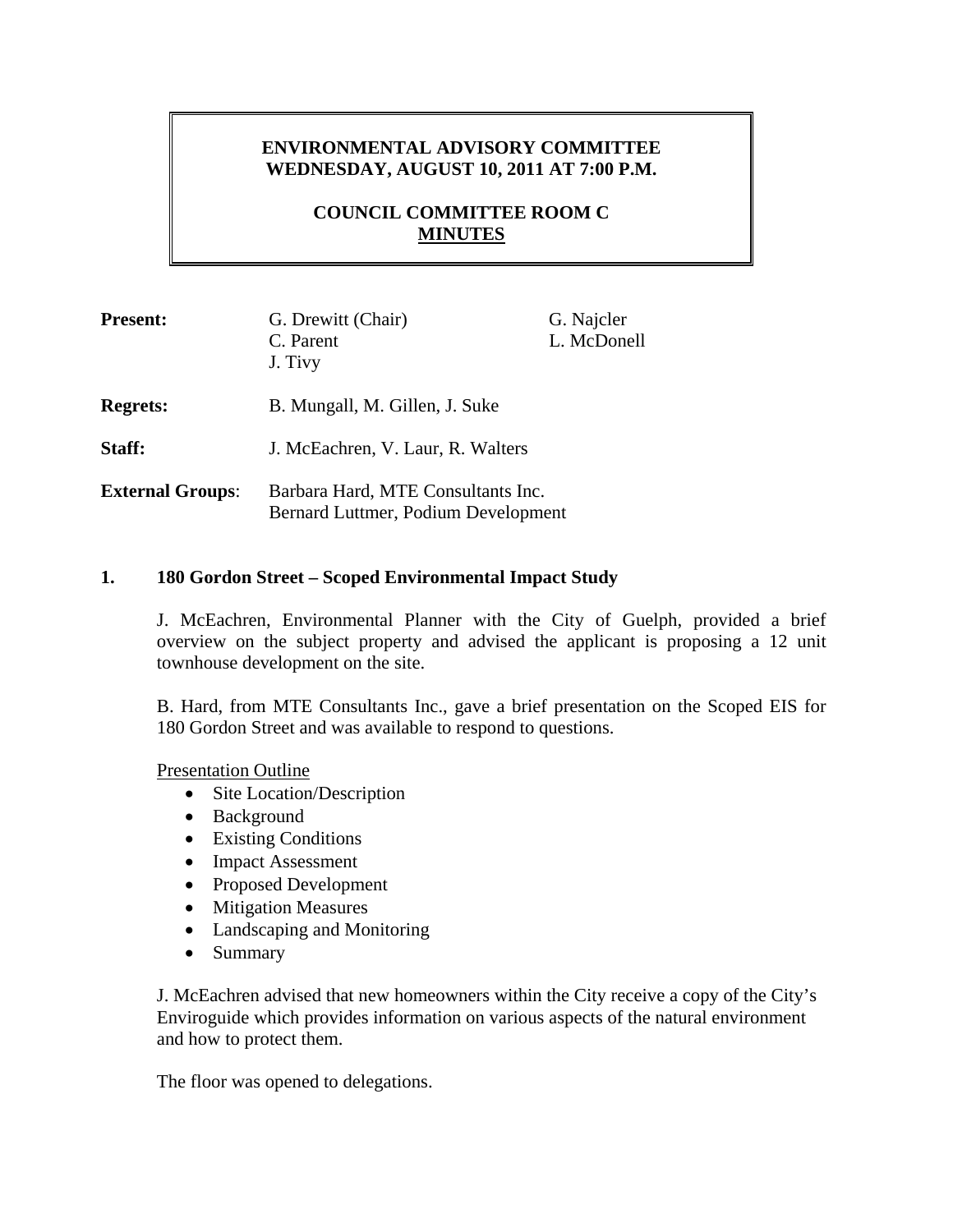2

### *Delegation:*

Judy Martin, Sierra Club, provided the following comments on 180 Gordon Street – Scoped Environmental Impact Study:

- Posed a question with regards to the appropriateness of any encroachment into the riparian setback to the River.
- Expressed concern that EAC should not accept any EIS's until all information is included in the document. Further expressed that the process should be revised to this effect.

Moved by C. Parent and seconded by L. McDonell

"That the Environmental Advisory Committee accept the Scoped Environmental Impact Study prepared by MTE Consultants subject to the following conditions to be met and approved by City Staff:

- That the EIS incorporate more information about the composition of the woodlot and how appropriate mitigation measures apply;
- That the EIS include review of the Guelph Natural Heritage Strategy (OPA 42);
- That the EIS identify any potential LID measures that can potentially be utilized on site, and;
- That the Speed and Eramosa Rivers are clarified as cool water habitat;
- That the proposal ensure proposed perimeter fencing will be installed to the dripline of the trees within the woodlot at the site plan stage."

### **Motion Carried Unanimous-**

### **2. Correspondence and Information:**

- J. McEachren introduced Robert Walters, Manager of Development Planning to EAC members.
- J. McEachren advised she will investigate contacting a courier company to leave EAC packages in mailboxes.
- J. McEachren to provide copies of the Enviroguide to EAC.
- J. Tivy advised of dead trees on Gordon Street. J. McEachren to advise Operations.

### **3. Approval of Minutes from June 08, 2011**

Moved by G. Najcler and seconded by C. Parent –

"To accept the minutes as printed."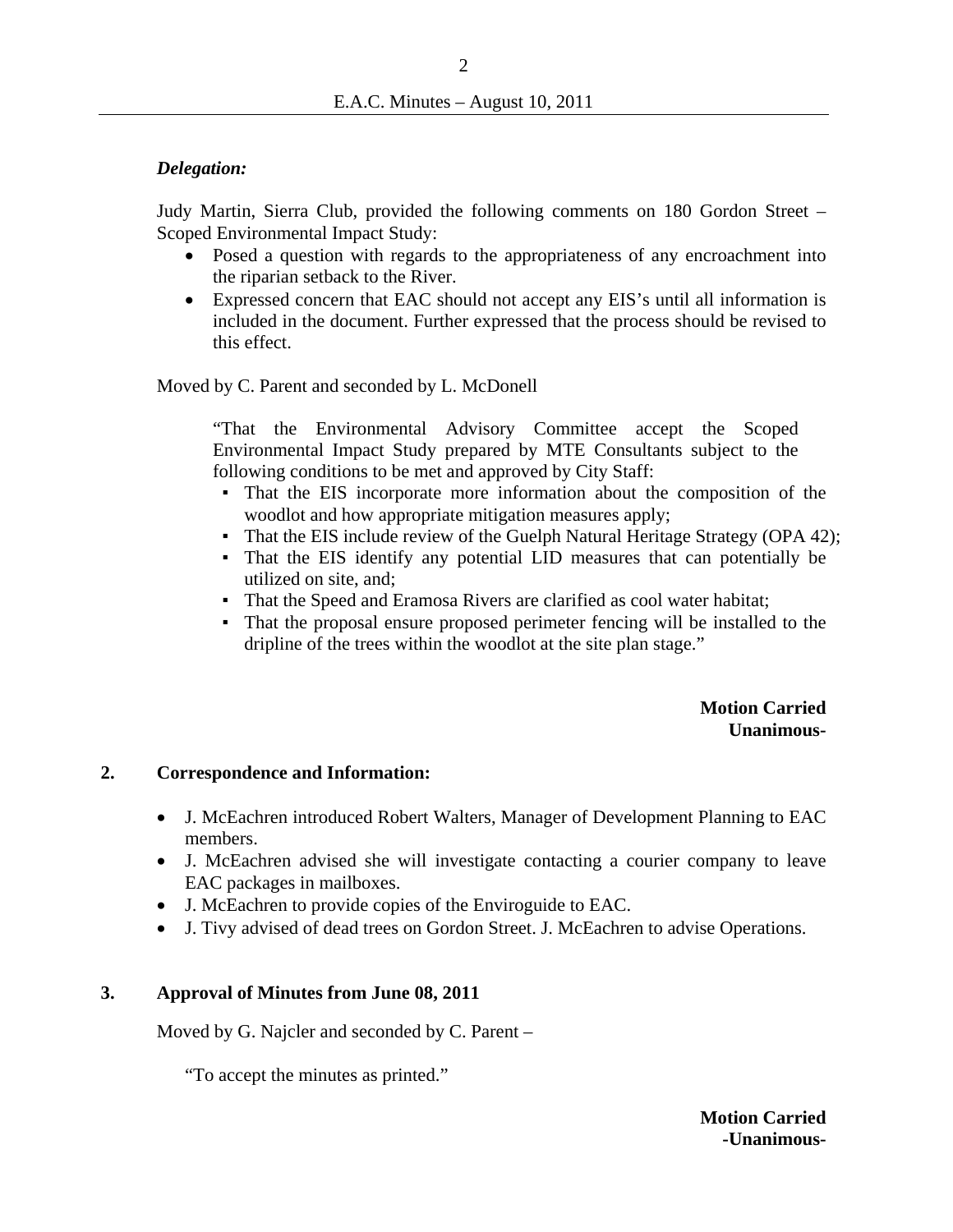### **4. Other Business**

- Upcoming Items:
	- o Development Applications
		- 1427 Gordon Street EIS. J. McEachren to distribute the Terms of Reference to EAC Members.

## **4. Next Meeting**

Next meeting will be September 14, 2011.

The meeting was adjourned at 8:30 p.m.

**CHAIRMAN**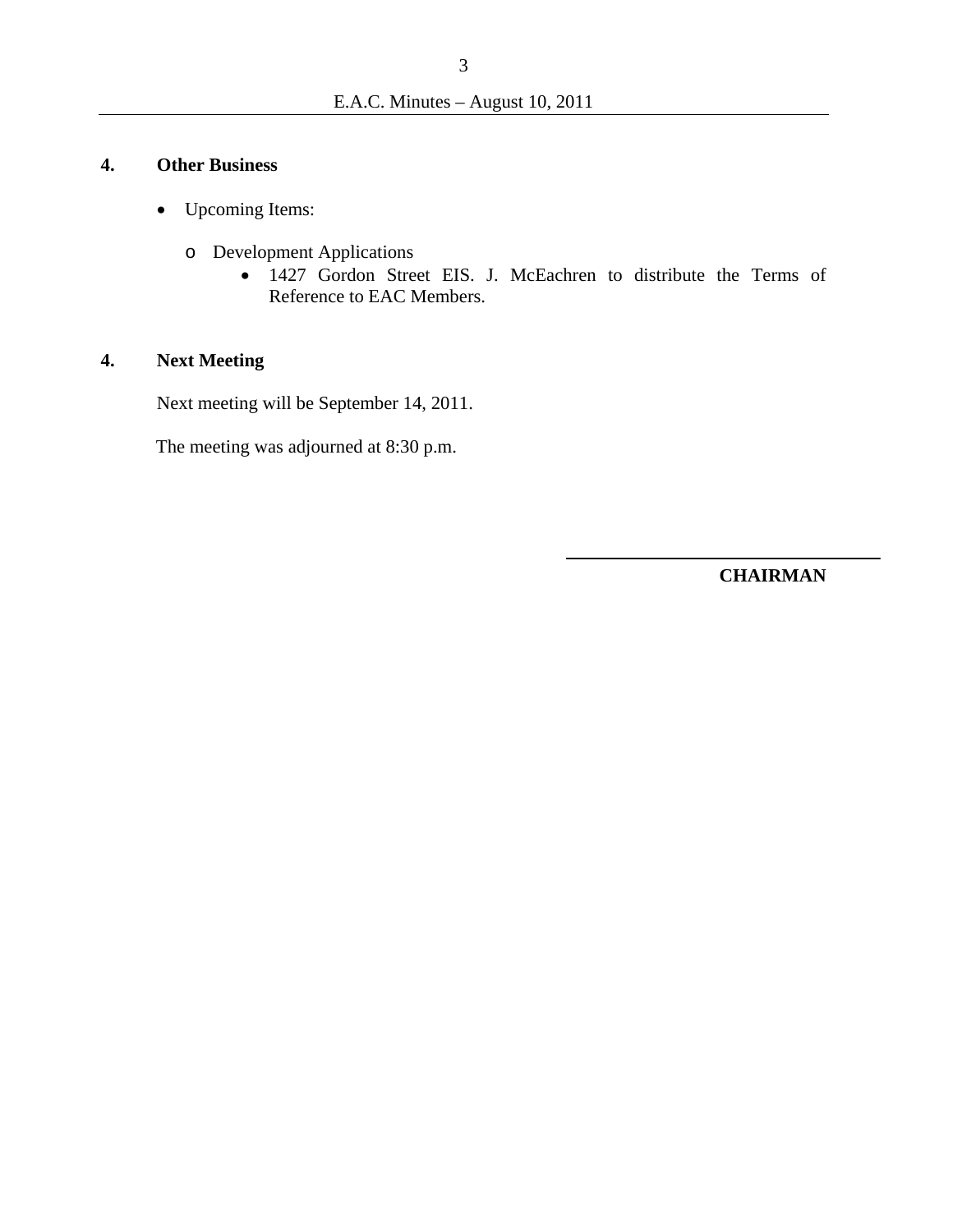# **SEPTEMBER 14, 2011 7:00 P.M. MEETING ROOM 'C' CITY OF GUELPH –CITY HALL 1 CARDEN STREET**

- 1) Call to Order
- 2) Roll Call and Certification of Quorum
- 3) Presentation
	- (1) 148-152 MacDonnell St. Terms of Reference for a Scoped Environmental Impact Study
		- Presentation from Stantec Consulting Ldt.  $\bullet$
		- Hearing of Delegation(s)  $\bullet$
		- In Committee Discussion Motion  $\bullet$
	- (2) 246 Arkell Rd. Environmental Impact Study
		- Presentation from Stantec Consulting Ldt.  $\bullet$
		- Hearing of Delegation(s)  $\bullet$
		- In Committee Discussion Motion  $\bullet$
	- (3) 1274-1288 Gordon St. –Environmental Impact Study
		- Presentation from North-South Environmental Inc.
		- Hearing of Delegation(s)
		- In Committee Discussion Motion
- 4) Correspondence & Information
- 5) Adoption of Minutes from Previous Meeting
	- August 10, 2011
- 6) Other Business
	- **Upcoming Items** 
		- (i) development applications
- 7) Next Meeting
	- October 12, 2011
- 8) Adjourn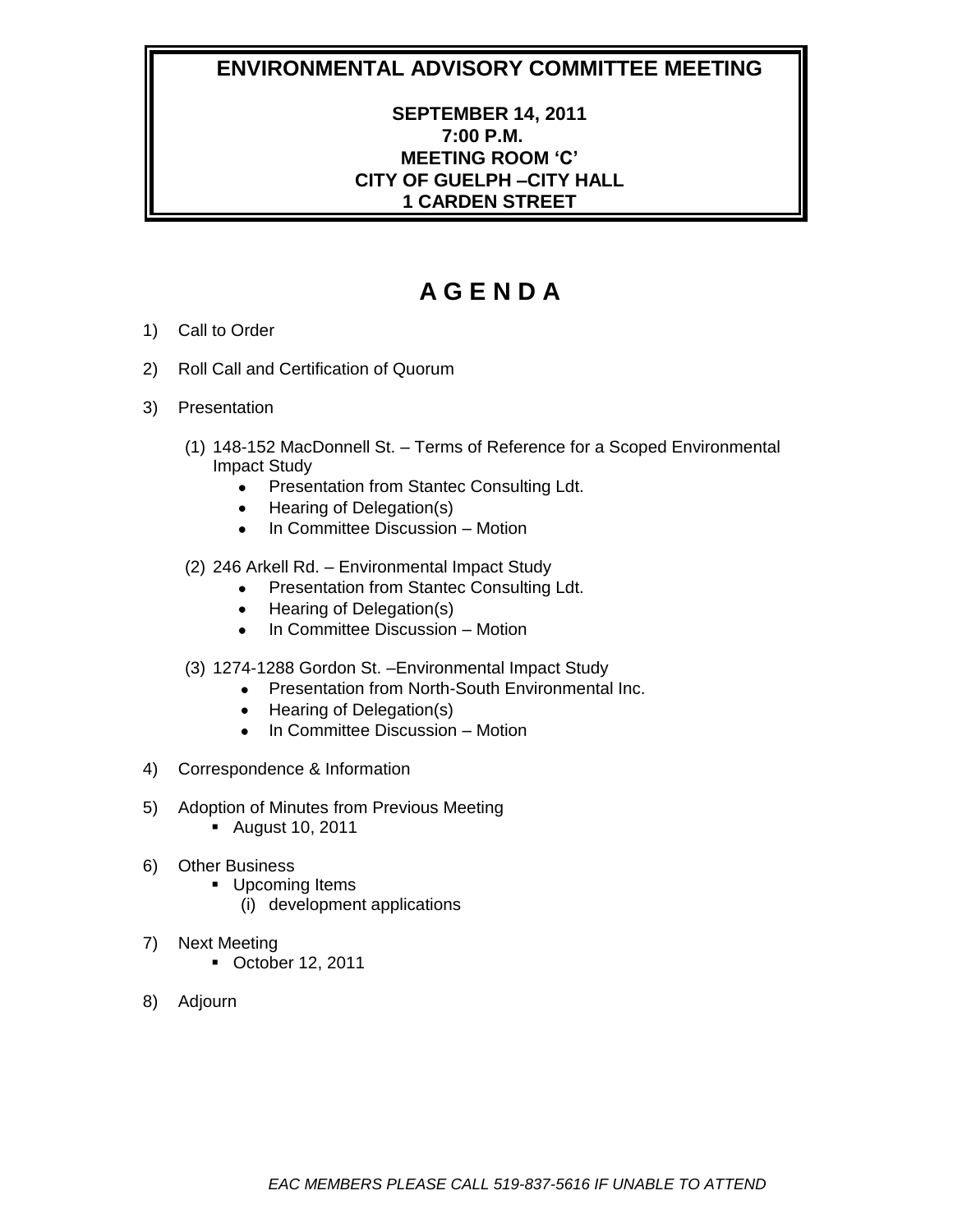# **ENVIRONMENTAL ADVISORY COMMITTEE WEDNESDAY, SEPTEMBER 14, 2011 AT 7:00 P.M.**

# **COUNCIL COMMITTEE ROOM C MINUTES**

| <b>Present:</b>         | G. Drewitt (Chair)<br>C. Parent<br><b>B.</b> Mungall<br>M. Gillen                                                                                                                                                                                                                                                                                                                                                  | G. Najcler<br>L. McDonell<br>J. Suke |
|-------------------------|--------------------------------------------------------------------------------------------------------------------------------------------------------------------------------------------------------------------------------------------------------------------------------------------------------------------------------------------------------------------------------------------------------------------|--------------------------------------|
| <b>Regrets:</b>         | J. Tivy                                                                                                                                                                                                                                                                                                                                                                                                            |                                      |
| Staff:                  | J. McEachren, V. Laur, R. Walters                                                                                                                                                                                                                                                                                                                                                                                  |                                      |
| <b>External Groups:</b> | Tanya Lonsdale, Braun Consulting Engineers Ltd.<br>Mirek Sharp, North-South Environmental Inc.<br>Sarah Piett, North-South Environmental Inc.<br>Sarah Mainguy, North-South Environmental Inc.<br>Ken Behm, K. J. Behm & Associates Inc.<br>Gwendolyn Weeks, Golder Associates<br>Nancy Shoemaker, Black, Shoemaker, Robinson and Donaldson<br>Gerry Armstrong, Victoria Wood<br>Krista Walkey, Stantec Consulting |                                      |

G. Drewitt declared a conflict of interest on 148-152 MacDonnell Street – Terms of Reference for a Scoped Environmental Impact Study agenda item.

### **1. 148-152 MacDonnell Street – Terms of Reference for a Scoped Environmental Impact Study**

J. McEachren, Environmental Planner with the City of Guelph, provided a brief overview on the subject property and advised the applicant is proposing a 160 suite residential building consisting of 4 floors of above grade parking, ground floor commercial use and 14 stories of residential condominiums (total of 18 stories) on the subject lands.

Krista Walkey, from Stantec Consulting asked for comments and suggestions on the submitted Terms of Reference and was available to respond to questions from the Environmental Advisory Committee.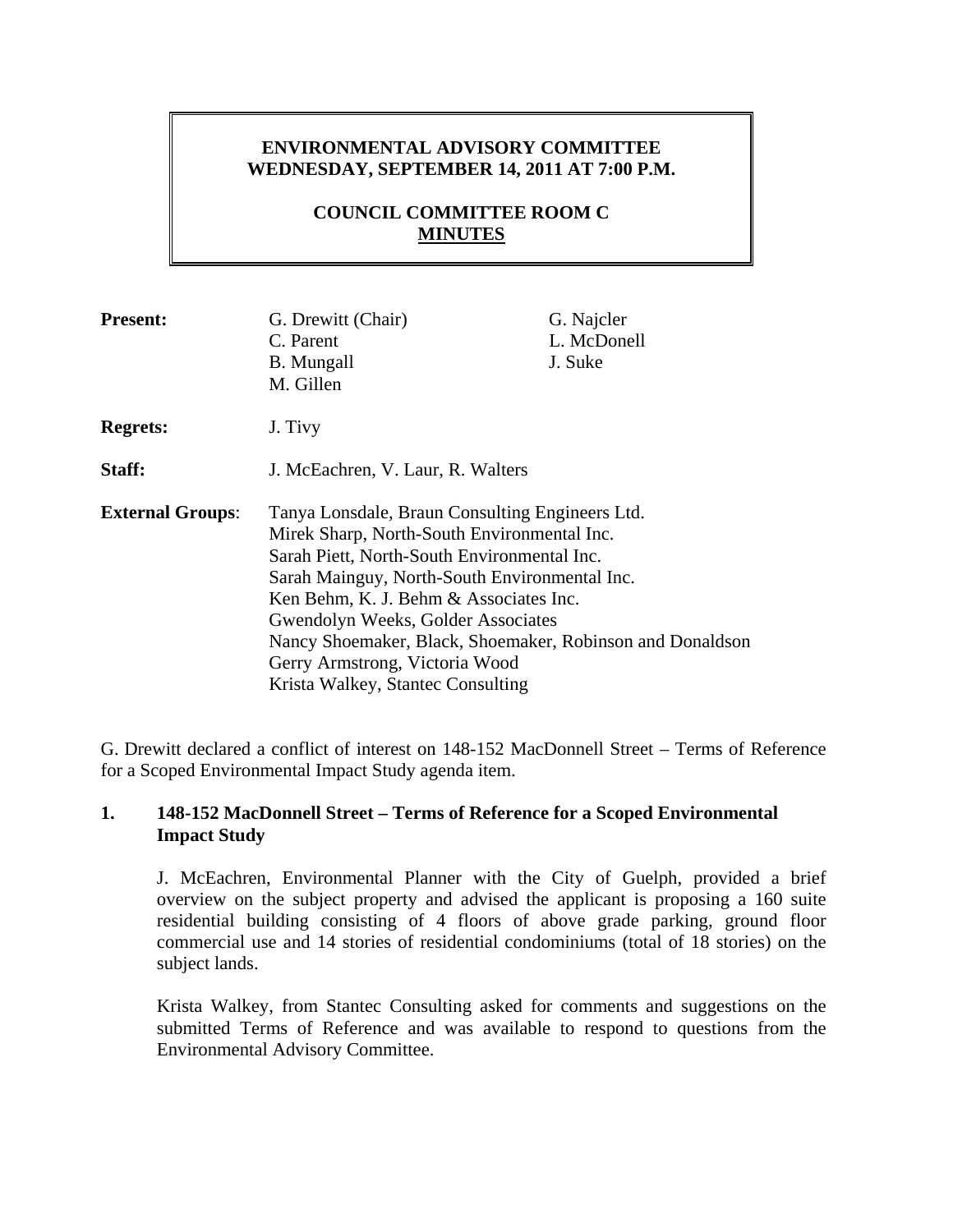Moved by J. Suke and seconded by M. Gillen

"That the Environmental Advisory Committee support the Terms of Reference for a Scoped Environmental Impact Study prepared by Stantec Consultants subject to the following:

- That the EIS clarify the quality and quantity control of any potential runoff entering the river;
- That the EIS must clarify how the portions of the site within the floodplain will be addressed and mitigated through the development of the site;
- That the EIS address any potential bird/waterfowl concerns given the proposed height of the building;
- That the EIS identify any potential LID measures that can potentially be utilized on site; and
- That native species be utilized for landscaping/tree planting wherever feasible."

**Motion Carried Unanimous-**

G. Drewitt declared a conflict of interest on 246 Arkell Road – Environmental Impact Study agenda item.

### **2. 246 Arkell Road – Environmental Impact Study**

J. McEachren, Environmental Planner with the City of Guelph, provided a brief overview on the subject property and advised a Draft Plan of Subdivision has been prepared which includes 12 semi-detached lots, 2 multi-family condominium cluster townhouse blocks and 2 connected stormwater management blocks.

Nancy Shoemaker, from Black, Shoemaker, Robinson and Donaldson advised that the proposed stormwater management pond can be located at least 15 m from the edge of the wetland.

Ken Behm, from K. J. Behm & Associates Inc. noted that erosion control facilities will be provided for the site.

General discussion took place and the Environmental Advisory Committee noted that consideration be given to the Official Plan Update proposed trail network.

Moved by L. McDonell and seconded by J. Suke

"That the Environmental Advisory Committee support the Environmental Impact Study prepared by Stantec Consultants subject to the following: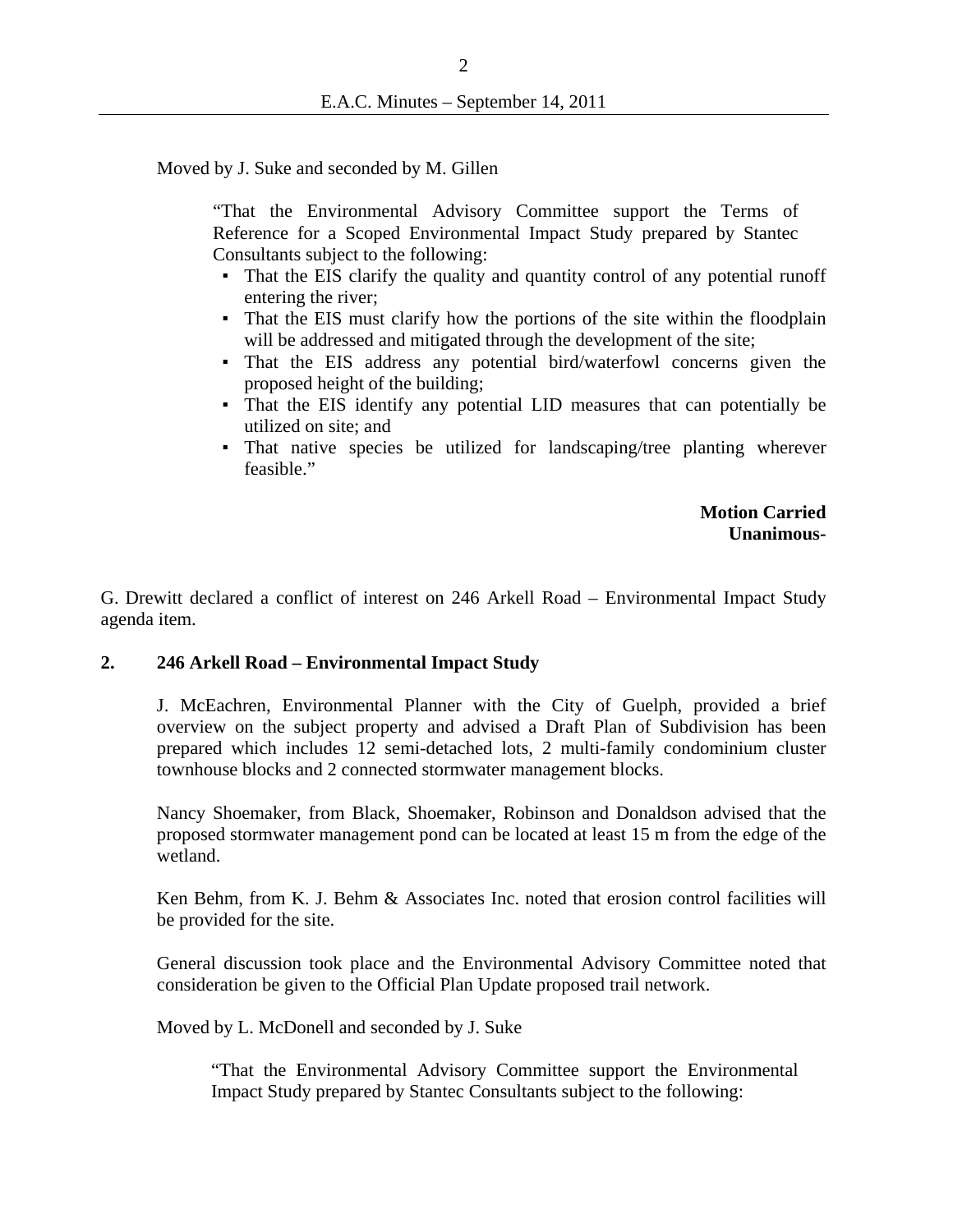- That the proposed Stormwater Management Pond is located at least 15m from the edge of the wetland;
- That all grading, and other associated works proposed for the SWM Facility remain outside of the 15m setback established from the wetland;
- That alternatives to existing road location be examined to locate the proposed roadway outside of the 30m wetland setback;
- That formal comments issued by the Grand River Conservation Authority, dated October 27, 2010 be addressed in the EIR;
- That the EIR include a Tree Compensation Plan;
- That the EIR identify any potential LID measures that can be utilized on site;
- That the landscaping/tree planting on site should consist of native species wherever feasible; and
- That consideration be given to the Official Plan Update proposed trail network."

### **Motion Carried Unanimous-**

C. Parent declared a conflict of interest on 1274-1288 Gordon Street – Environmental Impact Study agenda item.

### **3. 1274-1288 Gordon Street – Environmental Impact Study**

J. McEachren, Environmental Planner with the City of Guelph, provided a brief overview on the subject property and advised the proposal is for two seven story apartment buildings, one six story apartment building as well as associated stormwater management and amenities.

Nancy Shoemaker, from Black, Shoemaker, Robinson and Donaldson advised that the site can accommodate larger side yard setbacks as there is flexibility on the property. Nancy also advised that the stormwater pond can be redesigned to stay inside the corridor.

Mirek Sharp, from North-South Environmental Inc., noted that this is a concept plan and are open to suggestions from the Committee.

General discussion took place and the consultants were available to respond to questions from the Environmental Advisory Committee.

Moved by M. Gillen and seconded by G. Najcler

"That the Environmental Advisory Committee support the Environmental Impact Study prepared by North-South Environmental Inc. for 1274-1288 Gordon Street with the following: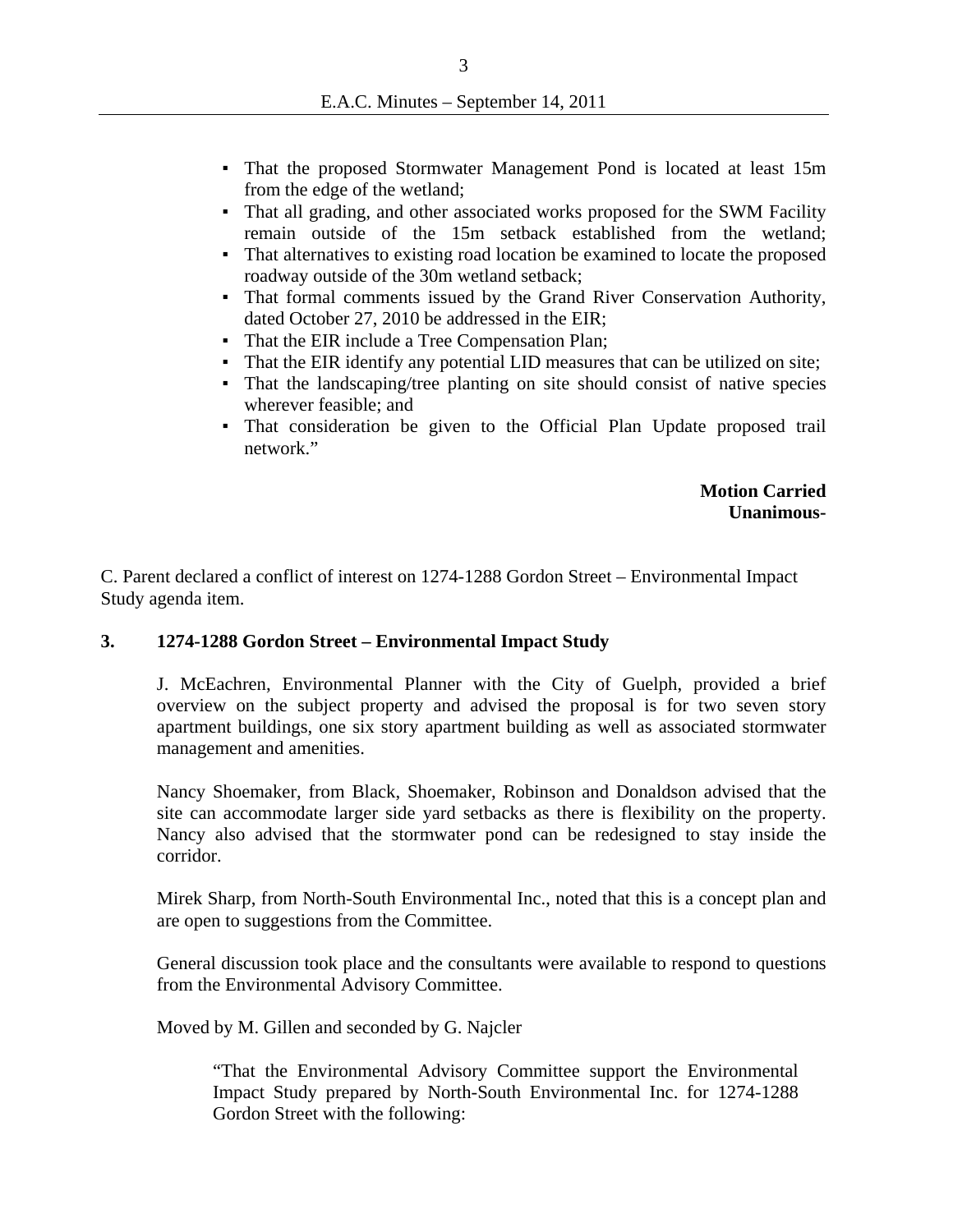- That the Significant Woodlot boundary of the adjacent property be evaluated and if the woodlot is identified as significant, the appropriate 10m setback will need to be applied;
- That the City is supportive of the location and of the wetland and woodlot boundary and that the proposed development respects their associated setbacks;
- That although the City understands the dog leg in the corridor is not ideal, the City supports only having one entrance for the corridor onto Gordon;
- That the proposed compensation ratio and general approach to compensation is acceptable and cash-in-lieu will be taken for trees that will not fit on the subject property;
- $\blacksquare$  That tree protection fencing would be, at minimal, paige wire/T-bar fencing with attached filter fabric, as a more permanent option;
- That comments provided by the Grand River Conservation Authority be addressed;
- That any potential LID measures be investigated for the site;
- That transplant potential be investigated for younger, smaller caliper trees identified on site;
- That proposed compensation planting should be native species;
- That the location and size allows for connection to the corridor across Gordon Street;
- That the proposed locations of a SWM facility, as well as infiltration trenches are to be re-evaluated and consideration be given to minimize impacts on deer;
- That the wildlife corridor is exclusive of any public or common amenity area or building; and
- That the project hydrogeologist to confirm 180 mm annual recharge."

**Motion Carried Unanimous-**

### **4. Correspondence and Information:**

- EAC requested that future application titles match the consultant's document titles for ease of reference.
- J. McEachren advised that the Clerk's Department will be issuing notices that EAC terms will be coming up. Letters will be sent to all those whose terms are up. Please reapply to the Clerk's office.
- J. McEachren distributed copies of the Enviroguide to EAC for their reference.
- J. McEachren distributed copies of the 40 Wellington Street Terms of Reference (for November's EAC Meeting)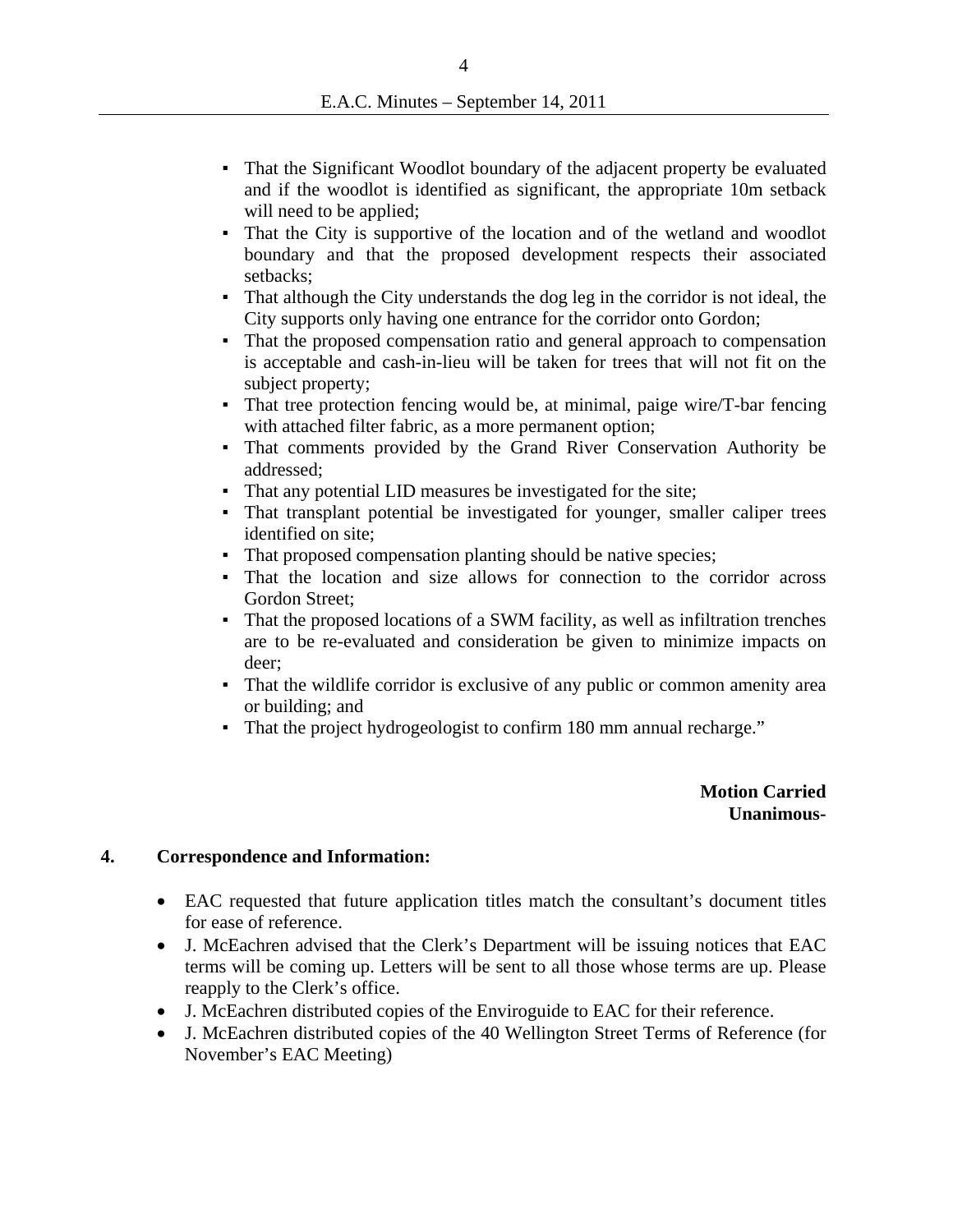# **5. Approval of Minutes from August 10, 2011**

Moved by G. Najcler and seconded by L. McDonell –

"To accept the minutes as printed."

**Motion Carried -Unanimous-**

# **6. Other Business**

- Upcoming Items:
	- o Development Applications
		- October meeting: Grange Hill Ph. 7 EIR, Dallan Council Resolution, 1291 Gordon St. TOR for EIR
		- November meeting: 94 Maple Street Revised EIS, 40 Wellington EIS, 148-152 MacDonell St EIS

# **7. Next Meeting**

Next meeting will be October 12, 2011.

The meeting was adjourned at 9:30 p.m.

**CHAIRMAN**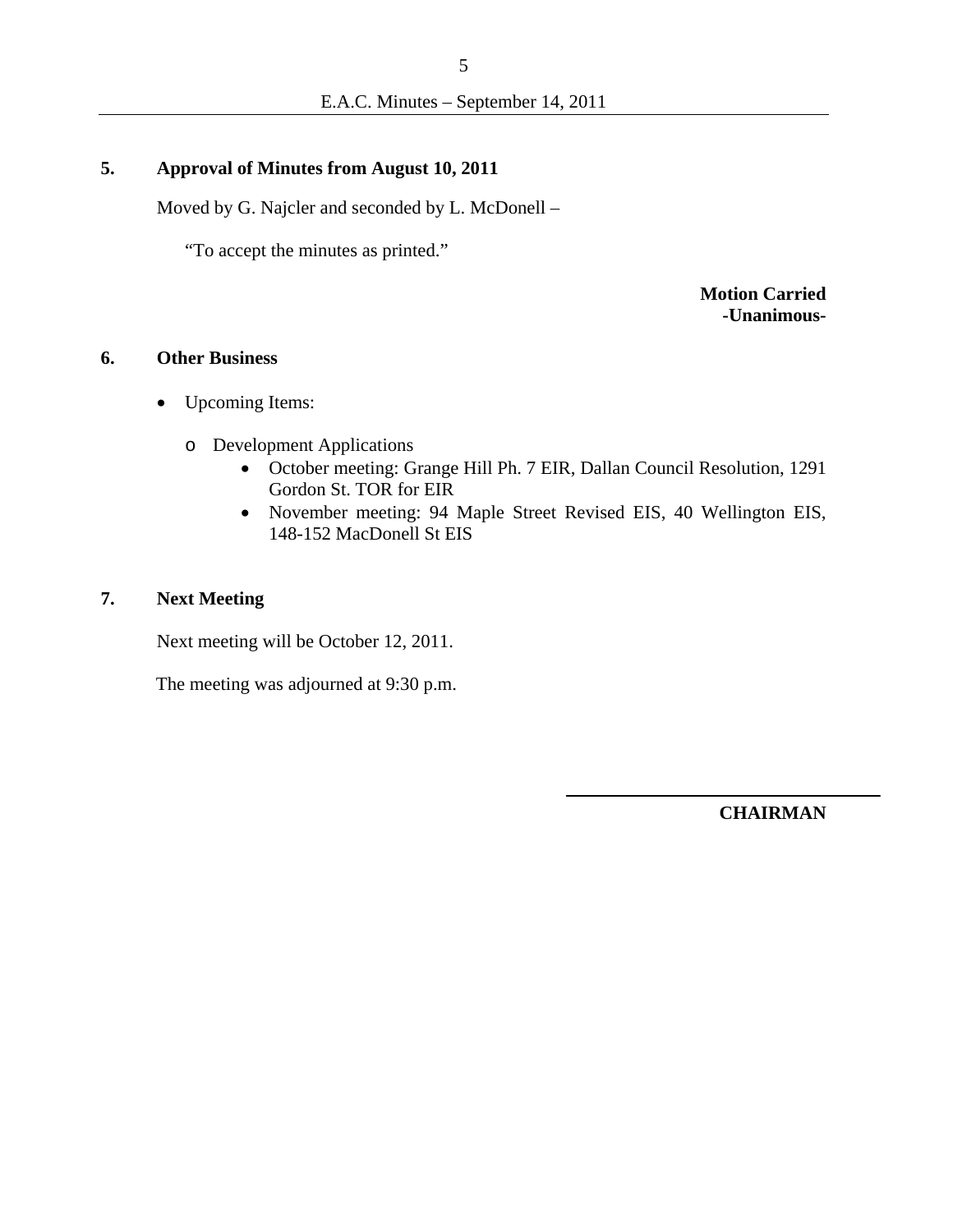# **OCTOBER 12, 2011 7:00 P.M. MEETING ROOM 'C' CITY OF GUELPH –CITY HALL 1 CARDEN STREET**

- 1) Call to Order
- 2) Roll Call and Certification of Quorum
- 3) Presentation
	- (1) 1291 Gordon St. Terms of Reference for an Environmental Implementation Report
		- Presentation from Stantec Consulting Ldt.  $\bullet$
		- Hearing of Delegation(s)  $\bullet$
		- In Committee Discussion Motion  $\bullet$
	- (2) Dallan Subdivision Council Motion Request for Further Consideration
		- Presentation from Golder Associates Ldt.  $\bullet$
		- Hearing of Delegation(s)  $\bullet$
		- In Committee Discussion Motion
	- (3) 150 Eastview Road (Grange Hill Phase 7) –Environmental Implementation Report
		- Presentation from Aboud and Associates Inc.
		- Hearing of Delegation(s)
		- In Committee Discussion Motion
- 4) Correspondence & Information
- 5) Adoption of Minutes from Previous Meeting
	- September 14, 2011
- 6) Other Business
	- **Upcoming Items** 
		- (i) development applications
- 7) Next Meeting
	- November 9, 2011
- 8) Adjourn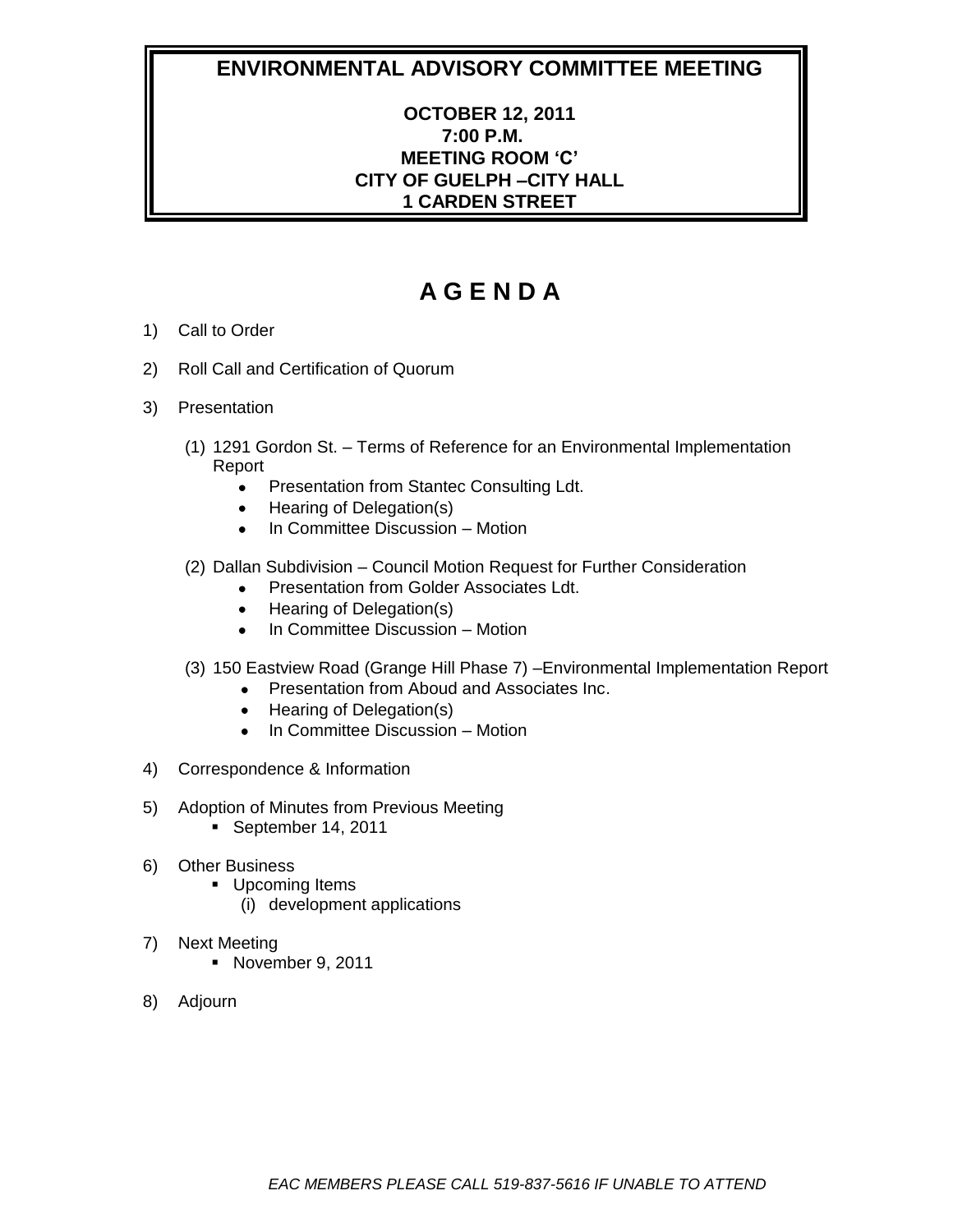# **ENVIRONMENTAL ADVISORY COMMITTEE WEDNESDAY, OCTOBER 12, 2011 AT 7:00 P.M.**

# **COUNCIL COMMITTEE ROOM C MINUTES**

| <b>Present:</b>         | G. Drewitt (Chair)<br>C. Parent<br><b>B.</b> Mungall<br>M. Gillen                                                                                                                                                         | G. Najcler<br>J. Tivy<br>J. Suke |
|-------------------------|---------------------------------------------------------------------------------------------------------------------------------------------------------------------------------------------------------------------------|----------------------------------|
| <b>Regrets:</b>         | L. McDonell                                                                                                                                                                                                               |                                  |
| Staff:                  | J. McEachren, V. Laur                                                                                                                                                                                                     |                                  |
| <b>External Groups:</b> | Nancy Shoemaker, Black, Shoemaker, Robinson and Donaldson<br>Gwendolyn Weeks, Golder Associates<br>Shari Muscat, Stantec Consulting<br>Kevin Butt, Aboud & Associates Inc.<br>Marc Garon-Nielsen, Aboud & Associates Inc. |                                  |

G. Drewitt declared a conflict of interest on 1291 Gordon Street – Terms of Reference for an Environmental Implementation Report agenda item.

### **1. 1291 Gordon Street – Terms of Reference for an Environmental Implementation Report**

J. McEachren, Environmental Planner with the City of Guelph, provided a brief overview on the subject property and advised the Zoning By-law Amendment application is for a residential apartment development including associated infrastructure, storm water management, parking facilities and open/common amenity space.

Shari Muscat, from Stantec Consulting provided a brief overview on the proposed development and advised all appropriate setbacks are within the development.

General discussion took place and it was noted that the Environmental Implementation Report Terms of Reference needs to be corrected to reflect bullet points #8 and #13 from the April 14, 2010 Environmental Advisory Committee Minutes.

Moved by G. Najcler and seconded by M. Gillen

"That the Environmental Advisory Committee support the Terms of Reference for an Environmental Implementation Report prepared by Stantec Consulting for 1291 Gordon Street, with the following conditions: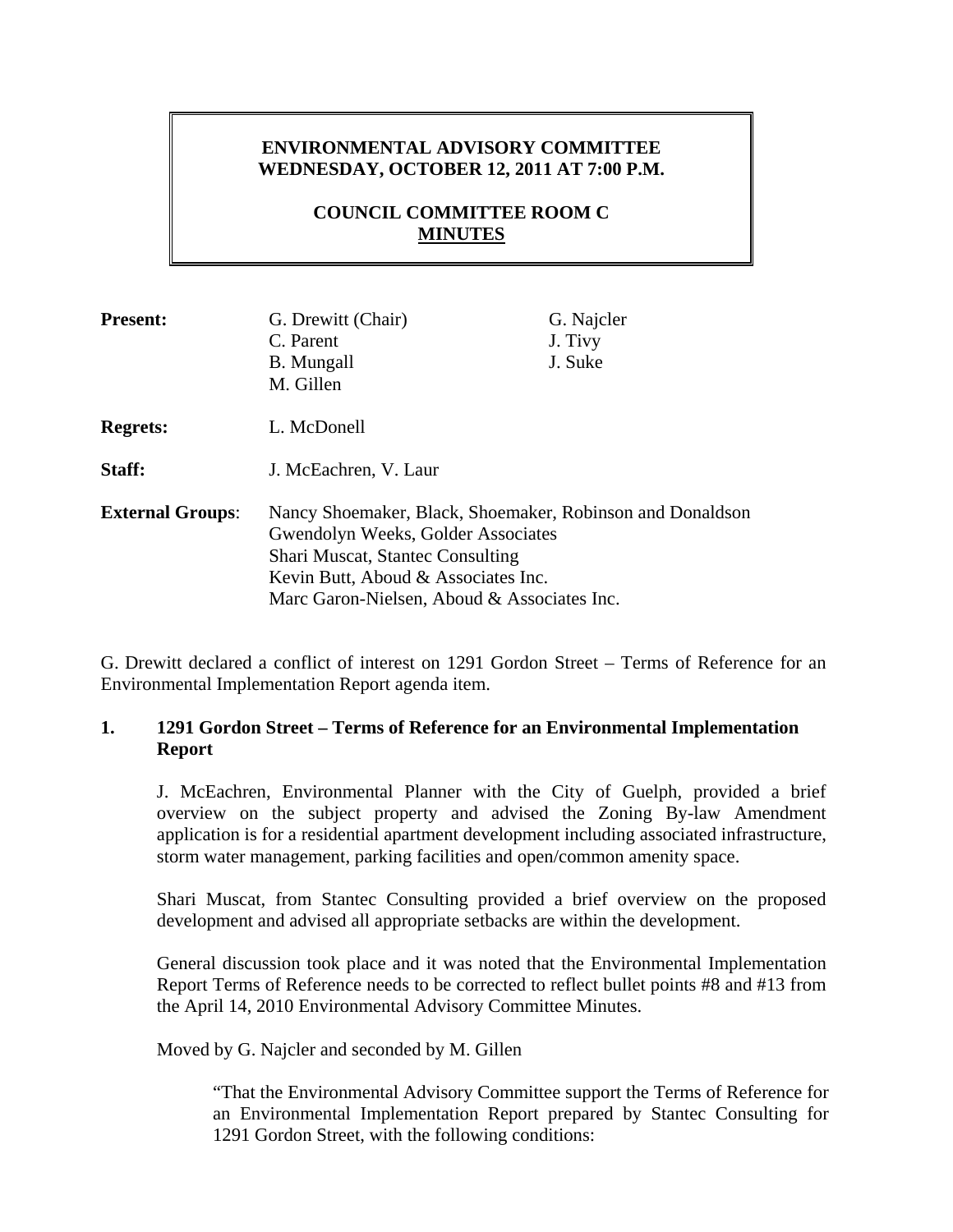- That the EIR address how the proposed development is in conformance with all appropriate City of Guelph policies;
- That no work for the proposed development occur within the 30m wetland setback;
- That habitat assessments be performed prior to commencing any works on the property to ensure no negative impacts to any habitat, including addressing potential edge effects and proposed mitigation;
- That proposed timeline be included in the submission to outline when all activities are expected to take place;
- That appropriate times for vegetation removals or associated activities take place outside of breeding seasons;
- That the all proposed work for the SWM facility (grading etc.) is required to remain outside of the 30m wetland setback;
- That details for the SWM need to be provided and to demonstrate it is within an acceptable location while maintaining the intended design, capacity and function to the satisfaction of the City and GRCA;
- That the detailed Tree Inventory/Compensation plan provided include all trees 10cm DBH or larger as well as appropriate tree protection fencing (details and location) necessary for all trees to be retained on or adjacent to the subject property and tree protection signage specs as per the City of Guelph:
- That the EIR incorporate the discussion on the extent of fill;
- That details regarding the deer corridor be detailed;
- That the EIR should investigate and proposed potential Low Impact Development measures that would be appropriate for the site;
- That details for educational signage to be provided for the wildlife corridor, stormwater management facility and the proposed future trail connection be provided;
- That the EIR will also need to outline the proposed environmental monitoring program;
- That the issue of light pollution be addressed and that all future lighting be directed away from the natural features;
- That City of Guelph parks planning comments (dated April 5, 2010) be addressed;
- That the use of native species for compensation plantings should be specified on all appropriate plans, including any proposed hydroseeding;
- That educational material, such as the City of Guelph's EnviroGuide, to new residents the proposed development;
- That the EIR address alternatives to fencing options in and around the deer corridor and present the best option; and
- That the EIR assess and address the impact of the changed flow of surface and groundwater to the wetland."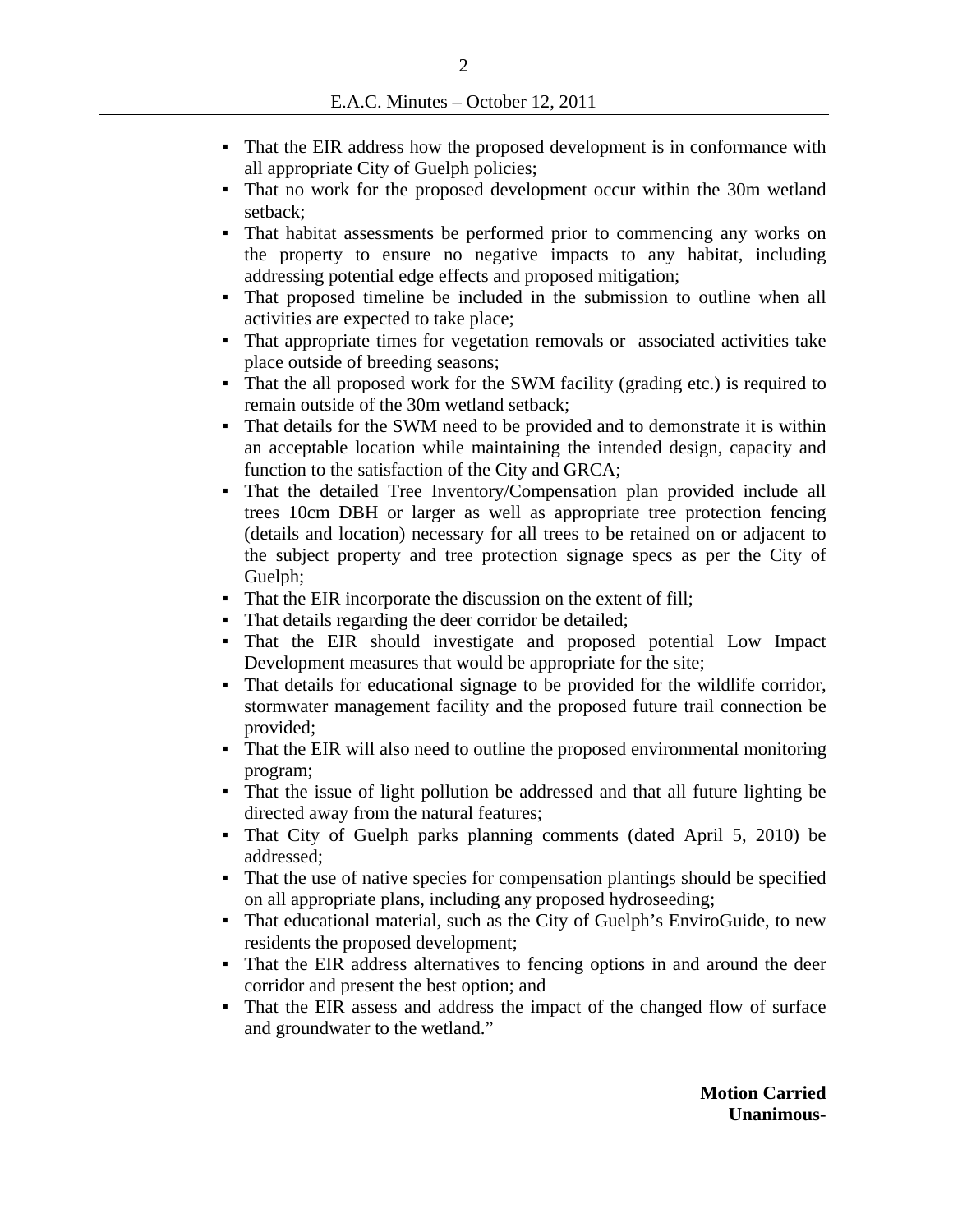### **2. Dallan Subdivision – Council Motion Request for Further Consideration**

J. McEachren, Environmental Planner with the City of Guelph, advised that the Environmental Advisory Committee was to focus their review of the application to the request made by Guelph City Council for the Committee to examine the westerly linkage/corridor for the proposed Dallan Subdivision, prepared by Stantec Consulting Inc. J. McEachren provided a brief historical overview of the draft plan.

Gwendolyn Weeks, from Golder Associates summarized the key points of the Golder Associates report and reviewed in detail the letter submitted by the Guelph Field Naturalists dated April 19, 2011 and addressed each statement.

The floor was opened to delegations.

### *Delegation:*

Charles Cecile, from the Guelph Field Naturalists, provided the following comments on the Dallan Subdivision:

- concerned about the inadequacy of the wildlife corridor
- need to identify the mitigation corridor as a significant wildlife habitat
- the mitigation corridor hasn't been studied significantly

### *Delegation:*

Melanie Allard, University of Guelph student, provided the following comments on the Dallan Subdivision:

- concerned about the amphibians and the preservation of their habitats
- noted a more diagonal corridor is more effective as it's a more direct route
- need to keep the natural corridor free of roads

### *Delegation:*

Judy Martin, Sierra Club, provided the following comments on the Dallan Subdivision:

- wetland buffers are inadequate to protect the habitat function of the wetland
- violates the Provincial Policy Statement by allowing negative impacts on wetland function – impacts on amphibians and their habitat
- requires an amphibian migration survey to determine the proper location of the corridor

### *Delegation:*

Karen Levenson, Animal Alliance of Ontario, provided the following comments on the Dallan Subdivision:

 concerned about the lives of the animals who want to live in the habitats that support them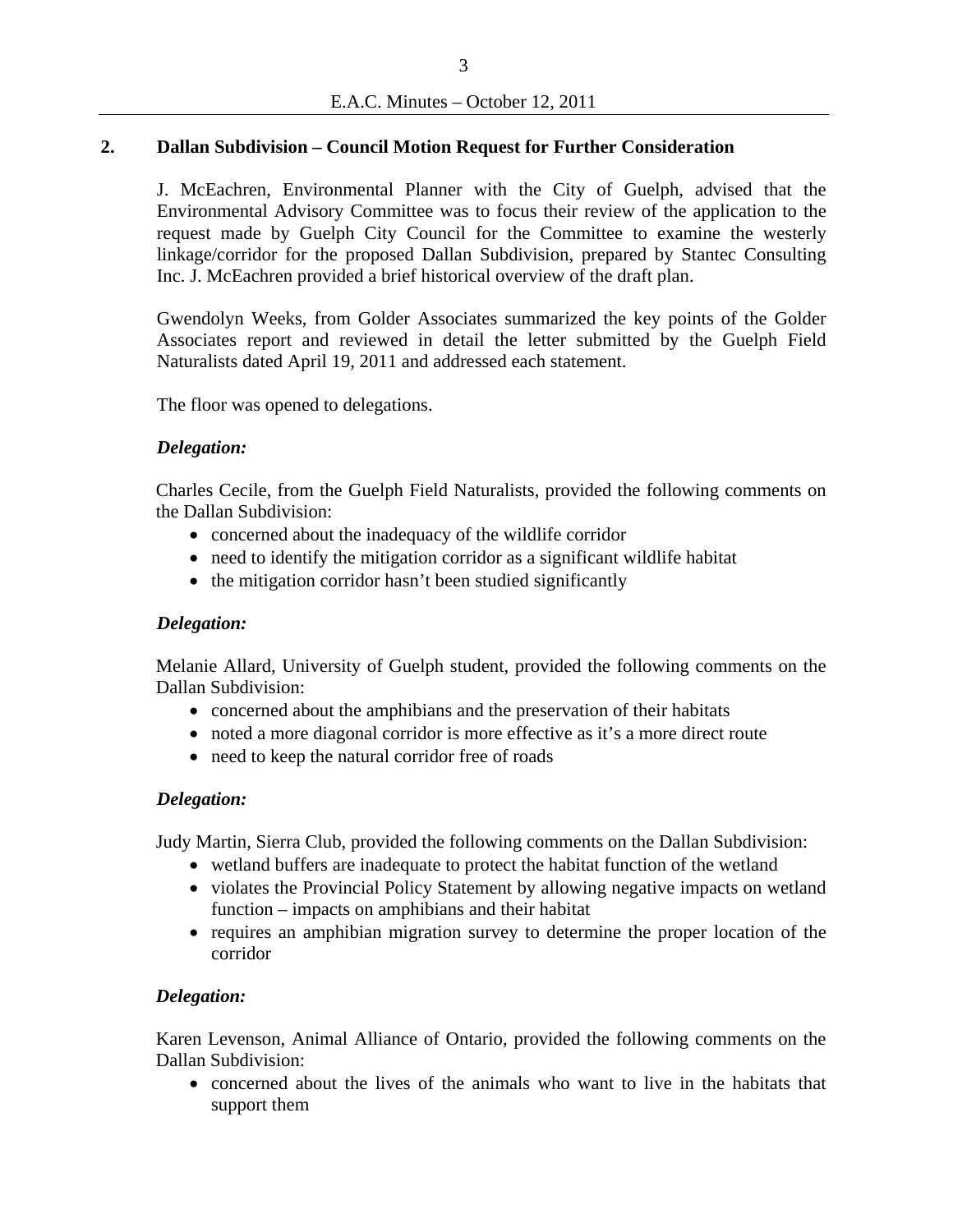- concerned that no wildlife surveys have been conducted
- concerned that no surveys have been conducted on amphibian migration and movement patterns
- no impact studies have been done (i.e. kettle lakes etc.) on population of species lost
- noted that the type/width/location of the corridor is premature

### *Delegation:*

Laura Murr provided the following comments on the Dallan Subdivision:

• concerned for the need of animal migration studies

General discussion took place and the consultant was available to respond to questions from the Environmental Advisory Committee.

Moved by G. Najcler and seconded by C. Parent

"That the Environmental Advisory Committee support the proposed size and location of the corridor located on the Dallan lands, based on all associated materials prepared by Golder Associates considering the following:

- That the size of the proposed corridor will be, at minimum, 64m wide;
- That the proposed corridor location will allow for the linkage to remain undisturbed throughout the construction of the development;
- That the corridor will provide a connection between the natural areas on and adjacent to the site;
- That the proposed linkage conforms to applicable policies including City of Guelph Draft Natural Heritage Strategy (OPA 42);
- That the proposed corridor does follow the guidelines identified within the Significant Wildlife Habitat Technical Guide; and
- That the Environmental Advisory Committee recommends Council direct staff to establish long term monitoring to determine the effectiveness of the corridor in maintaining amphibian use of the wetland adjacent to Clair Road."
- 2- Opposed
- 4- In favour

### **Motion Carried**

C. Parent declared a conflict of interest on 150 Eastview Road (Grange Hill Phase 7) – Environmental Implementation Report agenda item.

### **3. 150 Eastview Road (Grange Hill Phase 7) – Environmental Implementation Report**

J. McEachren, Environmental Planner with the City of Guelph, circulated the City of Guelph Parks Planning comments to the Environmental Advisory Committee and provided a brief overview on the development proposal.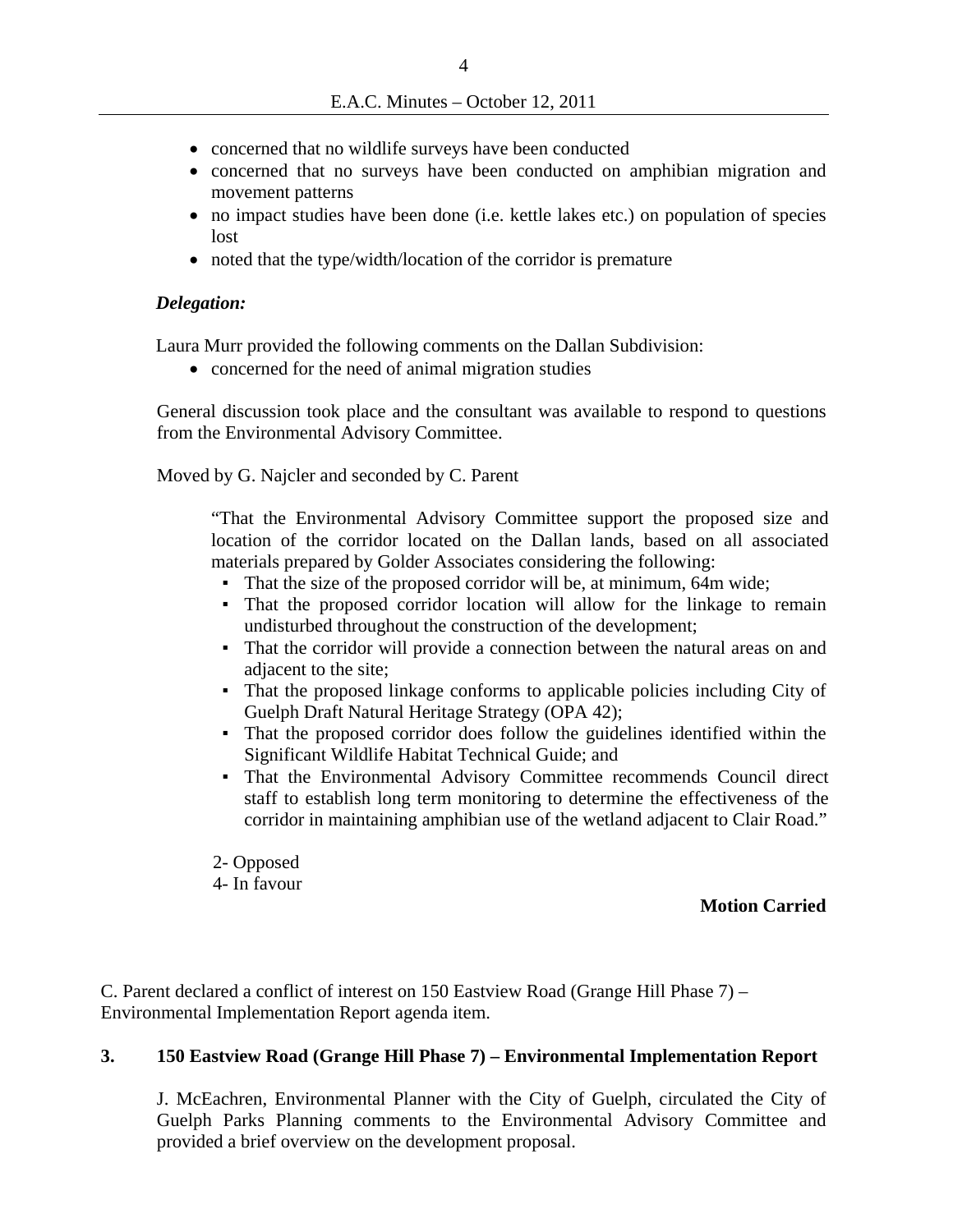Kevin Butt, from Aboud  $\&$  Associates Inc. explained that their compensation planning is focussed on re-establishing of hedgerow planning, which is in contrast to the Parks Planning comments and asked for direction. It was noted that the Parks Department will clarify responsibility and ownership of the trees.

General discussion took place and the consultants were available to respond to questions from the Environmental Advisory Committee.

Moved by B. Mungall and seconded by M. Gillen

"That the Environmental Advisory Committee support the Environmental Implementation Report prepared by Aboud & Associates Inc. for the Grange Hill Phase 7 Subdivision, with the following conditions:

- That future lighting is kept away from the natural features
- That clarification be given to how the proposal also complies with the intent of the Clythe Creek Sub-watershed Study and the Eastview Secondary Plan;
- That environmental monitoring occur bi-weekly and reports submitted to the City Engineering and Planning departments monthly;
- That clarification be given to the actual extent of the no touch buffer area associated with the wetland;
- That any mitigation proposed for the SWMP grading (sediment and erosion control) should be specified as heavy duty;
- That clarification be provided as to how the tree replacement ratio was achieved, and
- That any further concerns identified by the City Engineering and Parks Departments are addressed."

**Motion Carried Unanimous-**

### **4. Approval of Minutes from September 14, 2011**

Moved by C. Parent and seconded by B. Mungall –

"To accept the minutes as printed."

**Motion Carried -Unanimous-**

#### **5. Other Business**

- Upcoming Items:
	- o Development Applications
		- 94 Maple Street Revised EIS, 40 Wellington EIS, 148-152 MacDonell St **EIS**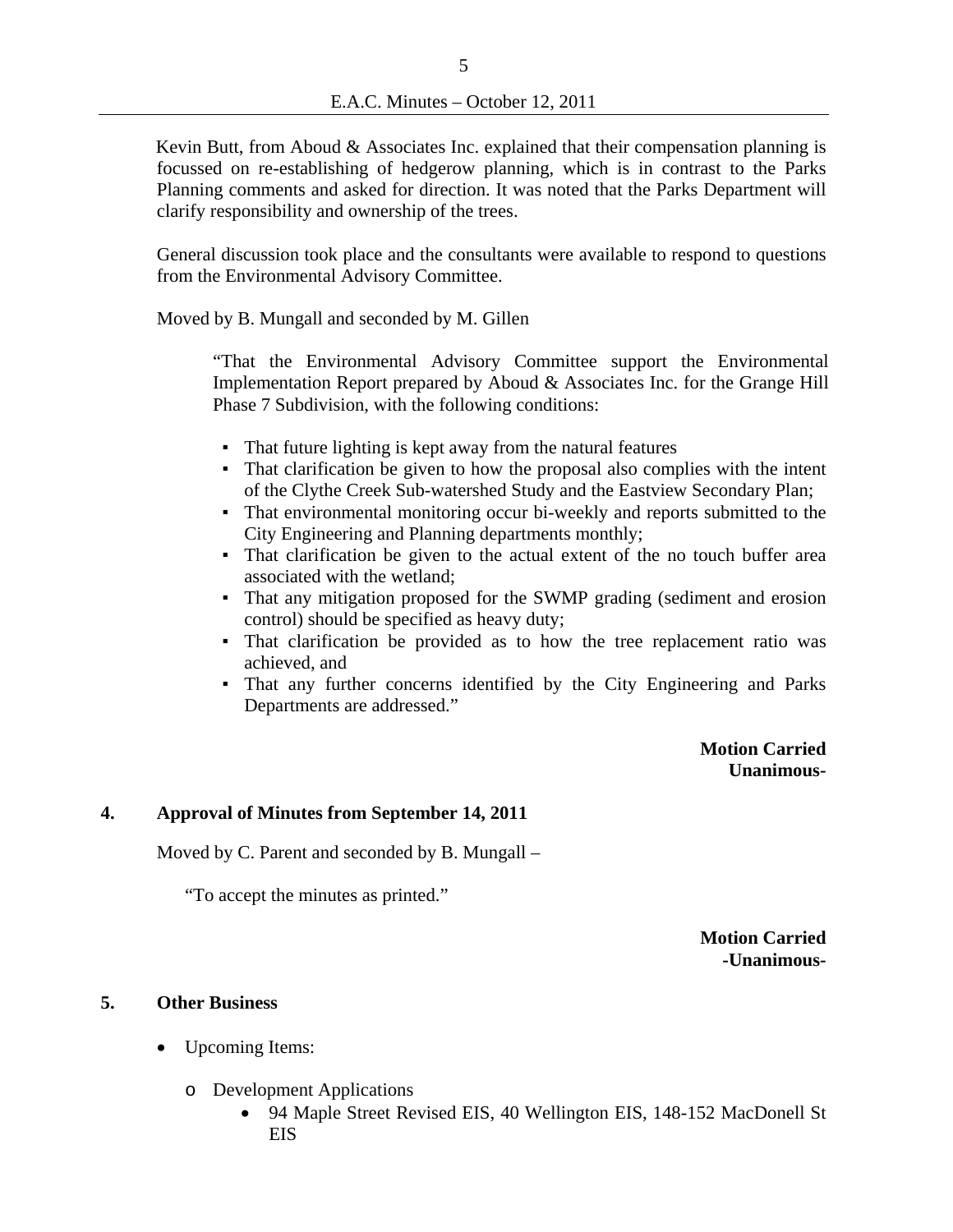# **6. Next Meeting**

Next meeting will be November 09, 2011.

The meeting was adjourned at 10:30 p.m.

**CHAIRMAN**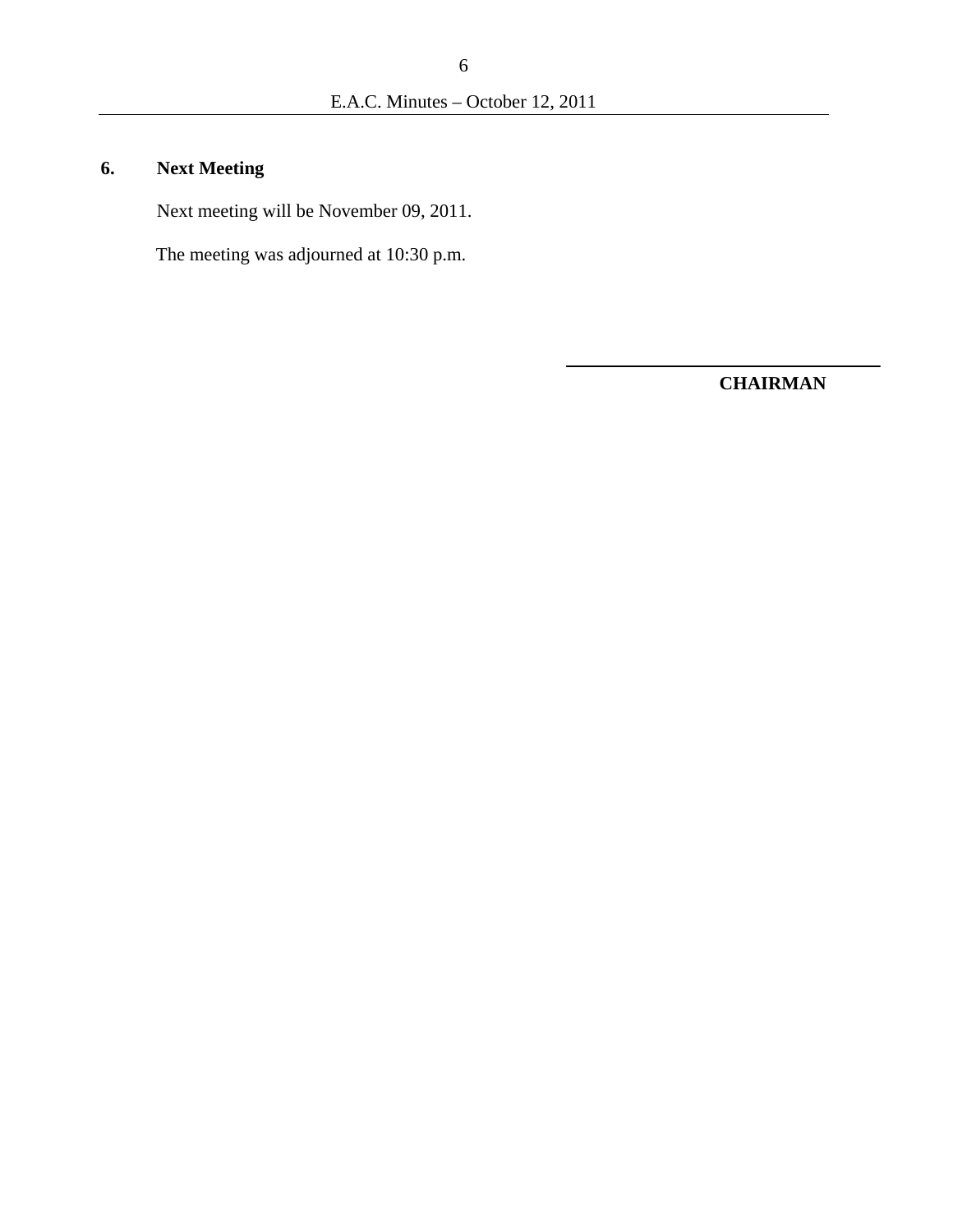# **NOVEMBER 9, 2011 7:00 P.M. MEETING ROOM 'C' CITY OF GUELPH –CITY HALL 1 CARDEN STREET**

- 1) Call to Order
- 2) Roll Call and Certification of Quorum
- 3) Presentation
	- (1) 94 Maple St. Environmental Impact Study
		- Presentation from Dance Environmental Inc.
		- Hearing of Delegation(s)  $\bullet$
		- In Committee Discussion Motion  $\bullet$
	- (2) 40 Wellington St. Environmental Impact Study
		- Presentation from North-South Environmental Inc.
		- Hearing of Delegation(s)  $\bullet$
		- In Committee Discussion Motion
	- (3) 148-152 MacDonell St. Environmental Impact Study
		- Presentation from Stantec Consulting Ldt.
		- Hearing of Delegation(s)
		- In Committee Discussion Motion
- 4) Correspondence & Information
- 5) Adoption of Minutes from Previous Meeting
	- September 14, 2011
- 6) Other Business
	- **Upcoming Items** 
		- (i) development applications
- 7) Next Meeting
	- December 14, 2011
- 8) Adjourn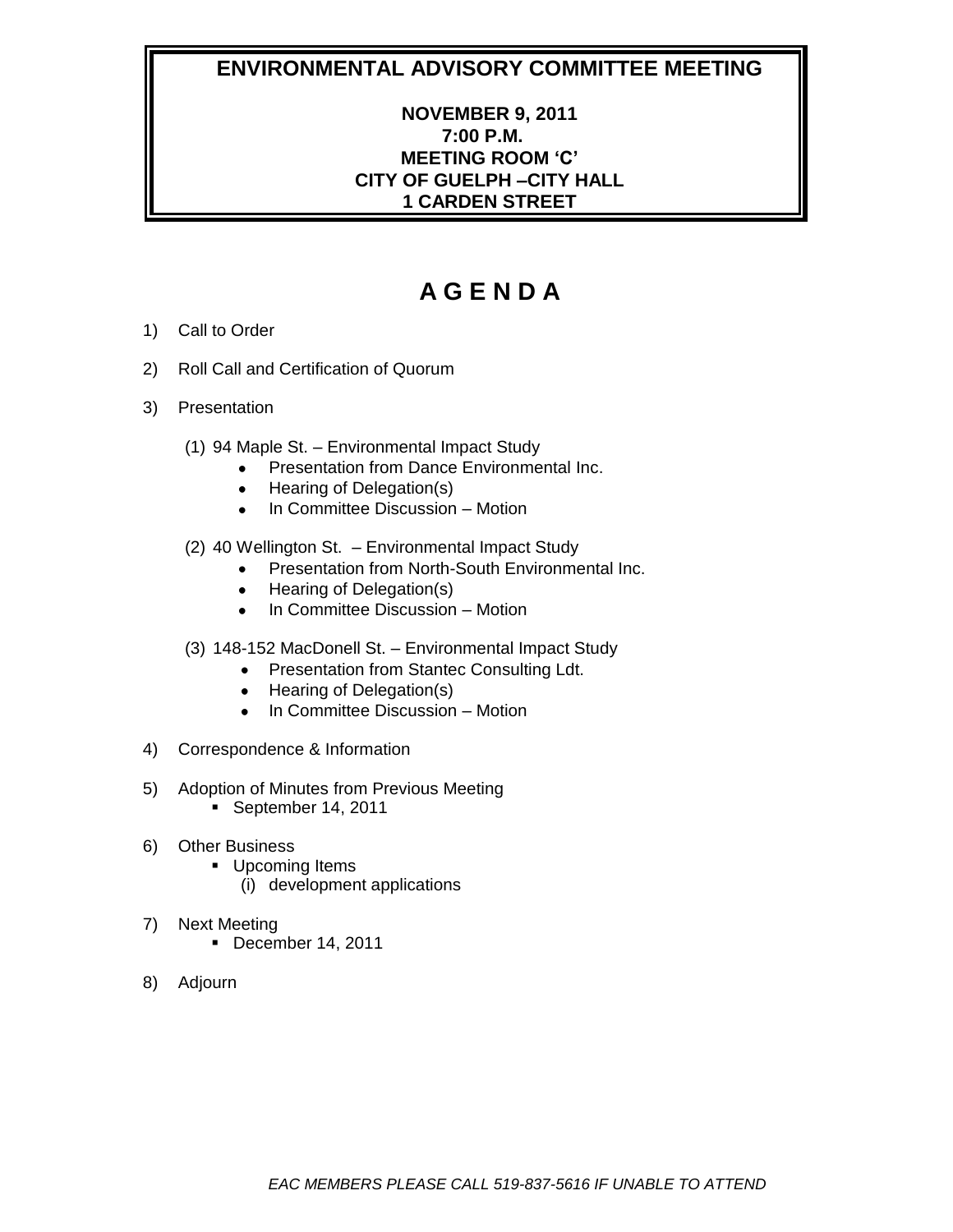# **ENVIRONMENTAL ADVISORY COMMITTEE WEDNESDAY, NOVEMBER 09, 2011 AT 7:00 P.M.**

# **COUNCIL COMMITTEE ROOM C MINUTES**

| <b>Present:</b>                          | G. Drewitt (Chair)                                                                                           | G. Najcler |
|------------------------------------------|--------------------------------------------------------------------------------------------------------------|------------|
|                                          | C. Parent                                                                                                    | J. Suke    |
|                                          | J. Tivy                                                                                                      |            |
| <b>Regrets:</b>                          | B. Mungall, M. Gillen, L. McDonell                                                                           |            |
| Staff:                                   | J. McEachren, V. Laur, R. Walters                                                                            |            |
| <b>External Groups:</b>                  | Nancy Shoemaker, Black, Shoemaker, Robinson and Donaldson<br>Tanya Lonsdale, Braun Consulting Engineers Ltd. |            |
|                                          | Brent Tegler, North-South Environmental Inc.                                                                 |            |
| Glenn Anderson, Gamsby and Mannerow Ltd. |                                                                                                              |            |
|                                          | Melissa Straus, Stantec Consulting Ltd.                                                                      |            |
|                                          | Ken Dance, Dance Environmental Inc.                                                                          |            |

### **1. 94 Maple St. – Environmental Impact Study**

J. McEachren, Environmental Planner with the City of Guelph, provided a brief overview on the subject property and advised that the applicant is proposing to sever two lots and build a new home on each of the severed parcels.

Ken Dance, from Dance Environmental Inc., author of the Revised EIS dated August 15, 2011, provided a brief overview on the new additional information added to the EIS since the application was last before EAC on April 13, 2011.

Ken Dance and Tanya Lonsdale were available to respond to questions from the Environmental Advisory Committee.

General discussion took place and it was noted that less than 100 trees were being lost and compensation would take place.

The floor was opened to delegations.

### *Delegation:*

Judy Martin, Seirra Club, provided the following comments/concerns on 94 Maple Street - Environmental Impact Study:

• Proposal will cause significant environmental harm (i.e. birds).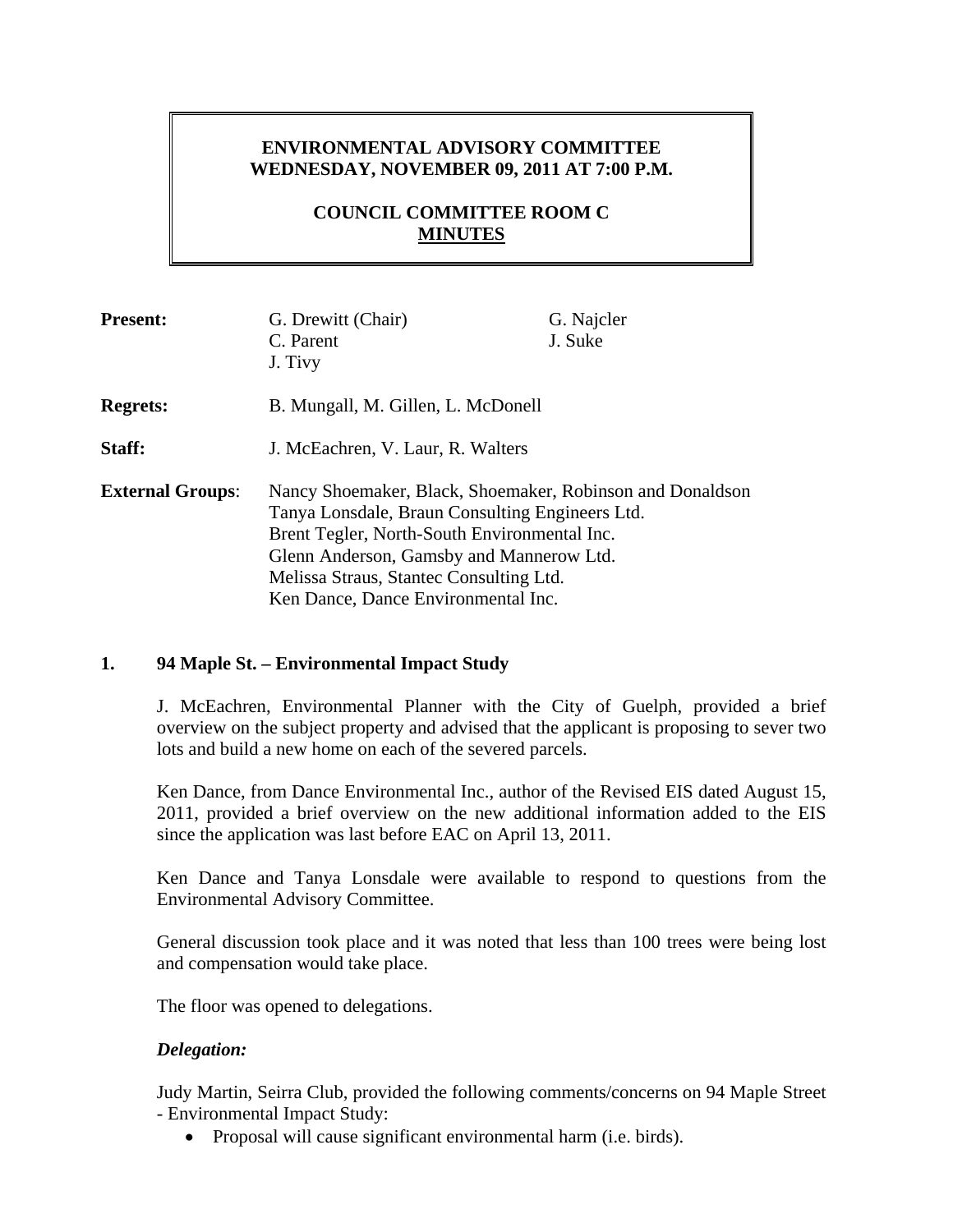- The existing storm water pipe is at its maximum capacity and there is no data in the EIS to discuss this issue.
- Goes against the Natural Heritage Study and the woodlots policies.
- Concerned about how many trees will actually be retained once the development occurs

### *Delegation:*

Lisa Mactaggart, Resident of 70 Maple Street, provided the following comments/concerns on 94 Maple Street - Environmental Impact Study.

- The EIS does not provide a clear picture of what will actually be lost on site if the development proceeds.
- Concerned about the loss of trees, and is not assured there aren't more butternut trees.
- Concerned about the site grading.
- Questioned what the volume of fill will be.
- Believes there will be an impact on the butternut trees.

### *Delegation:*

Leo Medeiros, concerned citizen, provided the following comments/concerns on 94 Maple Street - Environmental Impact Study:

• Public will suffer if 73 trees are removed from the site.

### *Delegation:*

Daphne Wainman-Wood, Old University Neighbourhood Residents Association, provided the following comments/concerns on 94 Maple Street - Environmental Impact Study:

- Noted that the infiltration galleries are not appropriate.
- No additional load should be placed on the storm water management system
- The development will not benefit the community and will take away from it.

### *Delegation:*

Richard Chaloner, concerned citizen, provided the following comments/concerns on 94 Maple Street - Environmental Impact Study:

- Concerned about the bird habitat and impact if development occurs.
- The plan doesn't do enough to retain the woodlot.

General Discussion took place and J. McEachren advised that the woodlot is 0.65 hectare and is under the 1 hectare size.

Tanya Lonsdale, from Braun Consulting Engineers Ltd. Provided a brief overview on the alternative forms of development on the site and was available to respond to questions from the Environmental Advisory Committee.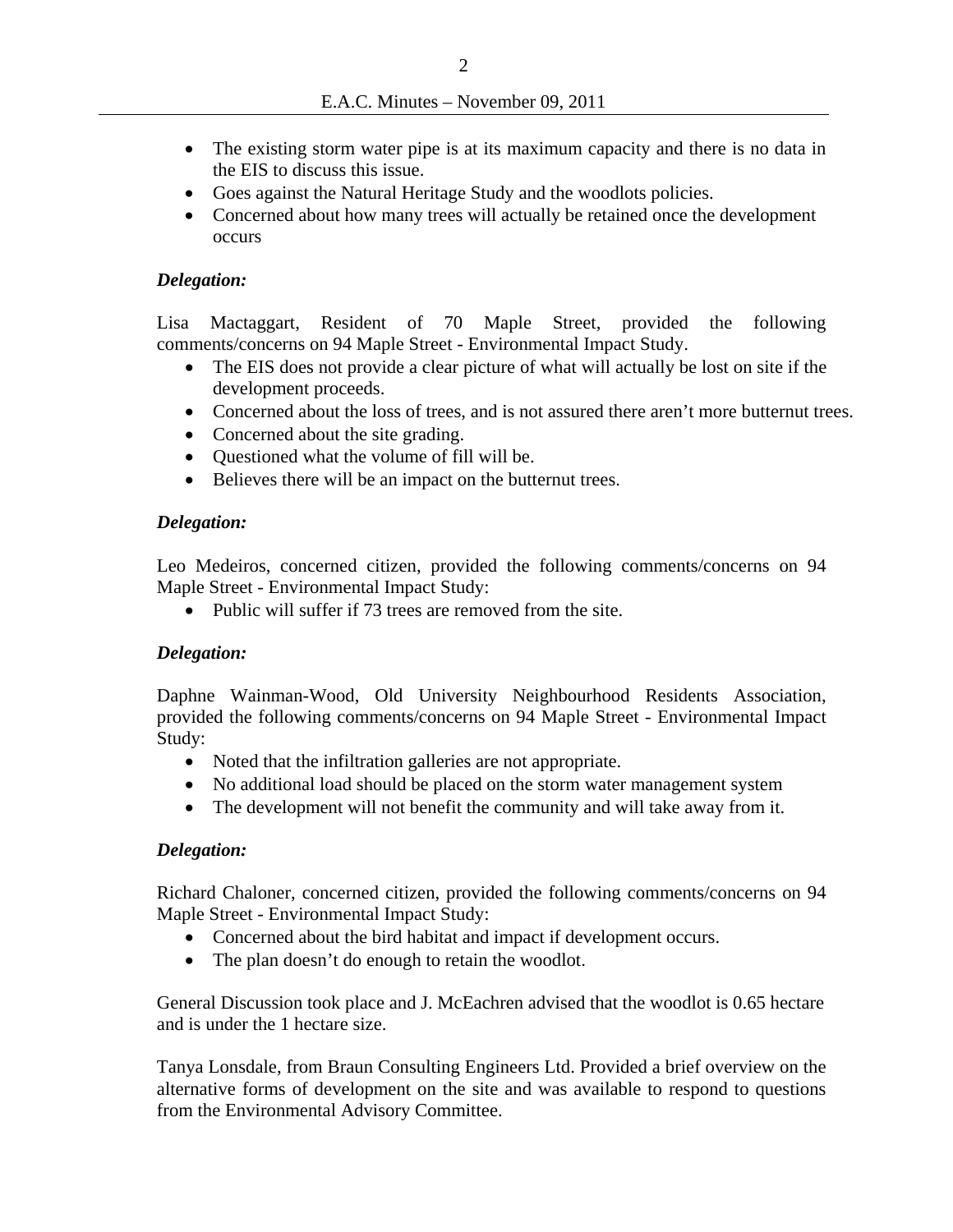Moved by J. Suke and seconded by C. Parent

"That the Environmental Advisory Committee accept the Environmental Impact Study prepared by Dance Environmental Inc with the following conditions:

- That a Woodland Management Plan/Compensation Plan be submitted and approved by City Staff prior to issuance of building permit for the two severed properties, and include the following:
	- That details on the exact number of trees to be removed based on that, the number of trees proposed for compensation;
	- That the feasibility of transplanting any smaller caliper trees be examined;
	- The proposed new plantings on site are identified as being native species. The Plan should outline how the proposed plantings will reflect continuity with the surrounding remaining woodlot;
	- That Tree Protection Zone signage be installed on the fencing (see City) Specs) identifying the TPZ as being a no touch zone;
	- That tree protection fencing will need to be inspected prior to work commencing on site;
	- That compensation for trees unable to fit on the property will be addressed through cash in lieu payable to the City for future City plantings.
- That the monitoring section (section 10.0) of the EIS should also include specific monitoring of the butternut located on the subject property. This can also be addressed in the Woodlot Management Plan;
- That no vegetation removal is to take place during breeding bird season (May-July) as per the Migratory Bird Act (1994);
- That the recommendations made in Section 11 be carried out; and
- That it be recognized that City of Guelph Engineering staff has reviewed the submitted documentation and feel that the proposal is satisfactory at this stage from an engineering perspective. Engineering will review the project again through the Committee of Adjustment process and any required/appropriate conditions will be applied to the severance."

*4 - In Favour 1 - Opposed* 

**Motion Carried**

C. Parent declared a conflict of interest on 40 Wellington Street – Environmental Impact Study agenda item.

### **2. 40 Wellington St. – Environmental Impact Study**

J. McEachren, Environmental Planner with the City of Guelph, provided a brief overview on the subject property and advised the applicant is proposing commercial redevelopment on the subject lands.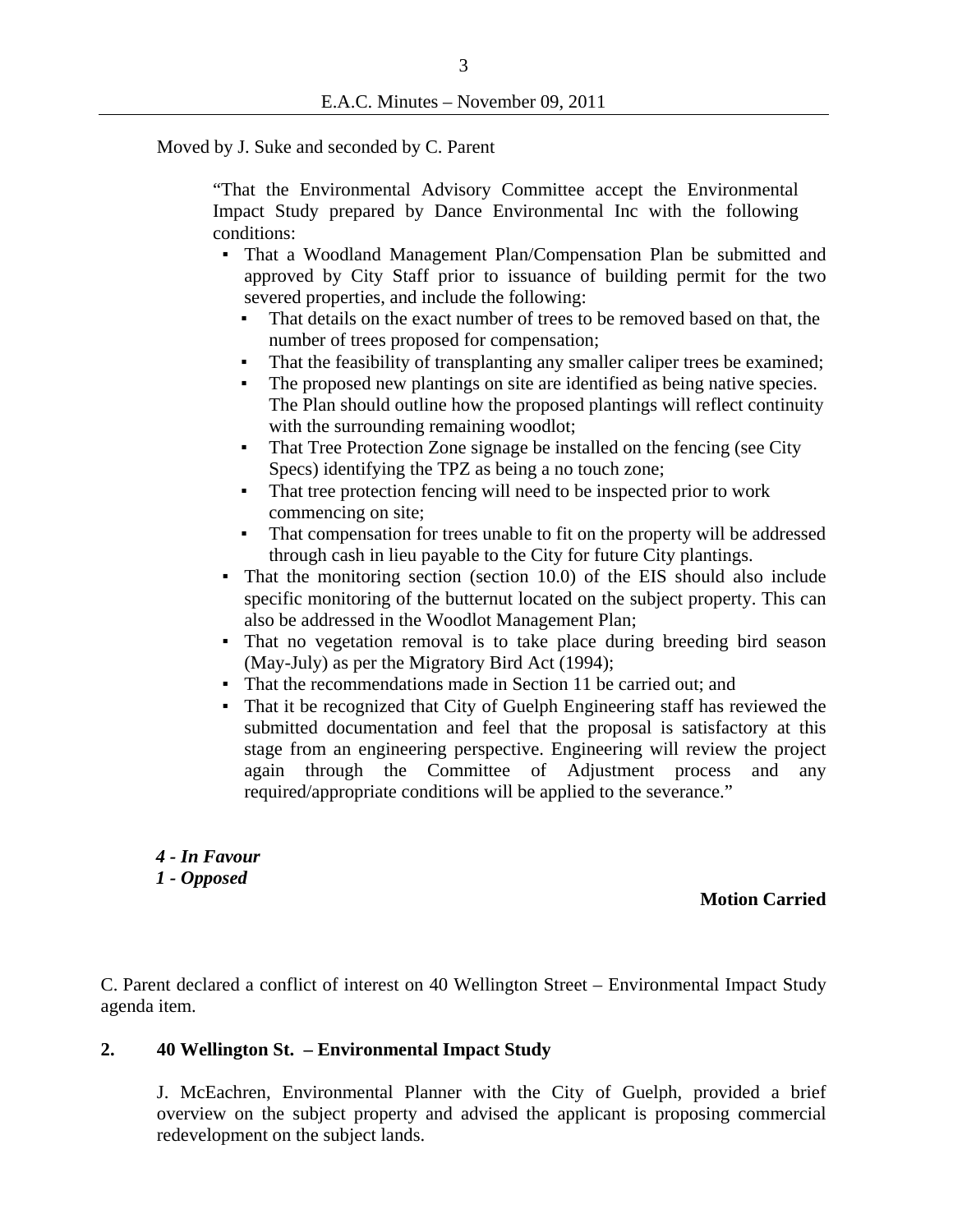Brent Tegler, from North-South Environmental Inc. provided a brief overview on the site and noted it is a Brownfield site.

Nancy Shoemaker, from Black, Shoemaker, Robinson and Donaldson spoke to traffic calming measures being investigated and advised of proposed on street parking.

General discussion took place and the consultants were available to answer questions of the Environmental Advisory Committee.

Moved by G. Najcler and seconded by J. Tivy

"That the Environmental Advisory Committee support the Scoped Environmental Impact Study prepared by North-South Environmental subject to the following:

- That work follow proposed mitigation and monitoring measures outlined in section 9.0 of the report;
- That tree compensation be taken in the form of cash in lieu to the City;
- That all City Engineering concerns be addressed;
- That all replacement vegetation and landscaping should be comprised of native species, wherever possible.

That at the detailed design phase (Site Plan):

- That the large caliper silver maples (Acer saccharinum) be strongly consider for retention and if this is not feasible, compensation for these trees must raised substantially and will be determined by City Staff;
- That tree protection fencing will need to be installed for trees to be retained on and immediately adjacent to the property. Details of fencing and associated signage will be required; and
- That low impact development measures be considered."

**Motion Carried Unanimous-** 

### **3. 148-152 MacDonell St. – Environmental Impact Study**

J. McEachren, Environmental Planner with the City of Guelph, provided a brief overview on the subject property and advised the applicant is proposing a 166 suite residential building consisting of 4 floors of structured parking, ground floor commercial use and 14 stores of residential condominiums (for a total of 18 storeys) on the subject lands.

General discussion took place and the consultants were available to respond to questions from the Environmental Advisory Committee.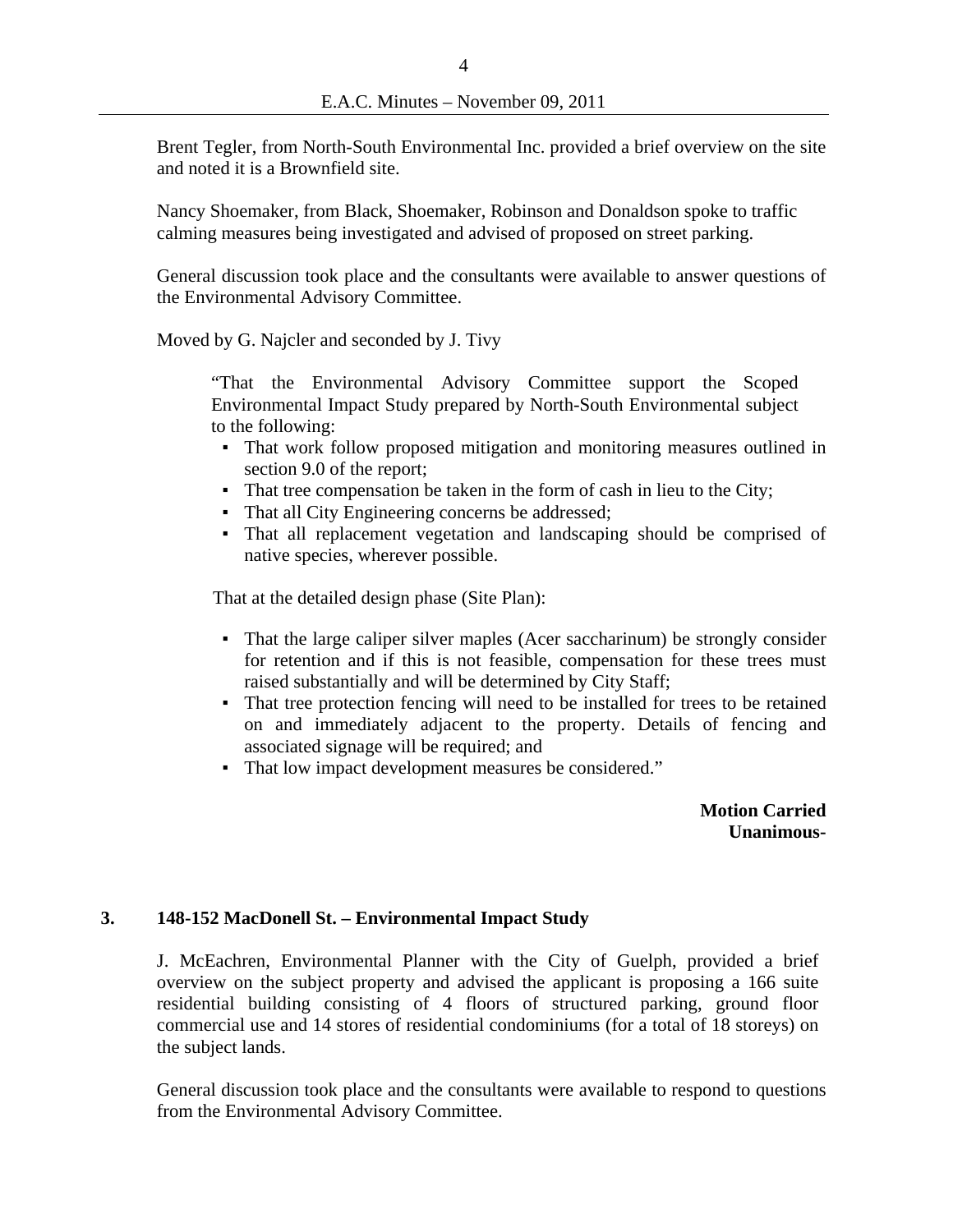Moved by C. Parent and seconded by J. Suke

"That the Environmental Advisory Committee support the Scoped Environmental Impact Study prepared by Stantec Consultants subject to the following:

- That the implementation of the recommendations outlined in section 8.3 of the Report be implemented;
- That through the Site Plan (detailed design), City Staff will review proposed measures of mitigating avian wildlife interference, particularity those identified to deal with building strikes and ensure proposed mitigation measures are appropriate;
- That any potential LID measures that can potentially be utilized on site are identified;
- That any concerns identified by City Engineering are addressed;
- That any required work to trees identified within the road allowance are approved and conducted by City of Guelph forces, and
- That landscaping/tree planting on site should consist of native species wherever feasible."

**Motion Carried Unanimous-**

### **4. Correspondence and Information:**

 J. McEachren advised that recommendations go to Council next month as to who will be appointed to the Committee. A new person may be appointed by Council and may be in attendance at the December EAC meeting.

#### **5. Approval of Minutes from October 12, 2011**

Moved by J. Suke and seconded by G. Najcler –

"To accept the minutes as amended

 Show recorded vote for EAC Meeting of October 12, 2011 for the Dallan Subdivision agenda item."

> **Motion Carried -Unanimous-**

#### **6. Other Business**

- Upcoming Items:
	- o Development Applications
		- December meeting: 68-78 Eastview Terms of Reference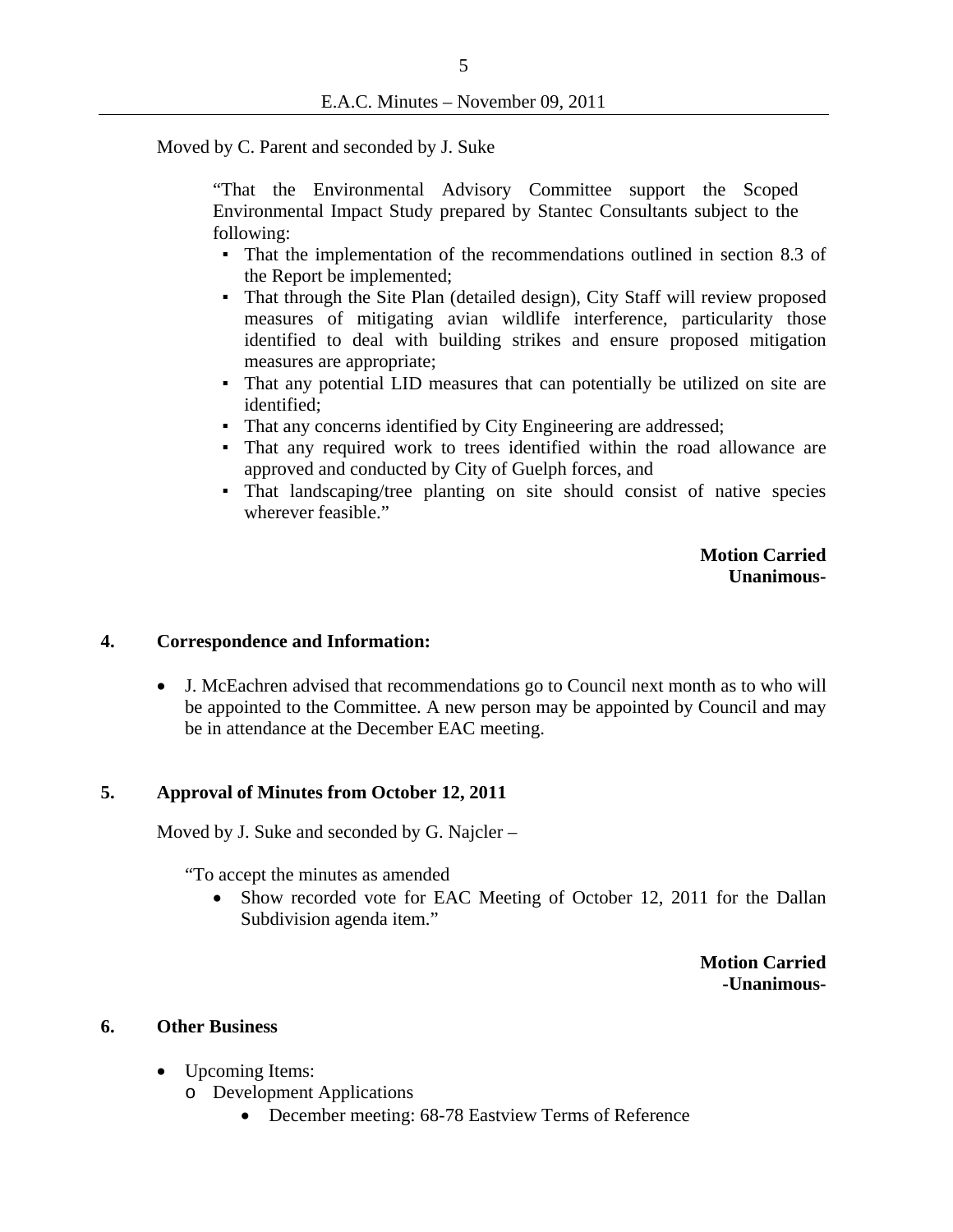# **7. Next Meeting**

Next meeting will be December 14, 2011.

The meeting was adjourned at 9:45 p.m.

**CHAIRMAN**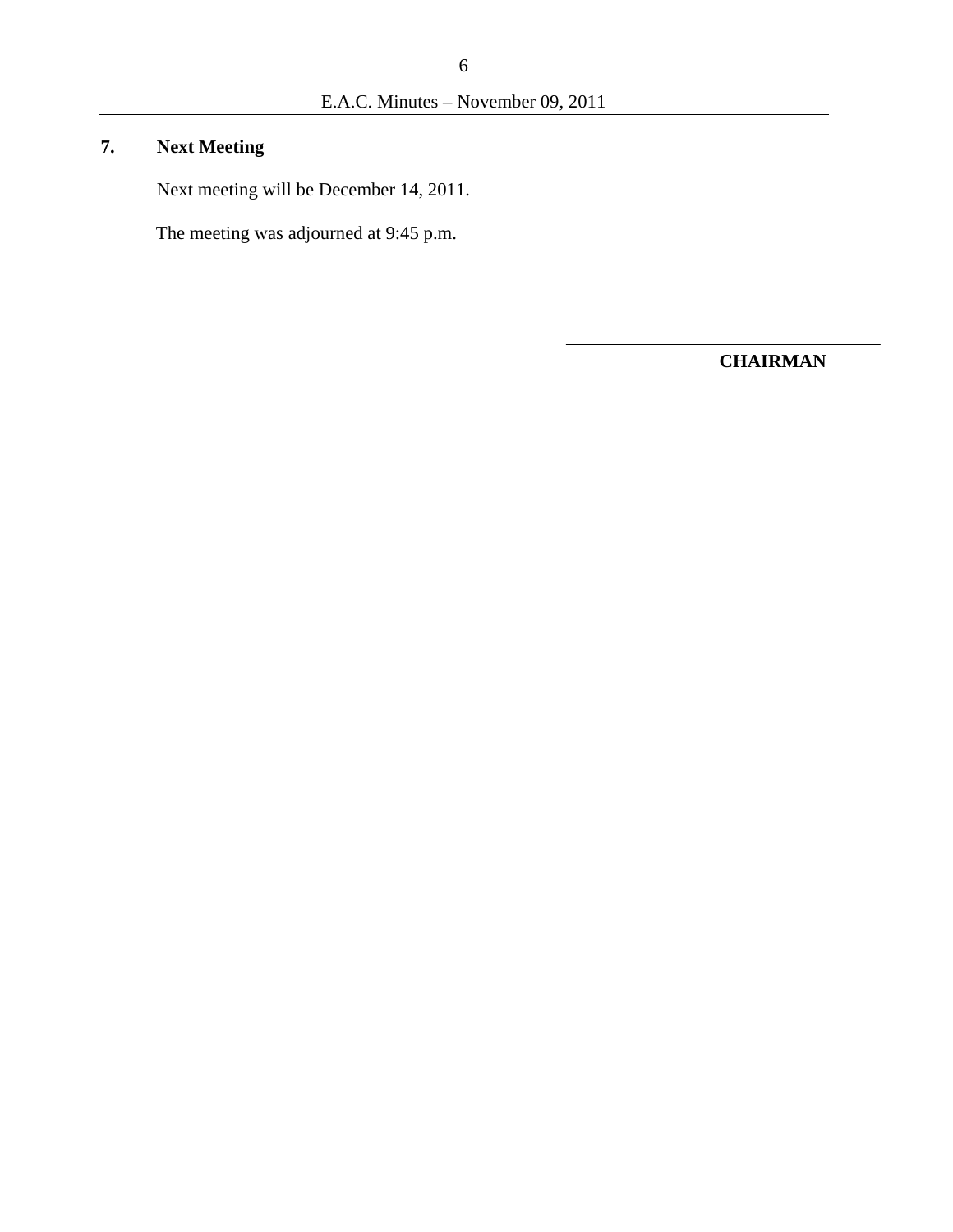# **DECEMBER 14, 2011 7:00 P.M. MEETING ROOM 'C' CITY OF GUELPH –CITY HALL 1 CARDEN STREET**

- 1) Call to Order
- 2) Roll Call and Certification of Quorum
- 3) Presentation
	- (1) 66-82 Eastview Rd. Terms of Reference for an Environmental Impact Study
		- Presentation from Ecoplans Limited
		- Hearing of Delegation(s)  $\bullet$
		- In Committee Discussion Motion  $\bullet$
- 4) Correspondence & Information
- 5) Adoption of Minutes from Previous Meeting November 9, 2011
- 6) Other Business
	- **Upcoming Items** (i) development applications
	-
- 7) Next Meeting
	- January 11, 2011
- 8) Adjourn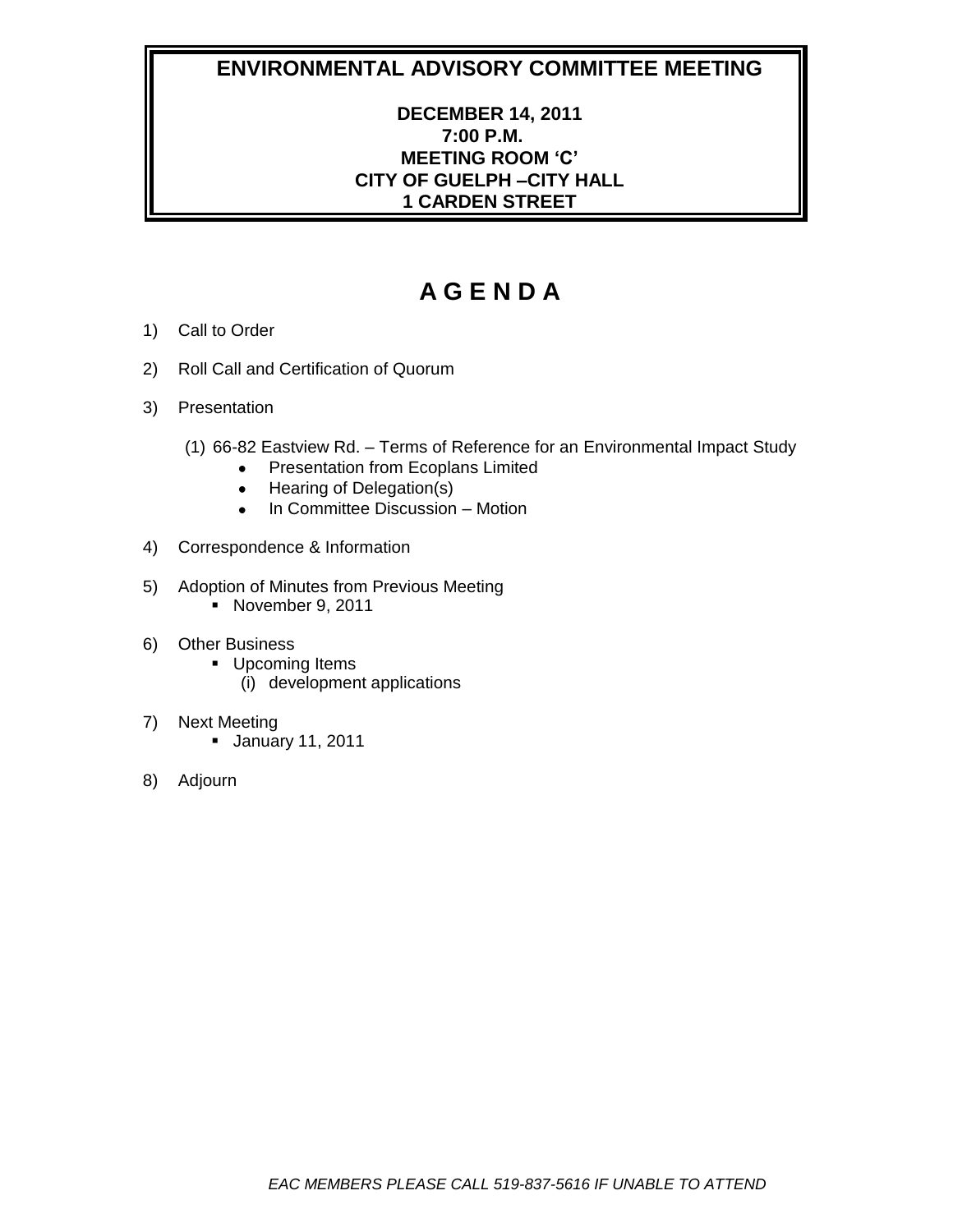## **ENVIRONMENTAL ADVISORY COMMITTEE WEDNESDAY, DECEMBER 14, 2011 AT 7:00 P.M.**

# **COUNCIL COMMITTEE ROOM C MINUTES**

| <b>Present:</b>         | G. Drewitt (Chair)<br>C. Parent<br>J. Tivy<br>M. Gillen                        | G. Najcler<br>J. Suke<br><b>B.</b> Mungall |
|-------------------------|--------------------------------------------------------------------------------|--------------------------------------------|
| <b>Regrets:</b>         | L. McDonell                                                                    |                                            |
| Staff:                  | J. McEachren, V. Laur                                                          |                                            |
| <b>External Groups:</b> | Pete Graham, Acorn Development<br>Jeff Gross, Ecoplans Ltd.<br>Hugh Handy, GSP |                                            |

### **1. 66-82 Eastview Road – Terms of Reference for an Environmental Impact Study**

J. McEachren, Environmental Planner with the City of Guelph, provided a brief overview on the subject property and advised that the applicant is proposing a residential development on the subject lands.

Pete Graham, from Acorn Development, advised who is involved in the project and spoke to the 66-82 Eastview Road - Terms of Reference for an Environmental Impact Study.

Jeff Gross, from Ecoplans Ltd., advised they are involved in site reconnaissance, fieldwork and wildlife observations. Fieldwork will be completed in the spring/summer of 2012 and the EIS is anticipated to be complete in the fall of 2012.

General discussion took place and the consultants were available to respond to questions from the Environmental Advisory Committee.

Moved by J. Suke and seconded by J. Tivy

"That the Environmental Advisory Committee support the Terms of Reference for an Environmental Impact Study prepared by Ecoplans Ltd. subject to the following:

▪ That the EIS provide insight into how the proposal addresses all associated City (i.e. Guelph's OP, Natural Heritage Strategy, Sub Watershed Studies)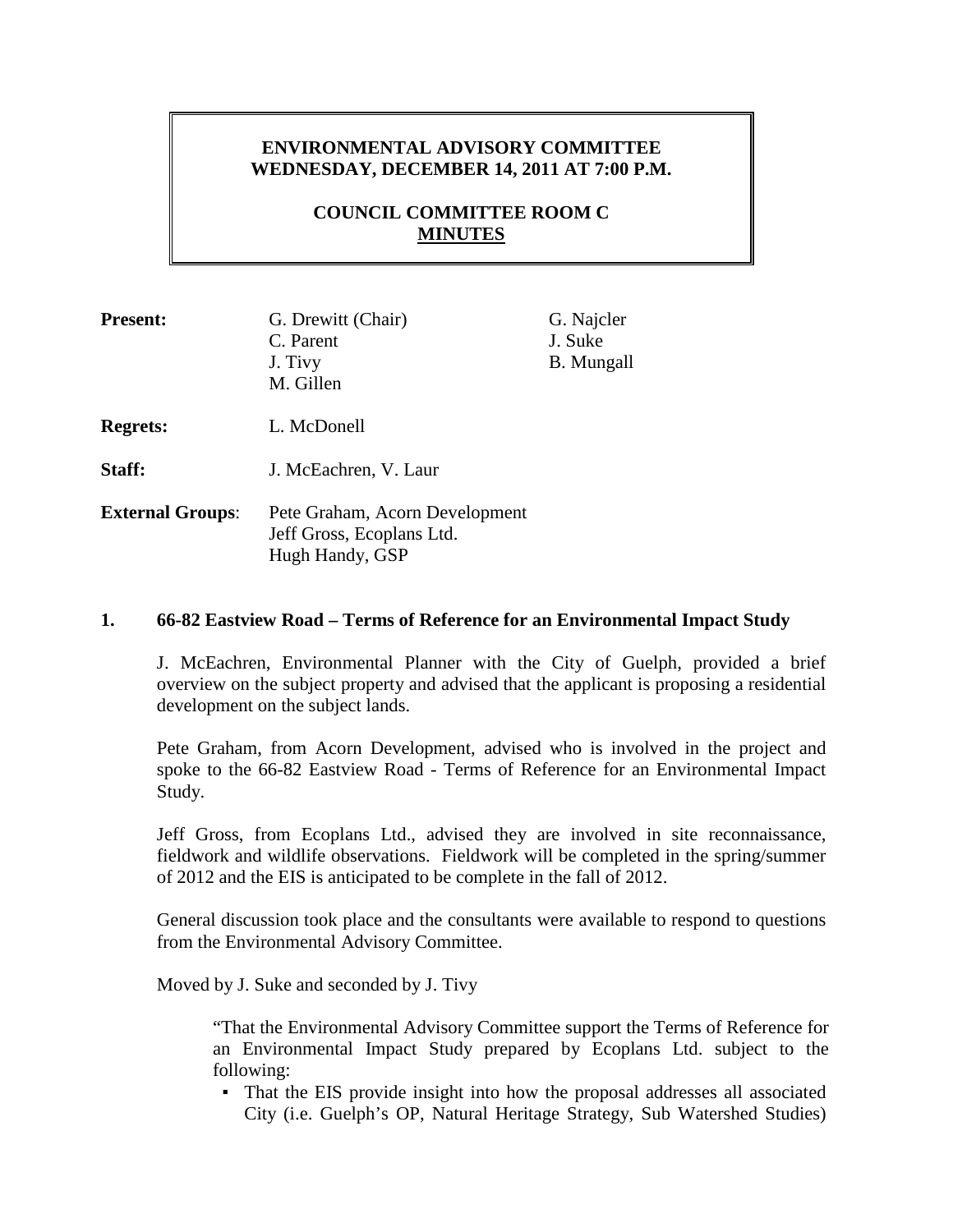and appropriate Provincial Policies (i.e. Provincial Policy Statement, ESA etc);

- That the EIS address all appropriate buffers to all natural features found on the property, including the significant woodland and wetland complex. These buffers should be treated as no-touch and the EIS should speak to how that will be maintained;
- That detail surrounding trees being removed from the site, including proposed compensation ratio and general approach to compensation for the site be provided;
- That the EIS clarify the quality and quantity control for any runoff leaving the site to ensure no negative impacts to the wetland;
- That the EIS should speak to the potential complexing of the wetlands located on the property, and it is suggested to work with the MNR in this process;
- That the EIS identify any potential Low Impact Development measures that can potentially be utilized on site; and
- That all proposed compensation planting should be native species."

**Motion Carried Unanimous-**

### **2. Correspondence and Information:**

- J. McEachren advised that two new members have been appointed to the Committee and will be in attendance at the January 2012 EAC meeting.
- The 2012 Environmental Advisory Committee Meeting schedule was distributed. Discussion took place of a possible meeting date change for the March meeting as it currently falls on March Break.

#### **3. Approval of Minutes from November 09, 2011**

Moved by G. Najcler and seconded by J. Suke –

"To accept the minutes as amended:

- Delete the second paragraph in agenda item #3 (148-152 MacDonell Street).
- In agenda item #3 (148-152 MacDonell Street), complete the first bullet point in the resolution to read as follows (see italics):
	- o That the implementation of the recommendations outlined in section 8.3 of the Report *be implemented;*"

**Motion Carried -Unanimous-**